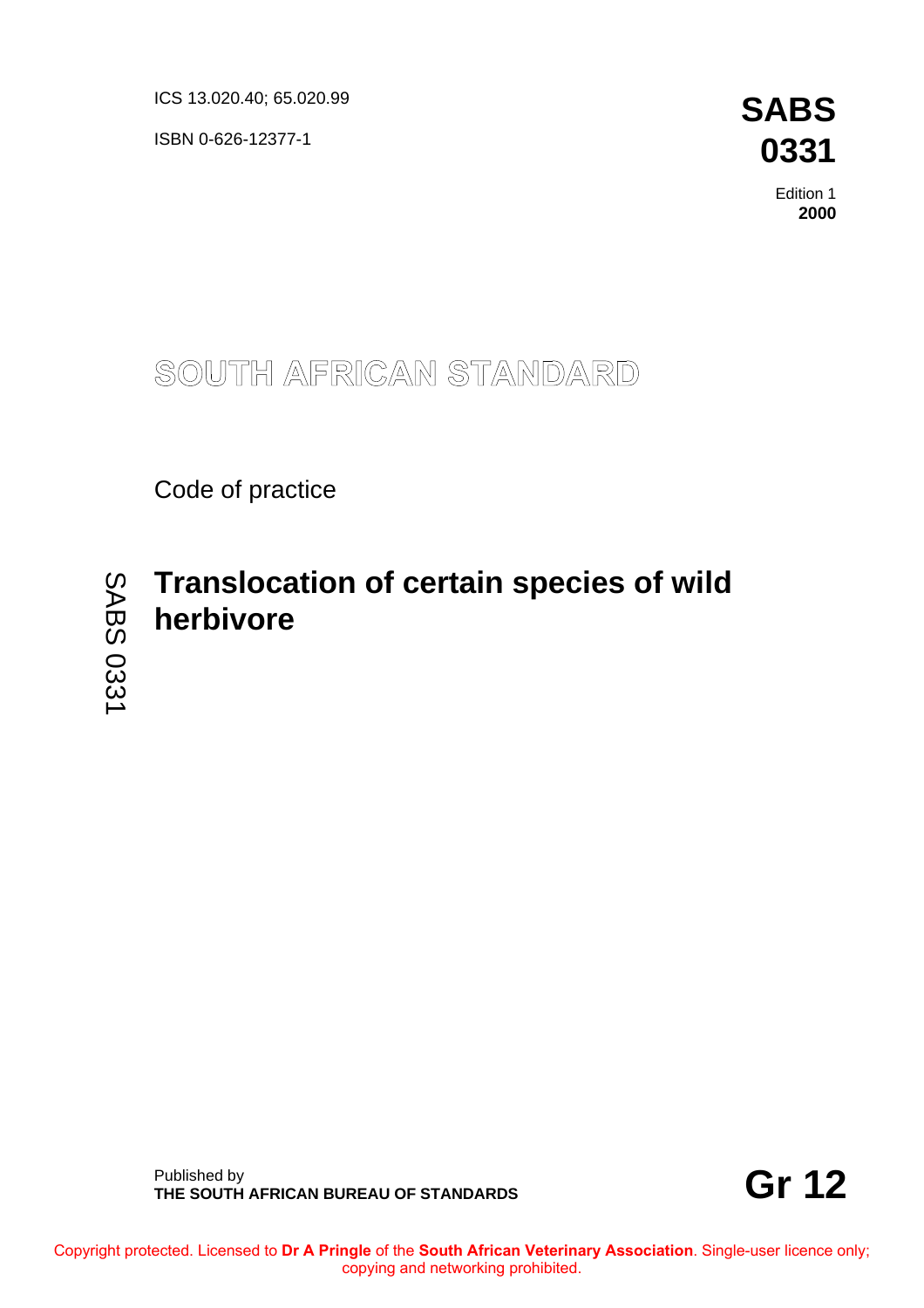Ed. 1

# **Amendments issued since publication**

| Amdt No. | <b>Date</b> | <b>Text affected</b> |
|----------|-------------|----------------------|
|          |             |                      |
|          |             |                      |
|          |             |                      |
|          |             |                      |
|          |             |                      |
|          |             |                      |
|          |             |                      |
|          |             |                      |
|          |             |                      |
|          |             |                      |
|          |             |                      |
|          |             |                      |

Copyright protected. Licensed to **Dr A Pringle** of the **South African Veterinary Association**. Single-user licence only; copying and networking prohibited.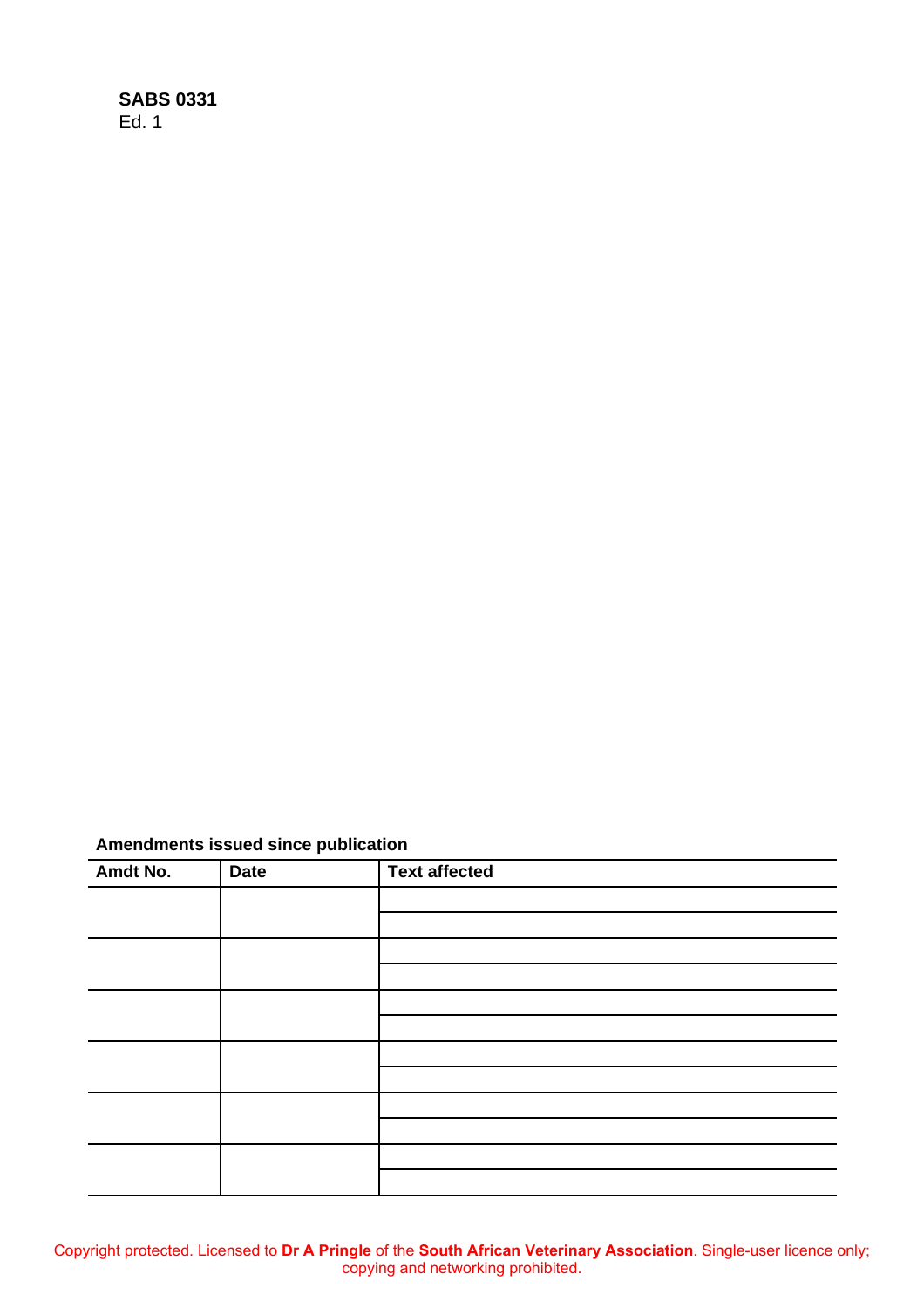# **SOUTH AFRICAN BUREAU OF STANDARDS**

# **CODE OF PRACTICE**

#### **TRANSLOCATION OF CERTAIN SPECIES OF WILD HERBIVORE**

Obtainable from the

South African Bureau of Standards Private Bag X191 Pretoria Republic of South Africa 0001

Telegrams : Comparator, Pretoria Fax : (012) 344-1568 E-mail : sales@sabs.co.za Website : http://www.sabs.co.za

#### COPYRIGHT RESERVED

Printed in the Republic of South Africa by the South African Bureau of Standards

Copyright protected. Licensed to **Dr A Pringle** of the **South African Veterinary Association**. Single-user licence only; copying and networking prohibited.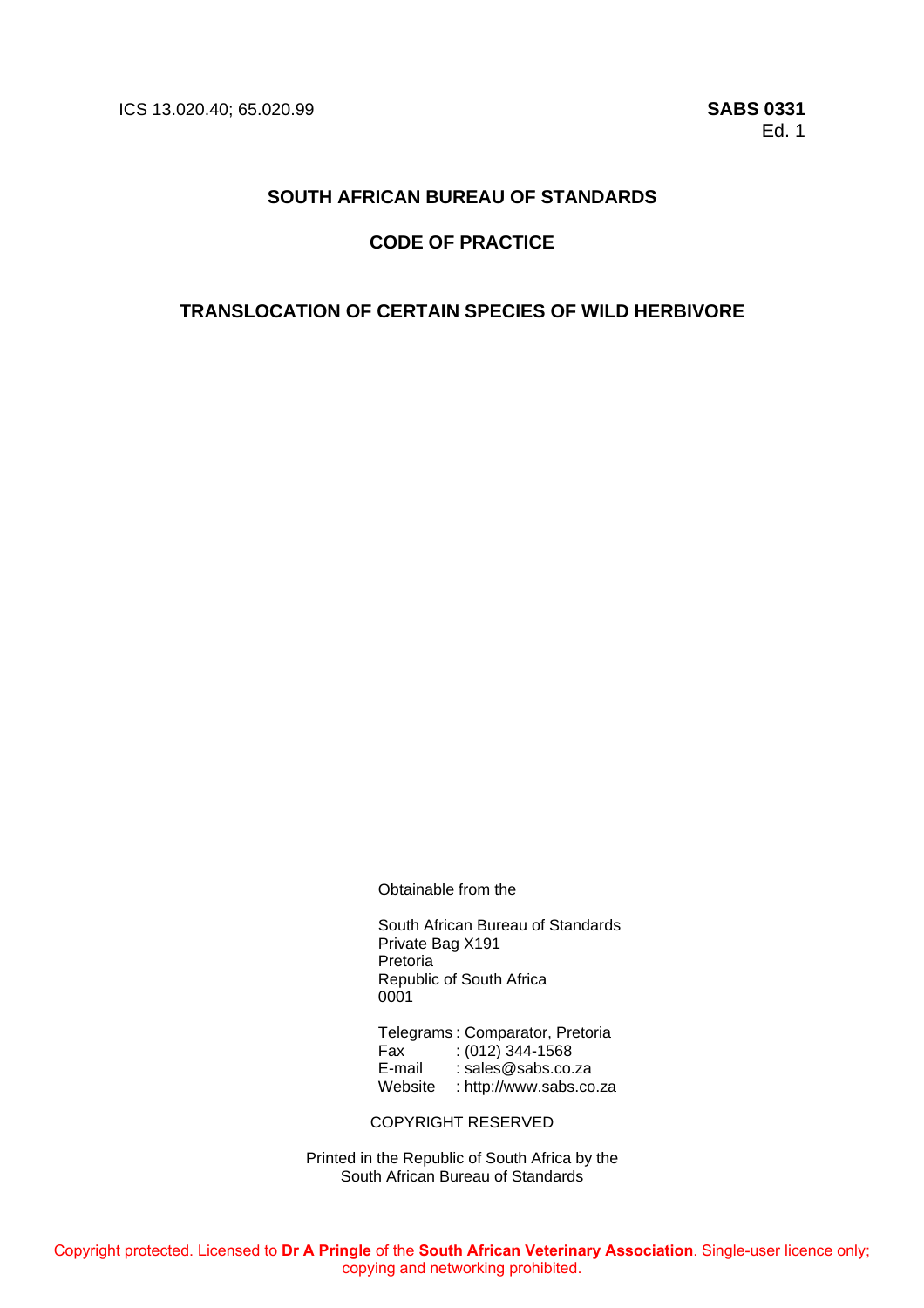Ed. 1

# **Acknowledgment**

The South African Bureau of Standards wishes to acknowledge the valuable assistance derived from the publications listed in the bibliography.

# **Notice**

This standard was approved in accordance with SABS procedures on 18 February 2000.

NOTE 1 In terms of the Standards Act, 1993 (Act 29 of 1993), no person shall claim or declare that he or any other person complied with an SABS standard unless

a) such claim or declaration is true and accurate in all material respects, and

b) the identity of the person on whose authority such claim or declaration is made, is clear.

NOTE 2 It is recommended that authorities who wish to incorporate any part of this standard into any legislation in the manner intended by section 31 of the Act consult the SABS regarding the implications.

This standard will be revised when necessary in order to keep abreast of progress. Comment will be welcome and will be considered when the standard is revised.

# **Foreword**

Annexes A to J are for information only.

**ISBN 0-626-123771**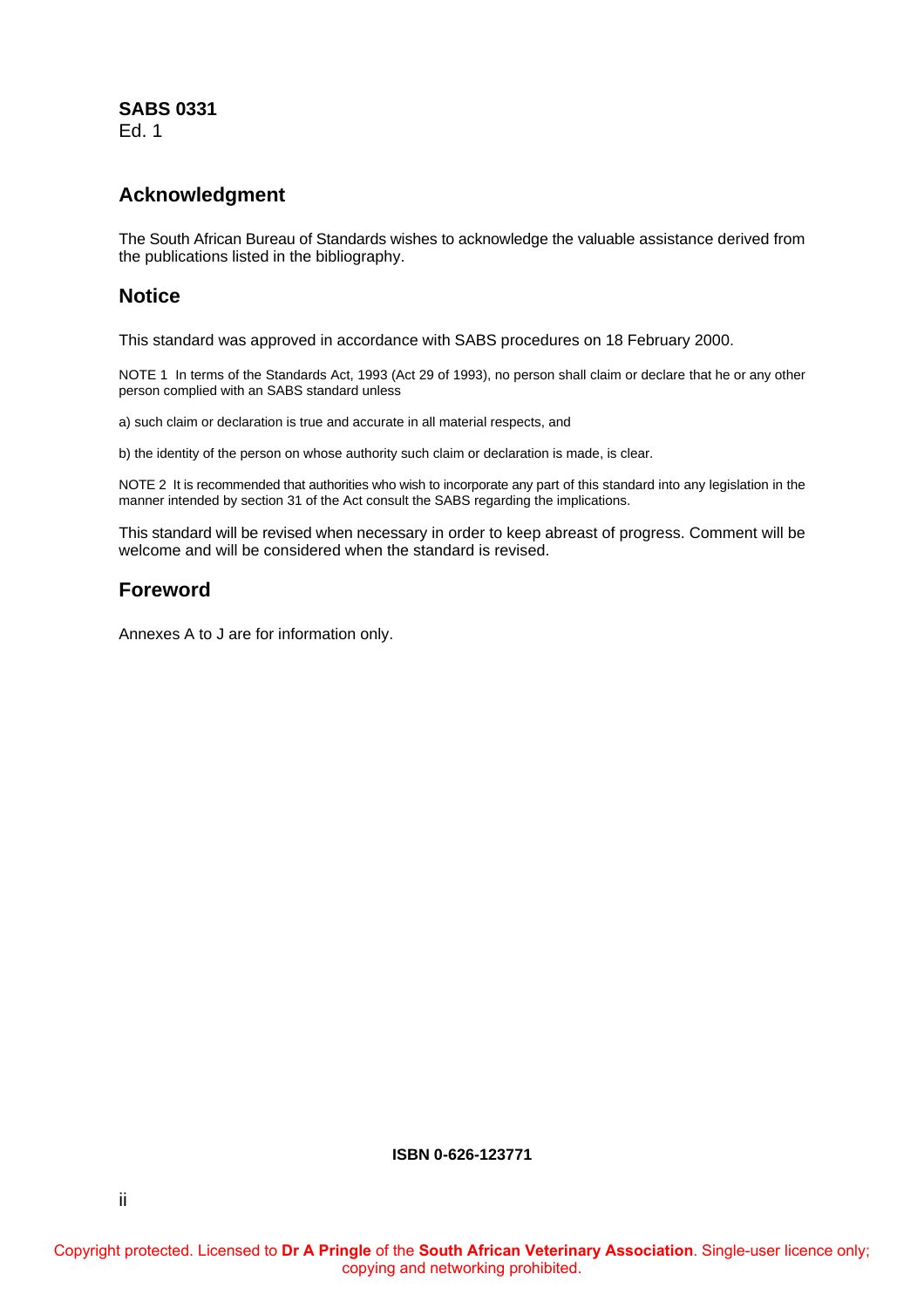# **Contents**

#### Page

|                                                                                                    | -ii |
|----------------------------------------------------------------------------------------------------|-----|
|                                                                                                    | ii  |
|                                                                                                    | ii  |
|                                                                                                    | v   |
|                                                                                                    | 1   |
|                                                                                                    | 1   |
|                                                                                                    | 2   |
|                                                                                                    | 3   |
| 5                                                                                                  | 6   |
|                                                                                                    | 7   |
|                                                                                                    | 7   |
|                                                                                                    | 7   |
|                                                                                                    | 8   |
| (informative) Nature conservation permits for the transportation of wild animals<br><b>Annex A</b> | 9   |
| (informative) Veterinary movement permits for the translocation of certain<br><b>Annex B</b>       | 10  |
| <b>Annex C</b>                                                                                     | 11  |
| <b>Annex D</b><br>(informative) Chemical capture guidelines                                        | 11  |
| <b>Annex E</b>                                                                                     | 17  |
| <b>Annex F</b>                                                                                     | 29  |
| (informative) Temporary accommodation of wild animals<br><b>Annex G</b>                            | 30  |
| <b>Annex H</b>                                                                                     | 39  |
| <b>Annex I</b>                                                                                     | 41  |
| Annex J<br>(informative) Driver's accident reporting kit                                           | 42  |
|                                                                                                    | 46  |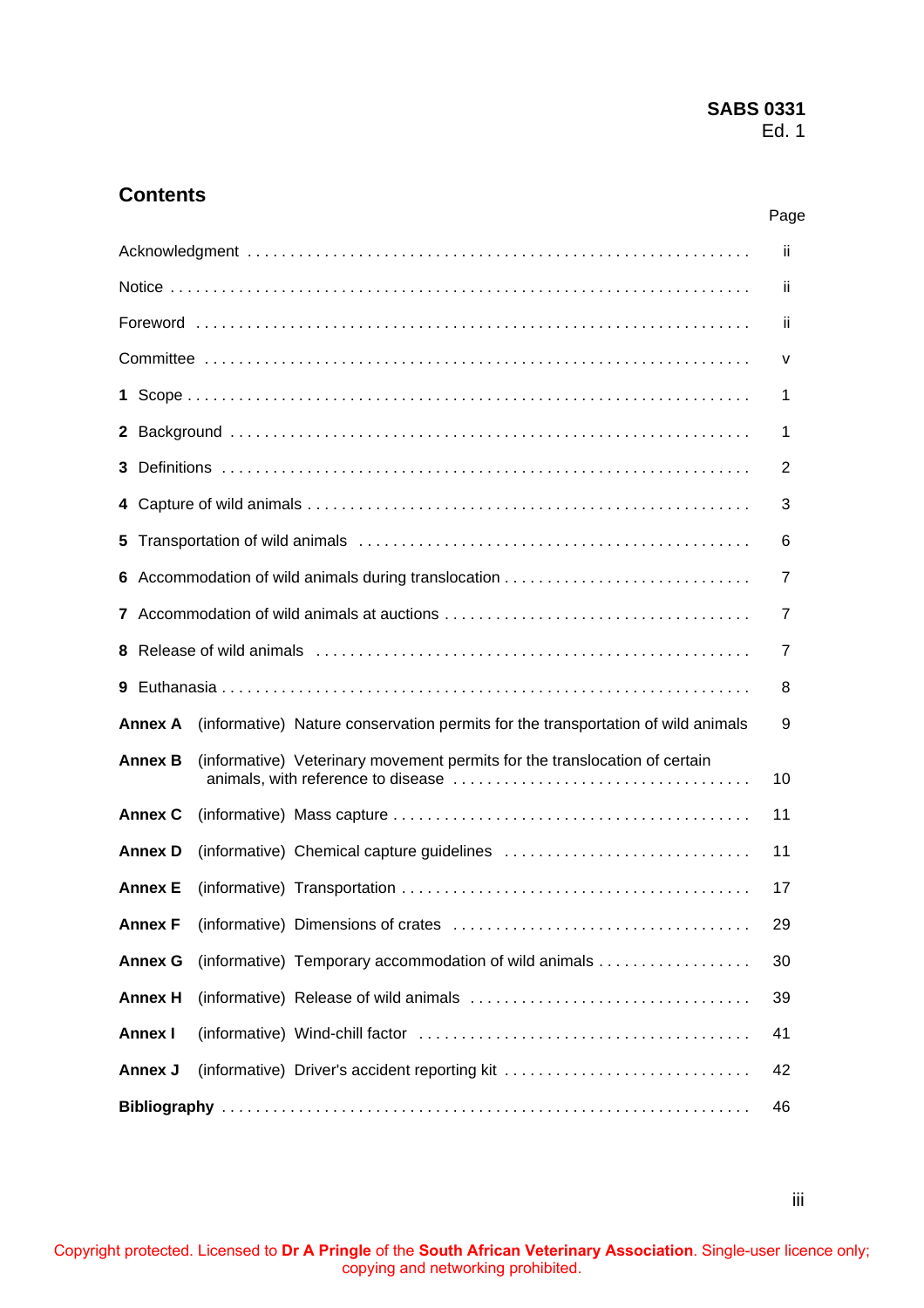**SABS 0331** Ed. 1

Blank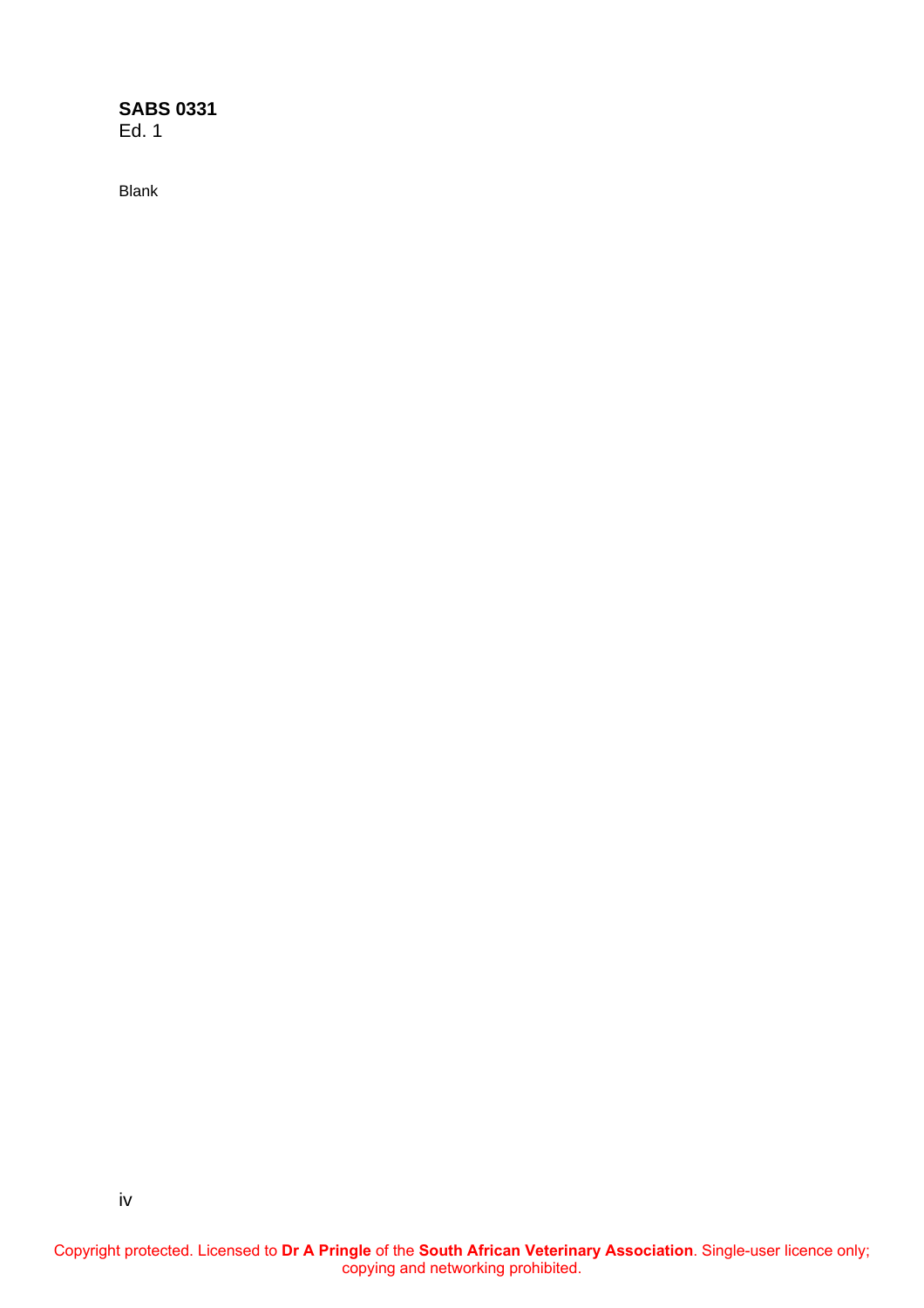# **Committee**

|                                                   | <b>GA Holloway</b><br>(Chairman)<br><b>LA Coetzee</b><br>(Project leader)<br>M Stone<br>(Committee administrator) |
|---------------------------------------------------|-------------------------------------------------------------------------------------------------------------------|
| Agricultural Research Council                     | <b>MJS Peel</b>                                                                                                   |
| Department of Environmental Affairs and Tourism   | <b>SSJ Meintjies</b>                                                                                              |
| <b>Gauteng Provincial Government</b>              | P Hanekom<br>L Lötter<br>J Yawitch                                                                                |
|                                                   | C Outram                                                                                                          |
| Kwazulu-Natal Nature Conservation Service         | <b>ML Cooke</b>                                                                                                   |
|                                                   | M Levien                                                                                                          |
|                                                   | F Tomlinson                                                                                                       |
|                                                   | L Fourie                                                                                                          |
|                                                   | <b>DR Sutherland</b>                                                                                              |
|                                                   | P Crossley                                                                                                        |
|                                                   | R Allan                                                                                                           |
|                                                   | K Ramsay                                                                                                          |
|                                                   | I Espie<br><b>ER Marais</b>                                                                                       |
| Northern Cape Nature Conservation Service         | MW Jacobs                                                                                                         |
|                                                   | P Nel                                                                                                             |
|                                                   | H Ebedes                                                                                                          |
|                                                   | J de VR Malan                                                                                                     |
|                                                   | <b>DG Grobler</b>                                                                                                 |
| SA Veterinary Association Wildlife Group          | JG du Toit                                                                                                        |
| SA Wildbou Organisasie                            | PC du Plessis                                                                                                     |
| South African Game Ranchers' Organization (SAGRO) | J Malan                                                                                                           |
| University of Pretoria                            | J du P Bothma<br><b>DGA Meltzer</b>                                                                               |
|                                                   | <b>RD</b> Victor                                                                                                  |
|                                                   | K Trendler                                                                                                        |
|                                                   | JJ Kooy                                                                                                           |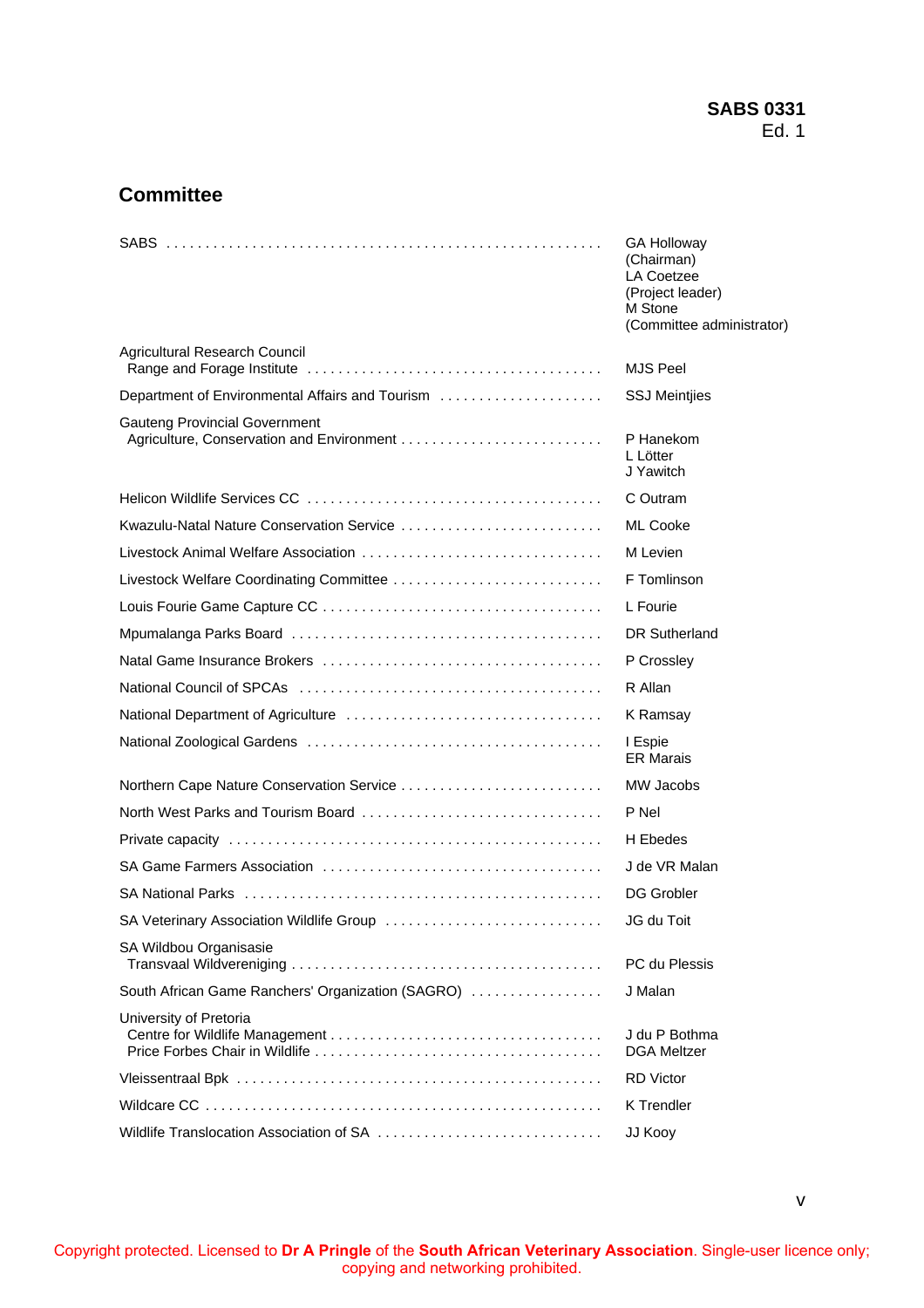Ed. 1

vi

# **Production team**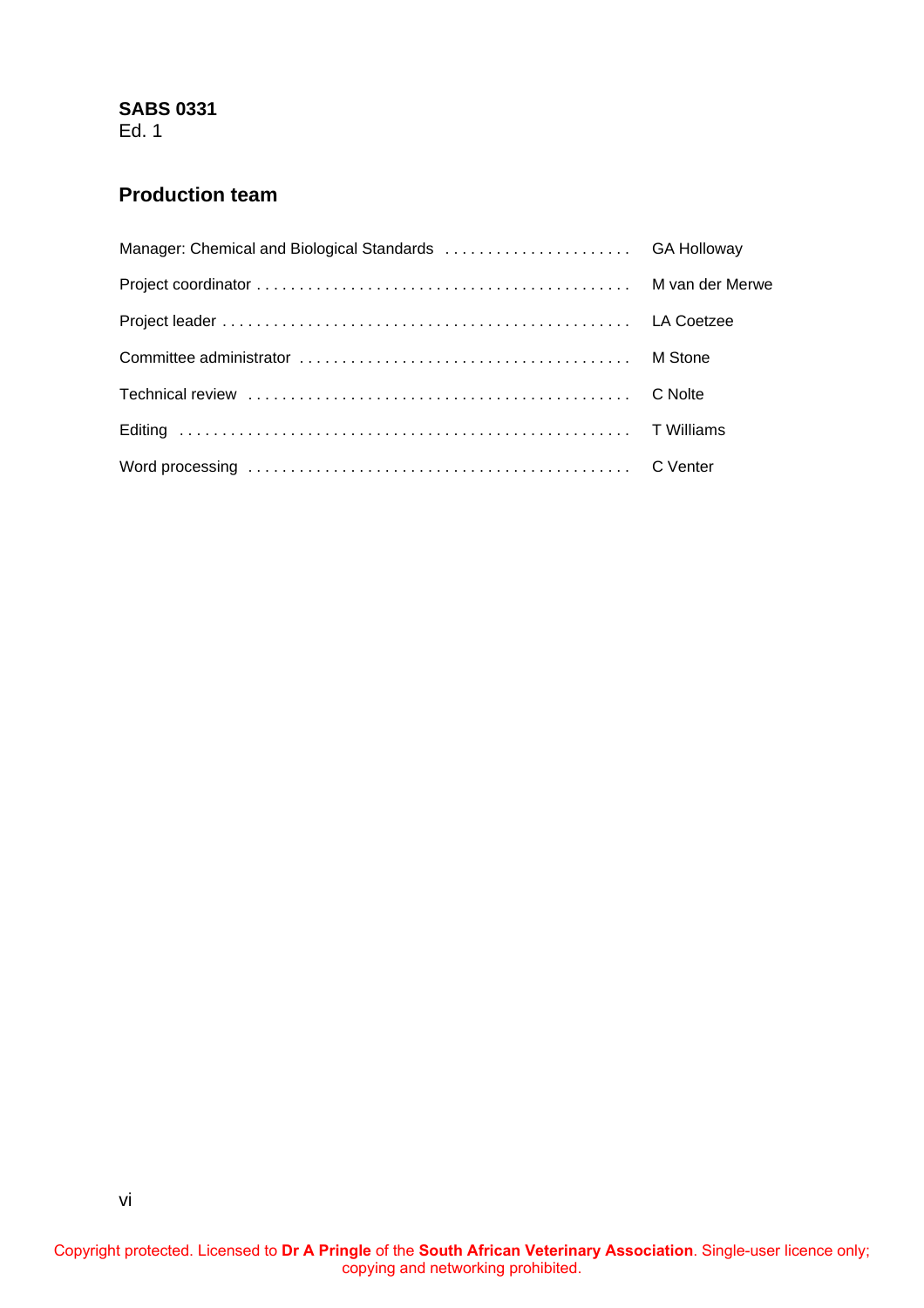# **Translocation of certain species of wild herbivore**

# **1 Scope**

This code of practice covers aspects of the translocation, such as the capture, transportation, temporary accommodation and release, of wild herbivores, such as antelope, elephant, rhino, hippo, giraffe and zebra.

# **2 Background**

**2.1** This code of practice covers different aspects of the humane translocation (see 3.17) of certain species of wild animal in the game ranching and wildlife industry. The code is set to minimize the occurrence of stress, pain, injury and death in wild animals during the translocation process, and to ensure that the welfare of the animals can be protected. As a bare minimum, the provisions of the Animals Protection Act, 1962 (Act 71 of 1962) shall apply to all phases of translocation.

**2.2** Because of the technical nature of the procedures used in translocation, only competent individuals and competent capture teams shall perform the procedures. It is envisaged that the SA Veterinary Council will establish a training and registration body, and individuals involved in the translocation of wild animals shall be trained and registered with that body, which shall issue an appropriate licence. Registration shall only take place once an individual has fully satisfied the body that he has undergone sufficient formal training, and has sufficient relevant experience of the species of wild animal he intends to translocate. Such a person shall apply appropriate capture and transportation techniques, and shall hold the relevant animals in adequate and suitable enclosures.

**2.3** Permits shall be obtained from provincial nature conservation and agricultural authorities for the transportation and holding of wild animals (see annex A). Permits shall be obtained from the Directorate of Veterinary Services, National Department of Agriculture, Pretoria, when animals are imported, exported or moved from any of the disease-controlled areas as defined in the Animal Diseases Act, 1984 (Act 35 of 1984) (see annex B). The CITES (Convention on International Trade in Endangered Species) regulations shall be adhered to when importing or exporting wild animals covered by these regulations.

**2.4** During all stages of the translocation process, the welfare (wellbeing) of the animals shall be considered, and the cruel, inhumane or negligent handling of captured animals shall be avoided. The welfare of captured wild animals can be ensured if they are handled with patience and tolerance, and with understanding for their instinctive and natural behaviour and their basic needs. Every reasonable effort shall be made to protect the animals from physical injury, undue stress or suffering and deprivation of essential needs.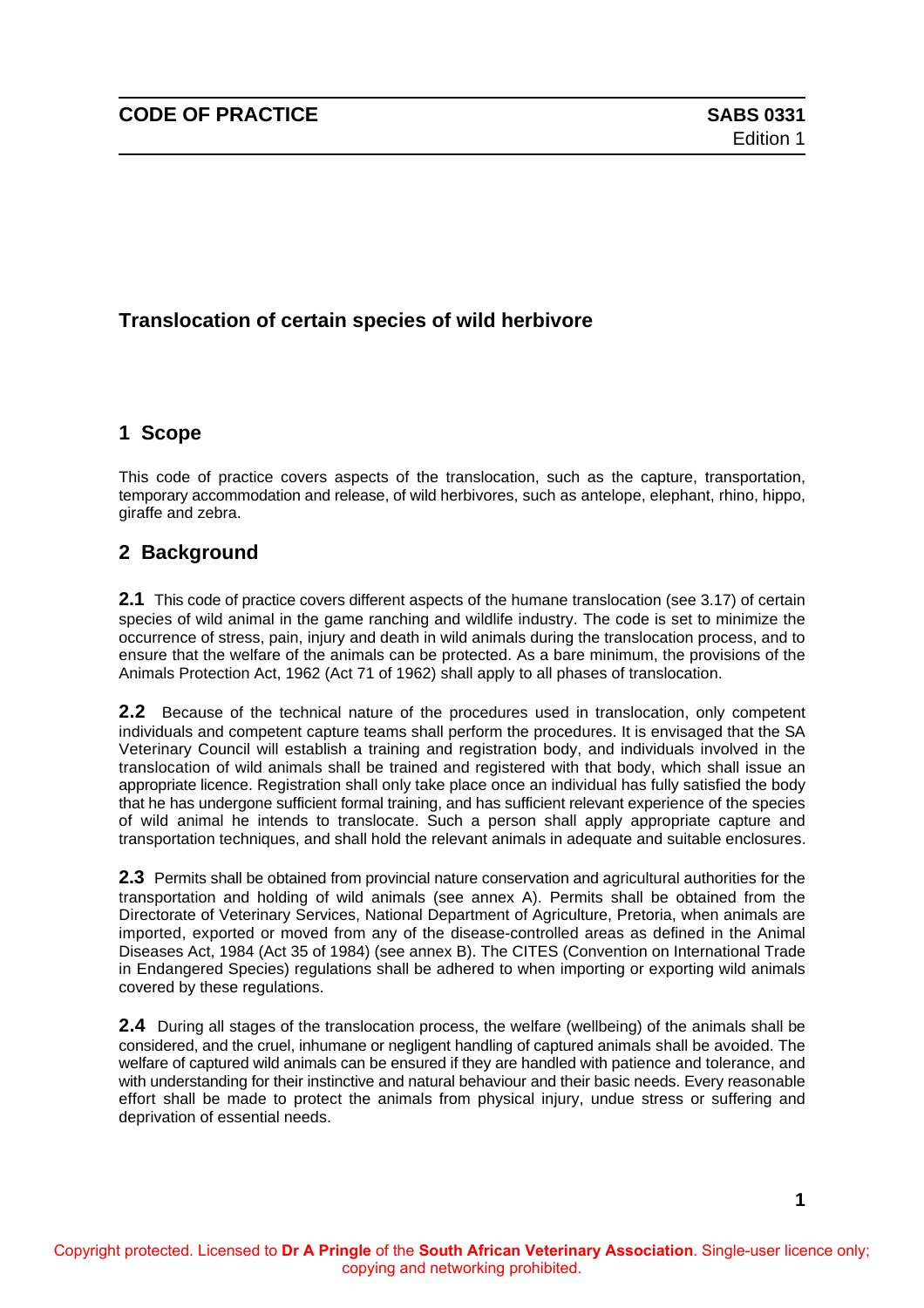Ed. 1

**2.5** The habitat to which the animals are relocated is important to the welfare of the animals, and the advice of a competent ecologist shall be sought in this regard. The responsibility for the care and wellbeing of all animals being translocated rests with the legal owner as defined in the Animals Protection Act, as follows: " 'owner' in relation to an animal, includes any person having the possession, charge, custody or control of that animal".

# **3 Definitions**

NOTE The meaning of definitions is determined by the context, but in cases of dispute, the decision of the authority that administers this code will be final with regard to meaning.

### **3.1**

#### **acceptable**

acceptable to the authority administering this code

### **3.2**

#### **adequate**

sufficient and suitable for the intended purpose

# **3.3**

#### **blindfold**

a soft, non-abrasive material equipped with straps, large enough to tie around the head of the animal so that it cannot be accidently dislodged and that is not restrictive to movement or breathing

### **3.4**

#### **boma**

a temporary or permanent corral that is constructed of suitable materials and that is used

a) during the herding of animals being captured, or

b) for the holding of captured animals in captivity

# **3.5**

#### **competent**

descriptive of a person who is deemed, by the registration body, to be sufficiently trained, qualified and experienced to carry out a translocation

NOTE At the time of publication of this edition of this standard, such registration body was still to be established by the SA Veterinary Council.

#### **3.6**

#### **holding pen**

an enclosure suitable for the confinement of an animal

#### **3.7**

#### **hyperthermia**

abnormally high body temperature

#### **3.8**

#### **hypothermia**

abnormally low body temperature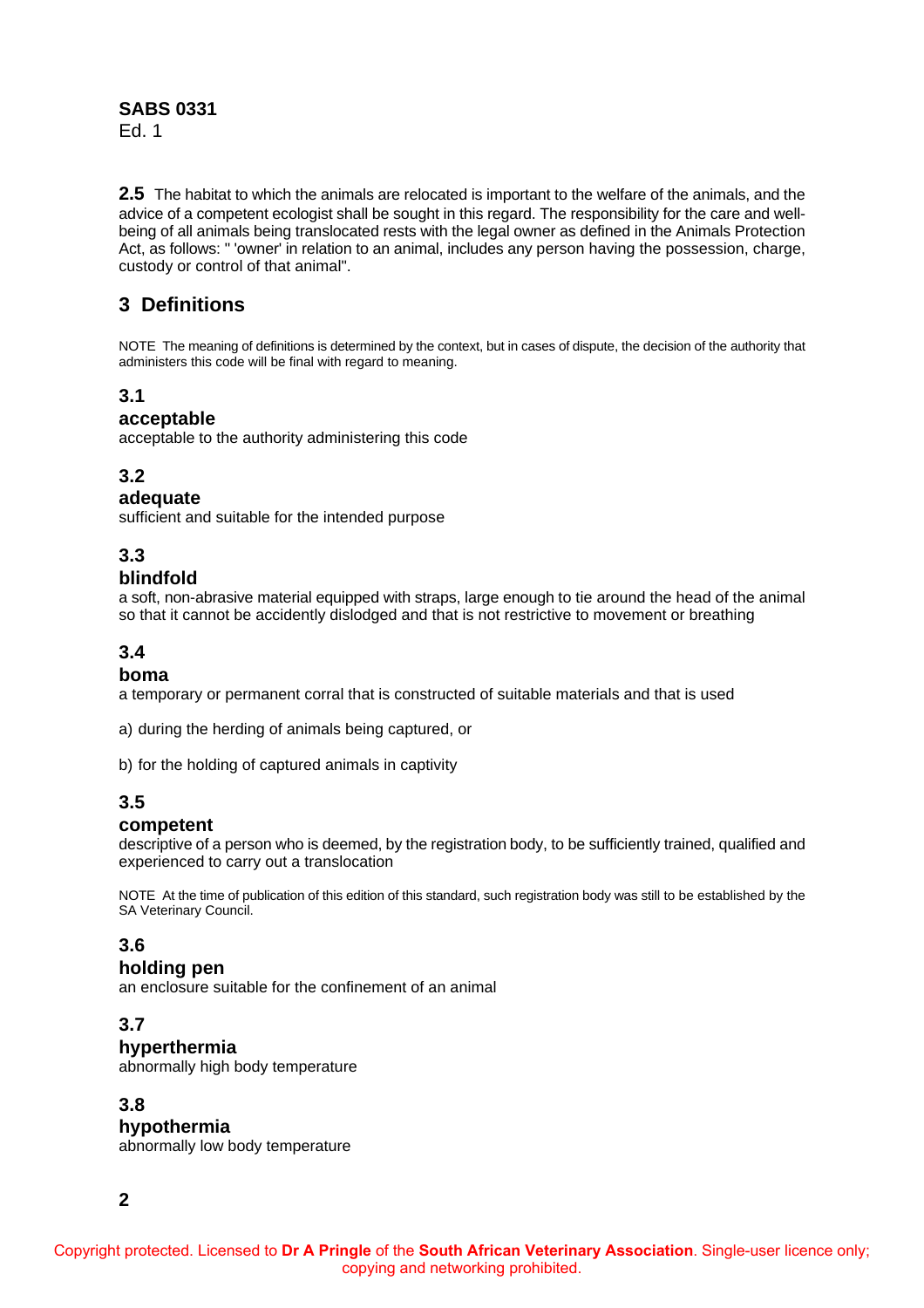# **3.9**

#### **induction time**

the time taken for a tranquillizer or narcotic to take effect

### **3.10**

#### **narcotic**

a chemical substance that can be injected to anaesthetize, or immobilize (or both) an animal

# **3.11**

#### **piping**

the placing of removable rubber or plastics pipes on the horns of an animal to prevent it from goring or injuring other animals

# **3.12**

#### **reversal**

the neutralization of the effects of a narcotic by the injection of an antidote

# **3.13**

**shelter**

protection from rain, sun and wind

# **3.14**

#### **sternal recumbency**

a resting position in which the body of the animal is upright while the animal is lying on its chest and belly

# **3.15**

#### **suitable**

appropriate for the intended purpose

#### **3.16**

#### **tranquillizer**

a short or long acting chemical substance which, when injected into an animal at the prescribed dose, has a calming or sedative effect on the animal for a limited period of time

# **3.17**

#### **translocation**

the capture, holding, transportation and relocation of wild animals

#### **3.18**

#### **veterinarian**

a qualified person registered as a veterinarian with the South African Veterinary Council

# **4 Capture of wild animals**

# **4.1 General**

**4.1.1** Any person or capture team involved in the translocation (see 3.17) of wild animals in South Africa shall possess a capture licence and be registered, by the registration body to be established by the South African Veterinary Council, as qualified to translocate wild animals.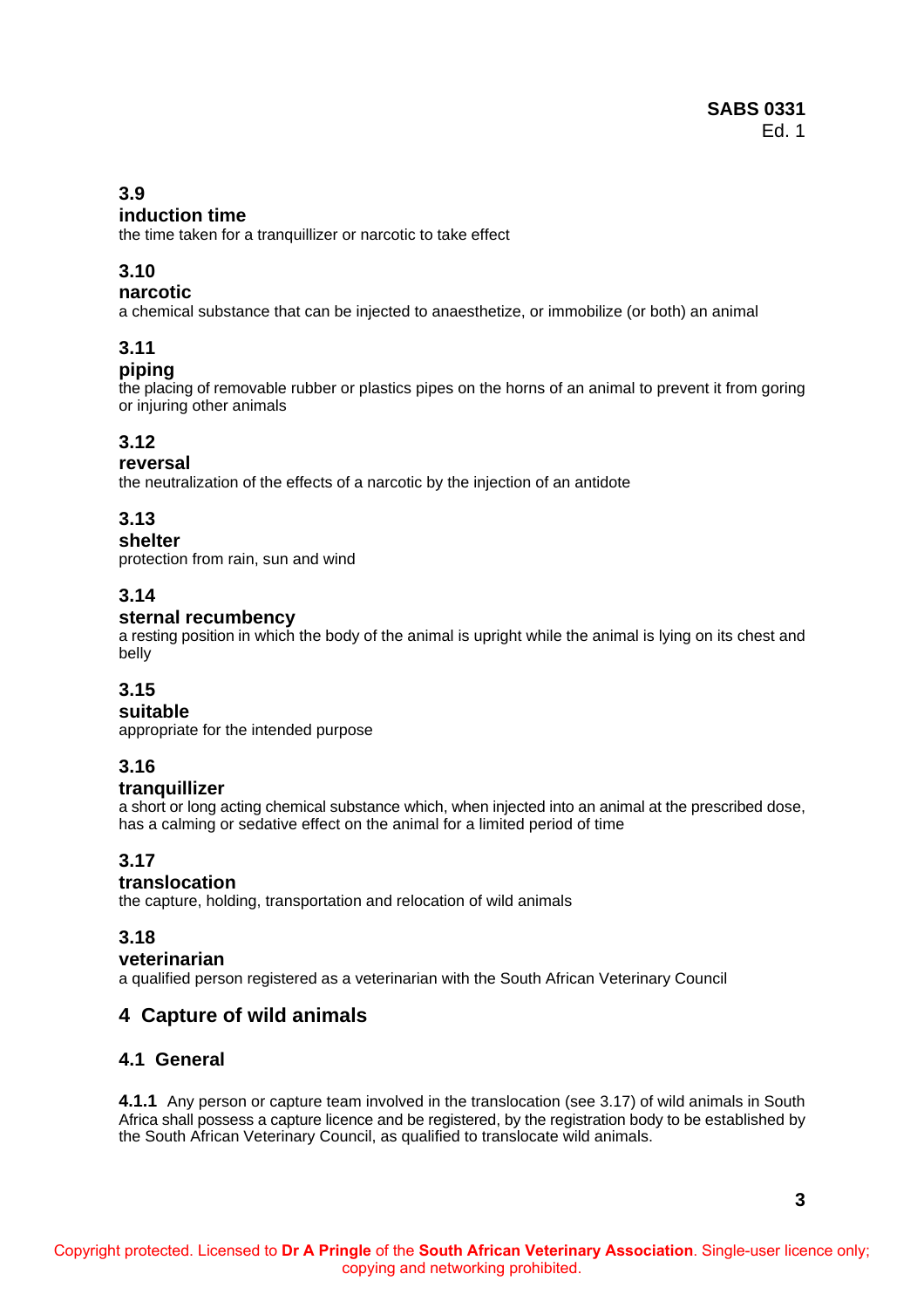**SABS 0331** Ed. 1

**4.1.2** The capturer shall keep detailed records of every capture operation in a register. These records shall include the following:

- a) the date of capture and details of the capture site, for example the name of the farm and its location, the name, address, telephone number or fax number of the farm owner;
- b) the date and details of the environmental conditions during capture, for example ambient temperature, daylight conditions (clear or overcast), wind strength;
- c) details of the animals captured, for example species, number, sex, age;
- d) details concerning chemical capture, for example drug mixture and dosage, induction time (see 3.9), estimated distance that the animal was chased before darting, rectal temperature after induction and just before reversal (see 3.12), recumbency time, side effects observed, injuries sustained; and
- e) the results of the capture procedure, for example the number and condition of animals delivered.

**4.1.3** The capture and transportation of wild animals that have a short (concentrated) birthing cycle shall not be undertaken immediately before, during or immediately after the lambing, calving or foaling cycle of each species. It is therefore essential to know the breeding patterns or seasons and variations in breeding cycles of each species.

**4.1.4** Animals shall not be captured when the ambient temperature exceeds 25 **E**C or in rainy weather or when the ground is soaked. Factors that exacerbate stress include capture on days that are hot or humid (or both) and when the ambient temperature exceeds 25 **E**C, chasing animals for long distances to the capture site, repeatedly forcing unwilling animals into capture sites, and chasing heavily pregnant animals, young animals and animals in poor body condition.

#### **4.2 Physical capture**

#### **4.2.1 Mass capture** (see annex C)

#### **4.2.1.1 General**

**4.2.1.1.1** The general principle of mass capture involves using a helicopter or motorcycles or motor vehicles (or any combination of these) to herd selected animals into a funnel-shaped boma (see 3.4) that leads to a loading ramp onto a truck containing mass crates that might be compartmentalized. For the capture of plains antelope, such as springbok, blesbok and bontebok, motorcycles, motor vehicles and beaters can be used instead of a helicopter to herd the animals, and it might be necessary to position nets in the boma to facilitate the capture.

**4.2.1.1.2** Subject to the suitability of the terrain, the competency of the helicopter pilot, the climatic conditions and the wind direction, a large number of animals of a particular species can be captured in a short time with minimal stress and physical handling.

**4.2.1.1.3** At all times during the translocation process, the animals shall be subjected to the minimum amount of stress and overexertion. It is recommended that, if necessary, the animals be tranquillized with an appropriate tranquillizer (see 3.16) immediately after capture and before transportation.

**4.2.1.1.4** The capturer shall be responsible for orphaned, disabled or injured animals.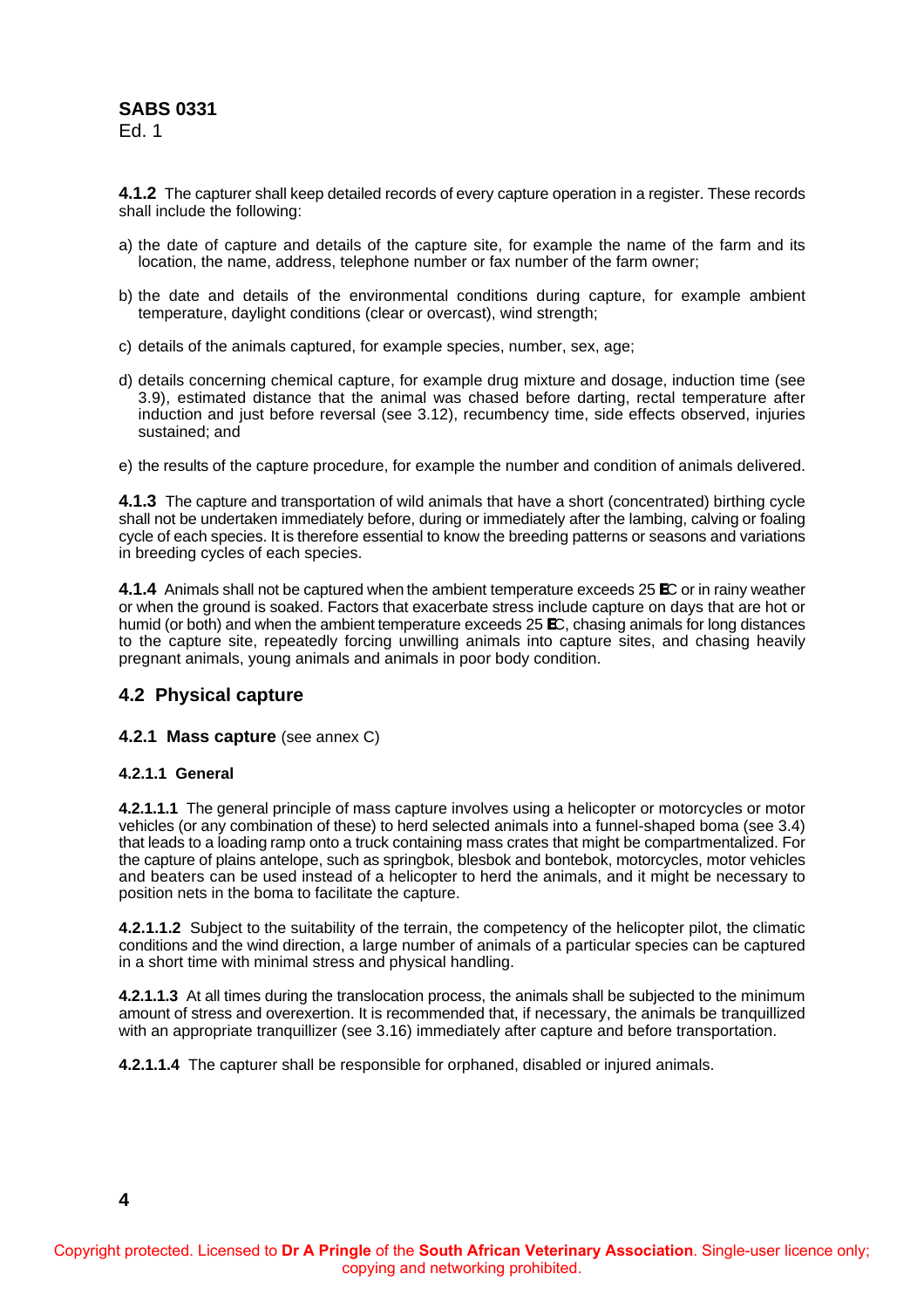#### **4.2.1.2 Mass capture using nets**

**4.2.1.2.1** Animals are herded by a helicopter or motor vehicles or motorcycles or beaters (or any combination of these) into either fixed nets or drop nets or a combination of fixed nets and drop nets. They are then disentangled from the nets, physically restrained, tranquillized, loaded and transported.

**4.2.1.2.2** Animals shall be held or restrained and supported by a sufficient number of assistants to prevent their escape, and shall preferably be blindfolded (see 3.3) and tranquillized before loading. Blindfolds shall be removed before transportation. Only trained persons who have been briefed before the procedure and know how to handle captured wild animals shall be involved in the process.

**4.2.1.2.3** The number of animals herded into the nets shall preferably not exceed the number of assistants available to hold and disentangle the animals from the nets. The entangled animals shall be disentangled and loaded as soon as possible.

**4.2.1.2.4** Animals that are not entangled shall be allowed or urged to escape.

**4.2.1.2.5** After the tranquillizers have been administered the animals shall be held quietly until the tranquillization takes effect. The entire capture shall be carried out with minimal disturbance and noise.

**4.2.1.2.6** The use of appropriate stretchers (sleds) is recommended for moving the animals from the capture site and for loading them onto the transport vehicle.

#### **4.2.2 Passive capture**

#### **4.2.2.1 Passive capture using pop-up corrals and drop nets**

Capture using pop-up corrals is based on the principle that animals are trapped in a corral of plastic sheeting which is hidden in a ditch around the capture site (for example, a water hole). Alternatively, drop nets can be used. After capture, the animals are herded towards the transport vehicle, their horns are piped where necessary, they are loaded, tranquillized or immobilized if necessary, and transported.

#### **4.2.2.2 Passive capture at permanent capture sites**

Animals are trapped in a previously enclosed area, either around a watering point or where supplementary feeds or mineral licks are provided. When the required number of animals has entered the area a gate is closed behind them. The animals are then herded through a funnel-shaped crush where they are tranquillized, their horns are piped where necessary, and they are either loaded into a mass crate or into nearby pens. Unwanted animals are released.

#### **4.2.3 Individual capture**

#### **4.2.3.1 Individual capture using net guns**

**4.2.3.1.1** Net guns are used from a helicopter or motor vehicle to discharge a net that traps an individual animal. The animal is then physically restrained and tranquillized or immobilized and transported.

**4.2.3.1.2** This method is especially useful where bomas (see 3.4) and mass capture cannot be used and to capture individual medium-sized to small-sized antelope in open or mountainous terrain.

**4.2.3.1.3** Capture teams shall be experienced in the use of net guns, tranquillizers (see 3.16) and narcotics (see 3.10) and shall possess a sound understanding of the behaviour, before and during capture, of the target species.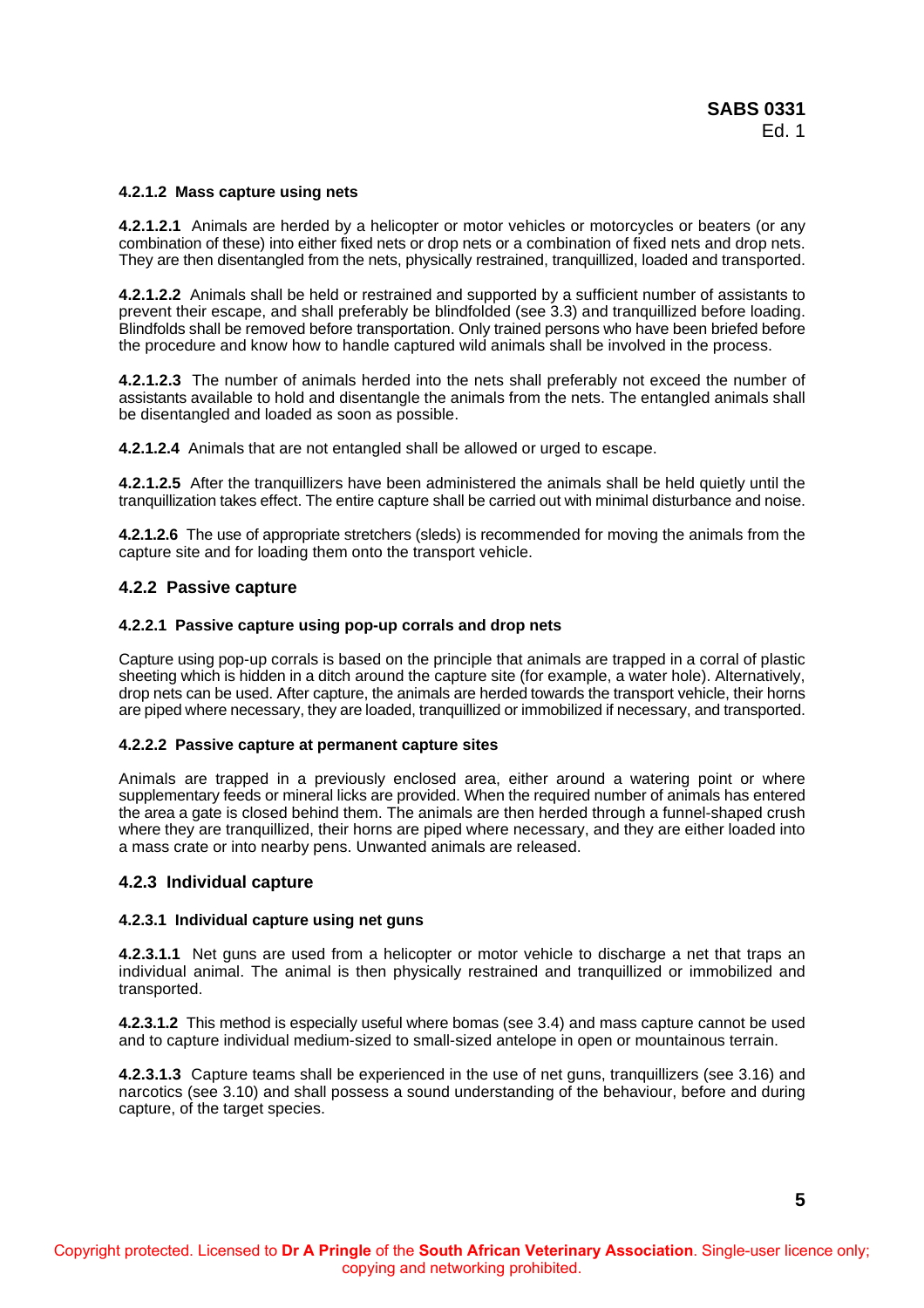Ed. 1

#### **4.2.3.2 Individual capture using spotlights**

Spotlights are used on dark or moonless nights to temporarily blind medium-sized antelope, such as impala and nyala, which are then physically restrained, tranquillized or immobilized, loaded and transported.

#### **4.3 Chemical capture** (see annex D)

#### **4.3.1 Safety**

**4.3.1.1** Because wild animals are usually captured in remote areas the capture teams shall know how to treat emergencies associated with the accidental exposure of humans to dangerous capture drugs such as narcotics.

**4.3.1.2** Appropriate medical and veterinary experts shall be consulted on the dangers posed by narcotics (see 3.10), tranquillizers (see 3.16) and darting equipment.

**4.3.1.3** Appropriate training (including training in basic cardiopulmonary resuscitation (CPR)) of at least one member of the capture team, who shall accompany the darter, is mandatory whenever dangerous narcotic drugs are used for immobilization.

**4.3.1.4** Emergency kits shall include appropriate antagonists (antidotes), sterile syringes and needles and clear, written instructions for their use.

#### **4.3.2 General**

Chemical capture involves the immobilization of the target animal by the administration, by means of a dart, of narcotics (see 3.10) and tranquillizers (see 3.16) to allow safe handling and moving of the animal.

#### **4.3.3 Methods of chemical capture** (see annex D)

Depending on the circumstances, the following methods can be used:

a) darting on foot;

b) darting from a road vehicle;

c) darting from a hide; and

d) darting from a helicopter.

NOTE Immobilized animals in inaccessible areas can be air-lifted for short distances using an appropriate cargo net.

# **5 Transportation of wild animals** (see annex E)

The welfare and comfort of the animals being transported are of the utmost importance. Animals shall be transported in suitable, roadworthy, game transport vehicles or in individual or mass crates (see annexes E and F) by road, sea or air. Transportation by rail is not recommended.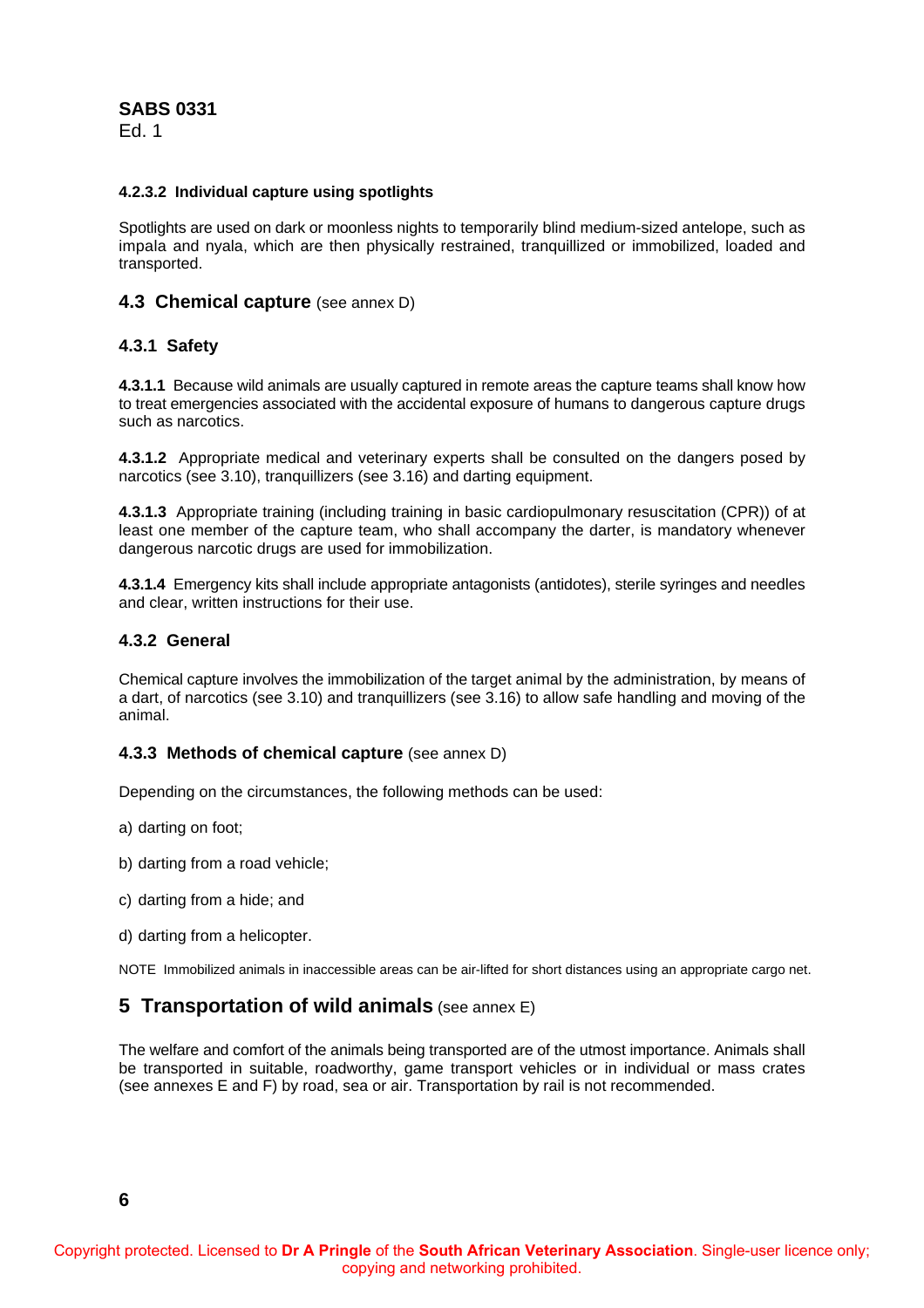**7**

# **6 Accommodation of wild animals during translocation** (see annex G)

Adequate shelter (see 3.2 and 3.13), suitable feed and clean water shall be provided for all animals held in captivity.

# **7 Accommodation of wild animals at auctions**

**7.1** The owner of the auction bomas (see 3.4) shall ensure that each boma is suitable for accommodating the species of wild animal to be auctioned.

**7.2** The issuing of a permit to hold an auction shall be subject to an inspection of the auction facilities by the authority administering this code, or the relevant provincial or agricultural conservation authority, or consultants appointed by such authority (or any combination of these).

**7.3** The owner of the auction bomas shall be responsible for ensuring the welfare of all the animals accommodated in the bomas. This means that veterinary care for and treatment of the animals shall be provided when required.

#### **8 Release of wild animals** (see annex H)

**8.1** The destination should be investigated by a competent person, preferably a qualified ecologist, to determine whether

- a) the area and the habitat are suitable for the particular species. A suitable habitat provides animals with sufficient space for movement, shelter, food and water to which they are naturally adapted and enables them to reproduce successfully, and
- b) the condition of the habitat is adequate to sustain the animals in the short to medium term, and, if necessary, in the long term, given proper management and taking into account environmental conditions (especially rainfall).

**8.2** The perimeter fence of the property should be sufficiently high and strong to contain the released animals. Special fencing is required to prevent the escape of, for example, giraffe and antelope known to be high jumpers, including eland, kudu, waterbuck and impala. Electric fences or cables or both are required for fencing in elephant and rhino.

Fences shall be inspected and repaired when necessary and before new animals are released. Certain antelope, such as hartebeest, tsessebe, gemsbok, sable antelope and nyala, tend to escape by crawling underneath the fences.

**8.3** The translocation regulations of the various provincial conservation authorities that govern the movement of wildlife within or into the respective provinces shall be adhered to.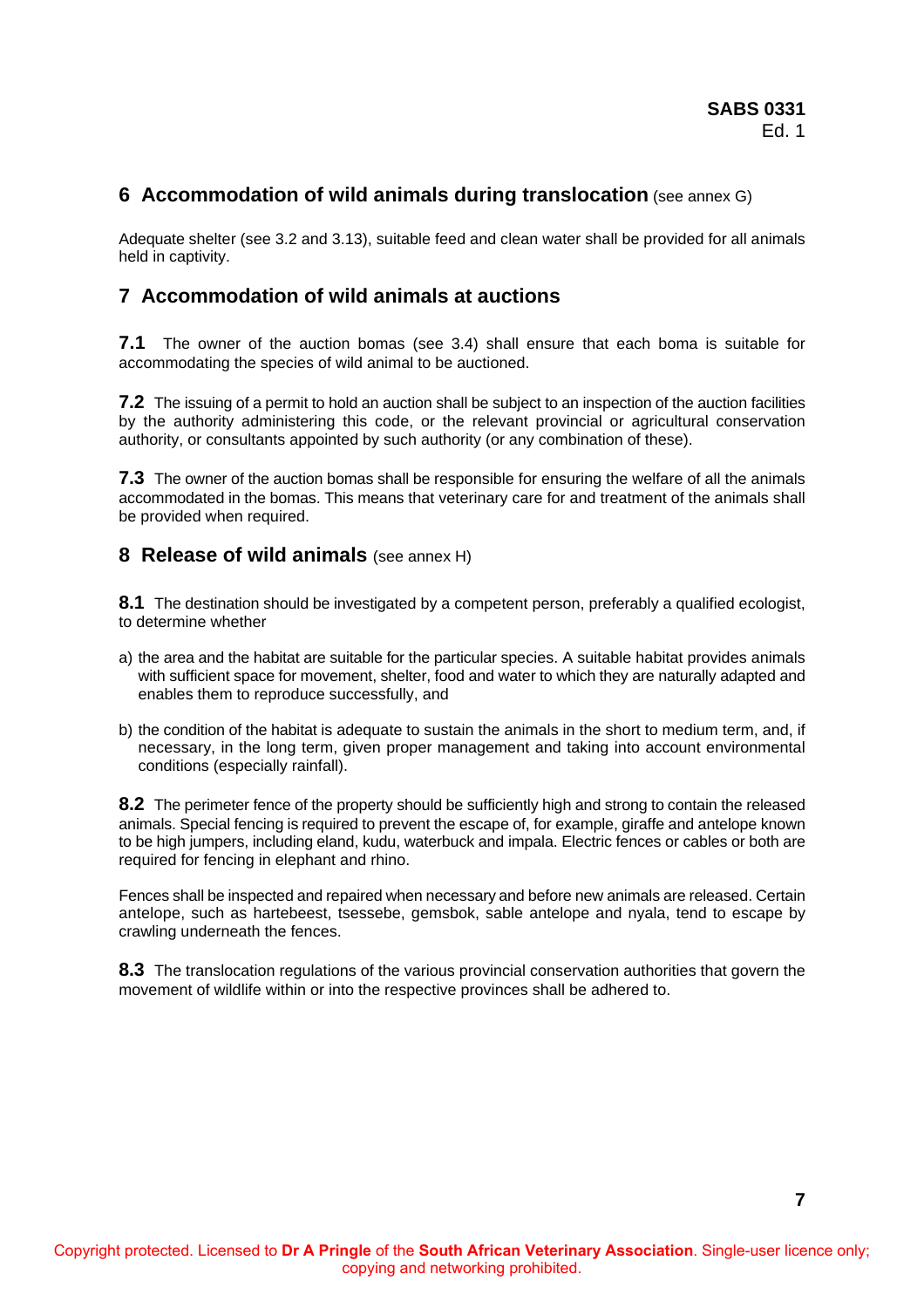Ed. 1

# **9 Euthanasia**

NOTE Euthanasia in this context refers to the humane killing of animals.

**9.1** Animals that become terminally ill or are severely injured during translocation and that cannot be given veterinary treatment shall be euthanased, either by administering an appropriate euthanasing drug, where available, or by being shot through the brain with a firearm of suitable calibre and energy to cause instant death. For this eventuality, suitable euthanasing drugs (where available) or firearm(s) (or both) should form part of the equipment carried by the translocating team.

**9.2** If the euthanasing agents mentioned in 9.1 are not available, the throat of the animal shall be cut with swift cuts of a very sharp knife of length at least 250 mm and without any nicks along the cutting edge. The cuts shall be made across the throat of the animal, severing both the jugular vein and carotid artery. This procedure shall be executed with minimal disturbance to other animals in the immediate vicinity.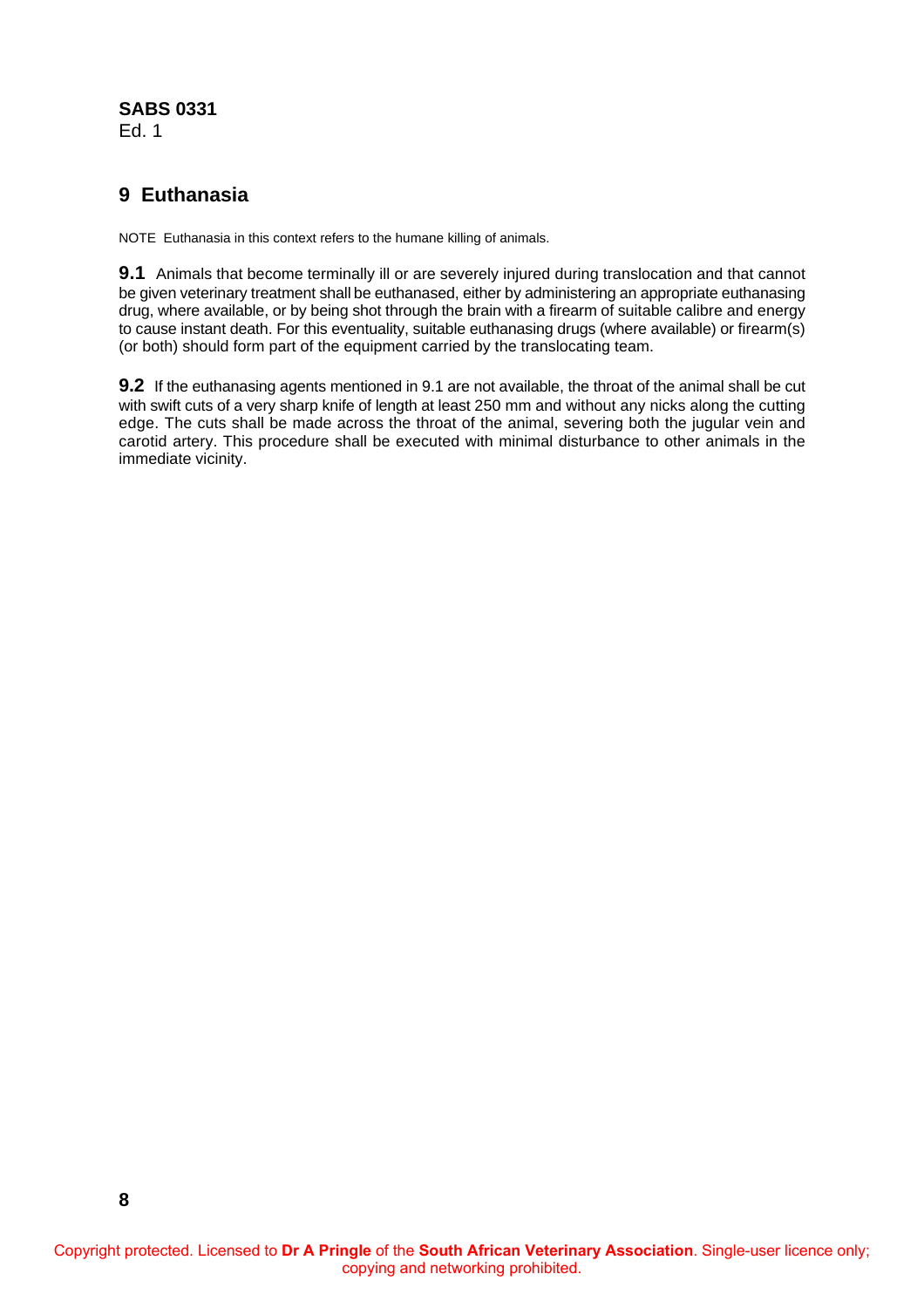# **Annex A**

(informative)

# **Nature conservation permits for the transportation of wild animals**

A.1 Each province has its own conservation body and each body has its own permit requirements.

**A.2** Each conservation body (as listed below) prescribes that an export/import permit from both the province of origin and the province of destination be obtained from the conservation office closest to the point of origin and the destination. These permits together with the transport permit acquired from the same office, should enable the legal transportation of wild animals from one province to another. Any relevant veterinary regulations shall be complied with. The transportation of wild animals within a particular province requires only a transport permit.

A.3 Most conservation offices (except those of the Free State) allow their local officers/zone officers to issue a transport permit within a particular province. Import/export permits between provinces should be obtained from the regional head offices of both provinces.

**A.4** The permit application should be in writing. A fax copy is normally sufficient.

**A.5** The application should specify the following:

a) name of the farm of origin and owner's name and telephone number;

b) name and address of transporter;

c) size of farm of origin and certificate of adequate enclosure;

d) destination of animals (name of farm or reserve and name and address of owner);

e) species of animal(s), number and sex; and

f) period for which the permit is valid.

**A.6** The telephone and fax numbers of the regional offices that issue permits are as follows:

#### EASTERN CAPE

|                   | Tel. (0437) 411-9942<br>Fax (0437) 635-0511 |
|-------------------|---------------------------------------------|
| <b>FREE STATE</b> |                                             |
| Bloemfontein      | Tel. (051) 447-0407<br>Fax (051) 447-5240   |
| <b>GAUTENG</b>    |                                             |
| Johannesburg      | Tel. (011) 355-1225<br>Fax (011) 355-1239   |
| KWAZULU-NATAL     |                                             |
|                   | Tel. (0331) 845-1324<br>Fax (0331) 845-1747 |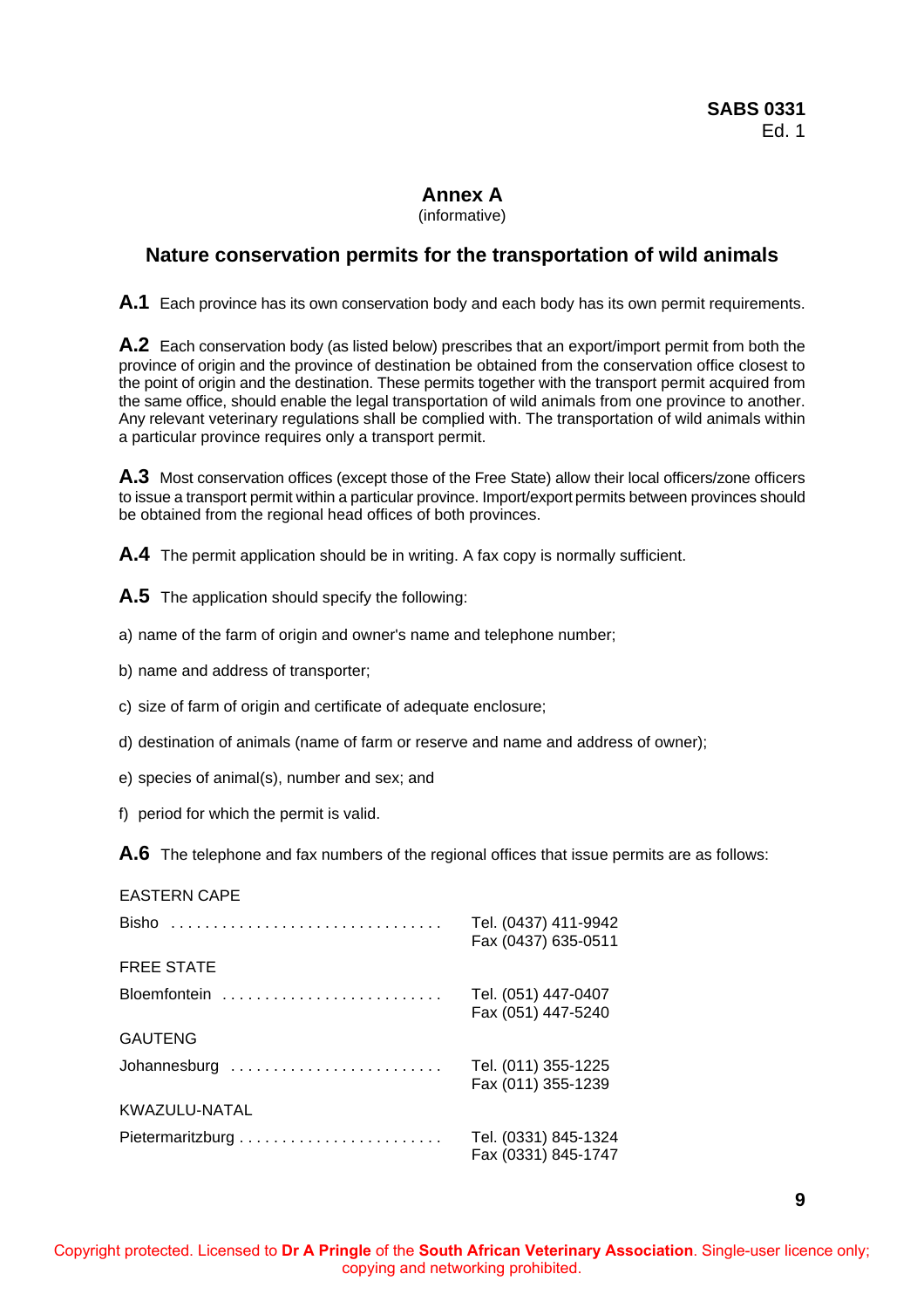| <b>MPUMALANGA</b>        |                                           |
|--------------------------|-------------------------------------------|
|                          | Tel. (013) 759-5300<br>Fax (013) 759-5490 |
| <b>NORTHERN CAPE</b>     |                                           |
|                          | Tel. (053) 832-2143<br>Fax (053) 831-3530 |
| <b>NORTHERN PROVINCE</b> |                                           |
|                          | Tel. (015) 291-1276<br>Fax (015) 291-1840 |
| NORTH WEST PROVINCE      |                                           |
|                          | Tel. (018) 348-1024<br>Fax (018) 384-8244 |
| <b>WESTERN CAPE</b>      |                                           |
|                          | Tel. (021) 483-3539<br>Fax (021) 483-4158 |

#### **Annex B**

(informative)

# **Veterinary movement permits for the translocation of certain animals, with reference to disease**

# **B.1 Buffalo**

Under the Animal Diseases Act, 1984, special veterinary conditions apply in South Africa for the movement and keeping of all Cape buffalo anywhere in South Africa. Buffalo that are designated disease free by the Directorate of Veterinary Services, Pretoria may only be moved on a special permit to properties specially registered by the Directorate of Veterinary Services, National Department of Agriculture, Pretoria, for the keeping of buffalo. Diseased buffalo may not be moved from the veterinary control areas specified in the Act. The nearest State Veterinary Officer should be contacted for more details.

# **B.2 Warthogs and bushpigs**

Warthogs and bushpigs in South Africa may only be moved on a permit. Warthogs and bushpigs in the designated African Swine Fever Control Area may not be moved to disease-free areas. Information on these control areas is obtainable from state veterinarians or the Directorate of Animal Health, National Department of Agriculture, Pretoria.

# **B.3 Other animals**

Animals susceptible to disease may only be moved on a permit into, out of or within a diseasecontrolled area as declared in terms of the Animal Diseases Act, 1984 (Act 35 of 1984).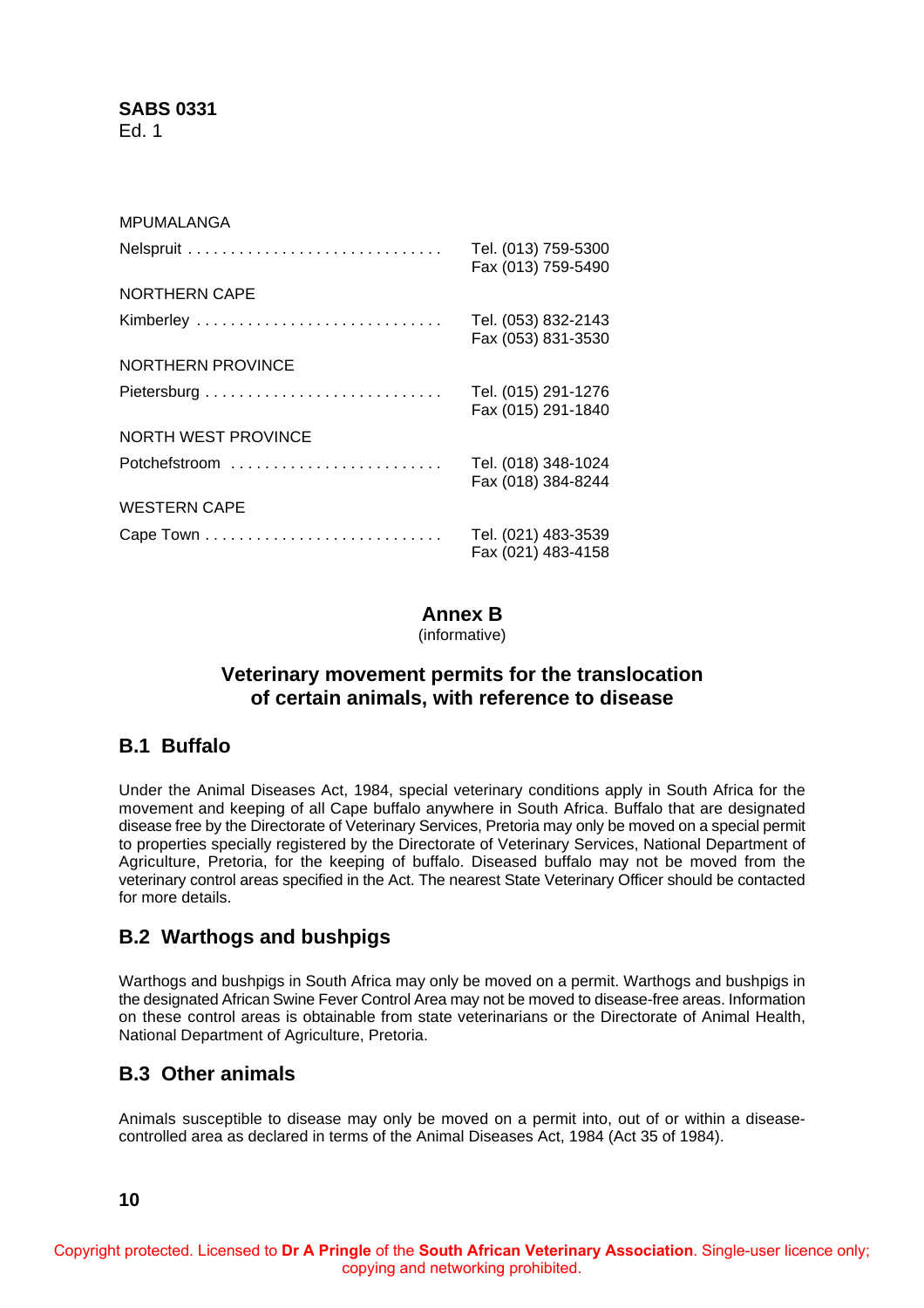# **Annex C**

(informative)

### **Mass capture**

# **C.1 Mass capture using bomas**

This method is suitable for the capture of herd animals such as blesbok, bontebok, buffalo, eland, gemsbok, giraffe, hartebeest, impala, kudu, mountain reedbuck, sable antelope, springbok, tsessebe, waterbuck, blue and black wildebeest, and also zebra in family groups.

Adult impala rams should not be chased into the boma (see 3.4) with the herd since they will injure the other animals, and should be removed from the group as soon as possible. Adult impala rams can be transported with other impala provided that their horns have been piped (see 3.11) and that they have been sufficiently tranquillized, in other words for the duration of the journey.

Adult or mature eland bulls should not be captured together or with females and calves.

The horns of adult blesbok, eland, gemsbok, tsessebe and impala rams should be piped before being transported.

### **C.2 Mass capture using nets**

This method is suitable for the capture of blesbok, bontebok, duiker, fallow deer, hartebeest, impala, nyala, oribi, reedbuck, mountain reedbuck, springbok, steenbok, tsessebe and black wildebeest.

# **Annex D**

(informative)

# **Chemical capture guidelines**

# **D.1 Equipment**

#### **D.1.1 Dart guns**

The dart gun should be suitable for the species to be darted. The darter should be familiar with the specific dart gun. The dart gun should be sighted in each time before it is used.

#### **D.1.2 Darts**

The following types of dart are used:

- a) highly accurate darts, for long-range darting; and
- b) lightweight darts, for animals with thin skins.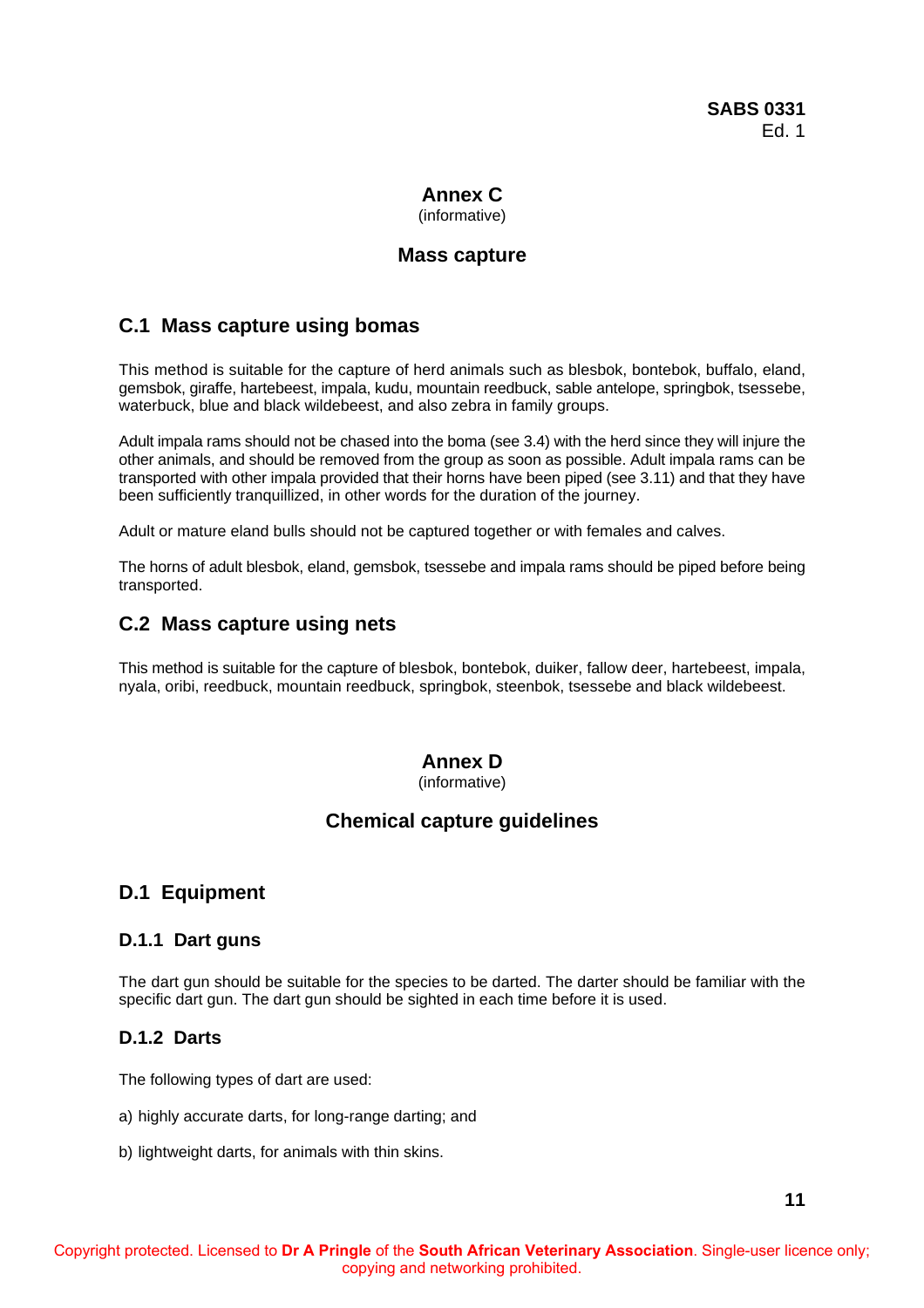Ed. 1

# **D.1.3 Needles**

The length and thickness of the needle should be appropriate for the species to be darted. This facilitates the recovery of the dart and the identification of darted animals.

Specially long and strengthened needles are needed for elephant, hippo and rhino.

# **D.1.4 Rangefinder**

For long-range darting it is recommended that a rangefinder be used to accurately determine the distance of the animal.

# **D.2 Circumstances when darting is inadvisable**

**D.2.1** It is not advisable to dart animals when the ambient temperature exceeds 25 **E**C, or when the animals have been chased too fast or too far (or both), causing hyperthermia (see 3.7) and exhaustion (or both), or when cold weather and the wind-chill factor (see annex I) during immobilization or transportation can cause hypothermia (see 3.8).

**D.2.2** It is not advisable to dart heavily pregnant animals or females with suckling young.

**D.2.3** It is not advisable to dart just before sunset in case animals get lost in the dark and cannot be found.

# **D.3 Darting from a motor vehicle**

**D.3.1** Get as close to the target animal as reasonably and safely possible.

**D.3.2** Use vehicles with which the animals are most familiar.

**D.3.3** Do not frighten the animals by leaving the vehicle.

**D.3.4** The capturer should be familiar with the natural behaviour of the target species before attempting to approach it.

**D.3.5** Use roads to approach the animals whenever possible.

**D.3.6** Do not drive directly towards the animals. Use a tangential approach, and stop often enough to make the animals feel at ease. If it is necessary to turn and head in the opposite direction, do so by circling away from the herd, not towards it.

**D.3.7** Modify the approach according to the reaction of the animals.

**D.3.8** Be patient. Select the target animal and wait until it is within range. Fire only if the target animal is not obscured by other animals.

**D.3.9** Good darting sites are the muscles of the shoulder or of the hindquarters. The neck (except in the case of certain species, for example rhino, blue wildebeest, buffalo), abdominal and chest regions should be avoided.

**12**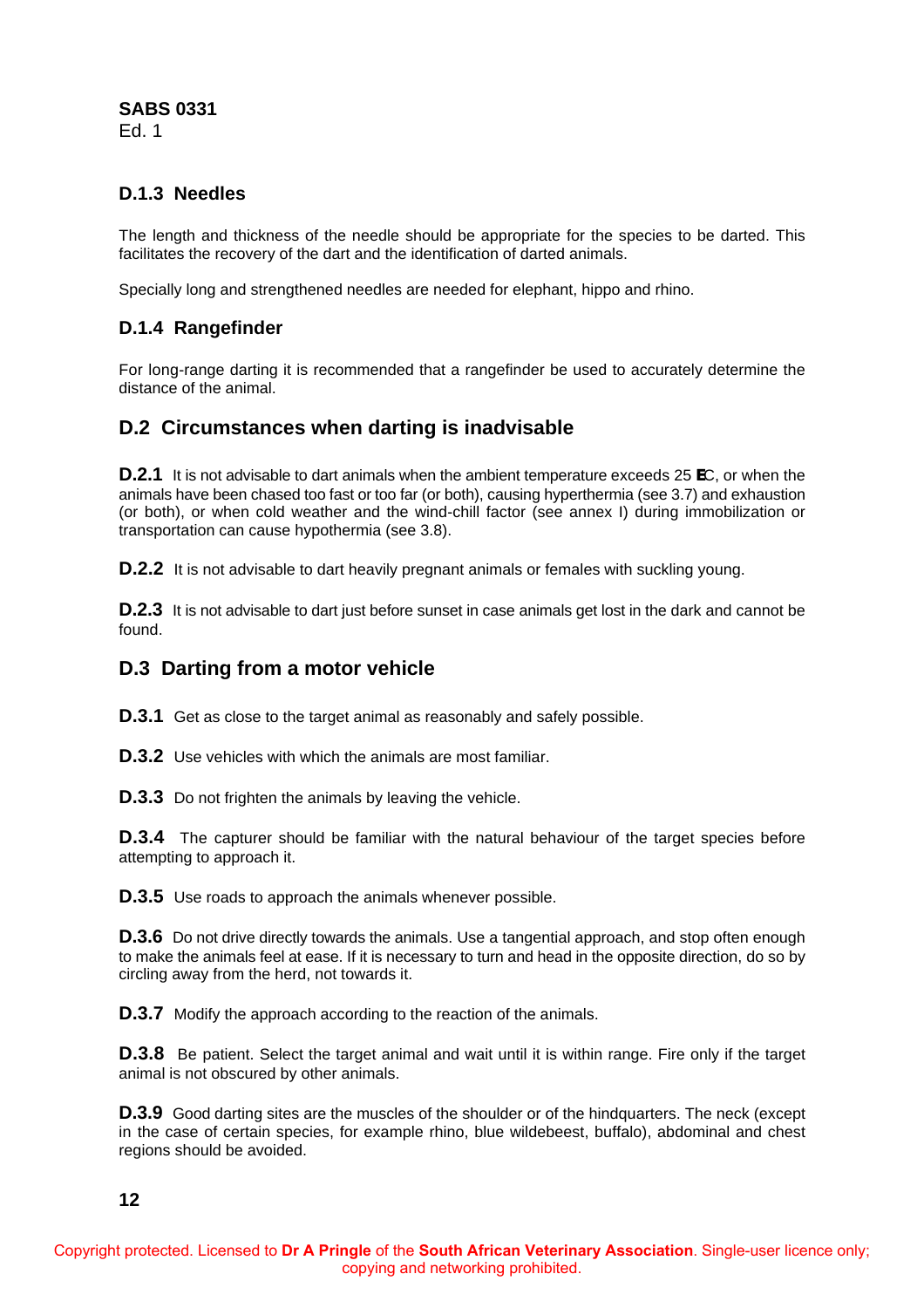**D.3.10** Ensure that the darting site on the animal is not obscured by vegetation.

**D.3.11** Dart the animal as soon as possible after the vehicle has stopped.

**D.3.12** Be patient and quiet once the animal has been darted.

**D.3.13** After the animal has been darted keep it in view without chasing after it.

**D.3.14** If the animal is lost from sight in thick vegetation wait for several minutes for the drug to take effect and then locate the animal by tracking.

# **D.4 Darting from a hide**

**D.4.1** Utilize a hide when animals are likely to be attracted by either food or water.

**D.4.2** Study the target animal and its habits to ascertain the time of day when the animal comes to the food or water.

**D.4.3** Use bait such as green or baled lucerne hay or antelope or horse cubes, that are known to attract herbivores.

**D.4.4** Use a rangefinder to accurately determine the distance between the hide and the bait area. Allow the animal to approach to within this predetermined darting range before firing the dart.

**D.4.5** Be patient and quiet.

**D.4.6** Have darting equipment and darts ready.

**D.4.7** Do not allow smoking in or near the hide.

**D.4.8** Do not take non-essential personnel into the hide.

**D.4.9** Good darting sites are the muscles of the shoulder or of the hindquarters. The neck (except in the case of certain species, for example rhino, blue wildebeest, buffalo), chest and abdominal regions should be avoided.

**D.4.10** A competent tracker should be used to track the darted animal.

# **D.5 Darting from a helicopter**

**D.5.1** Use a reliable and manoeuverable helicopter that is suitable for darting the target species.

**D.5.2** The helicopter pilot should possess a commercial pilot's licence and have a game rating, and be competent in the capture of wild animals.

**D.5.3** Prepare the darts, including the spare and top-up darts that contain the immobilizer and the appropriate antidote, before lift-off. Darts should not be prepared in the helicopter except in case of emergency.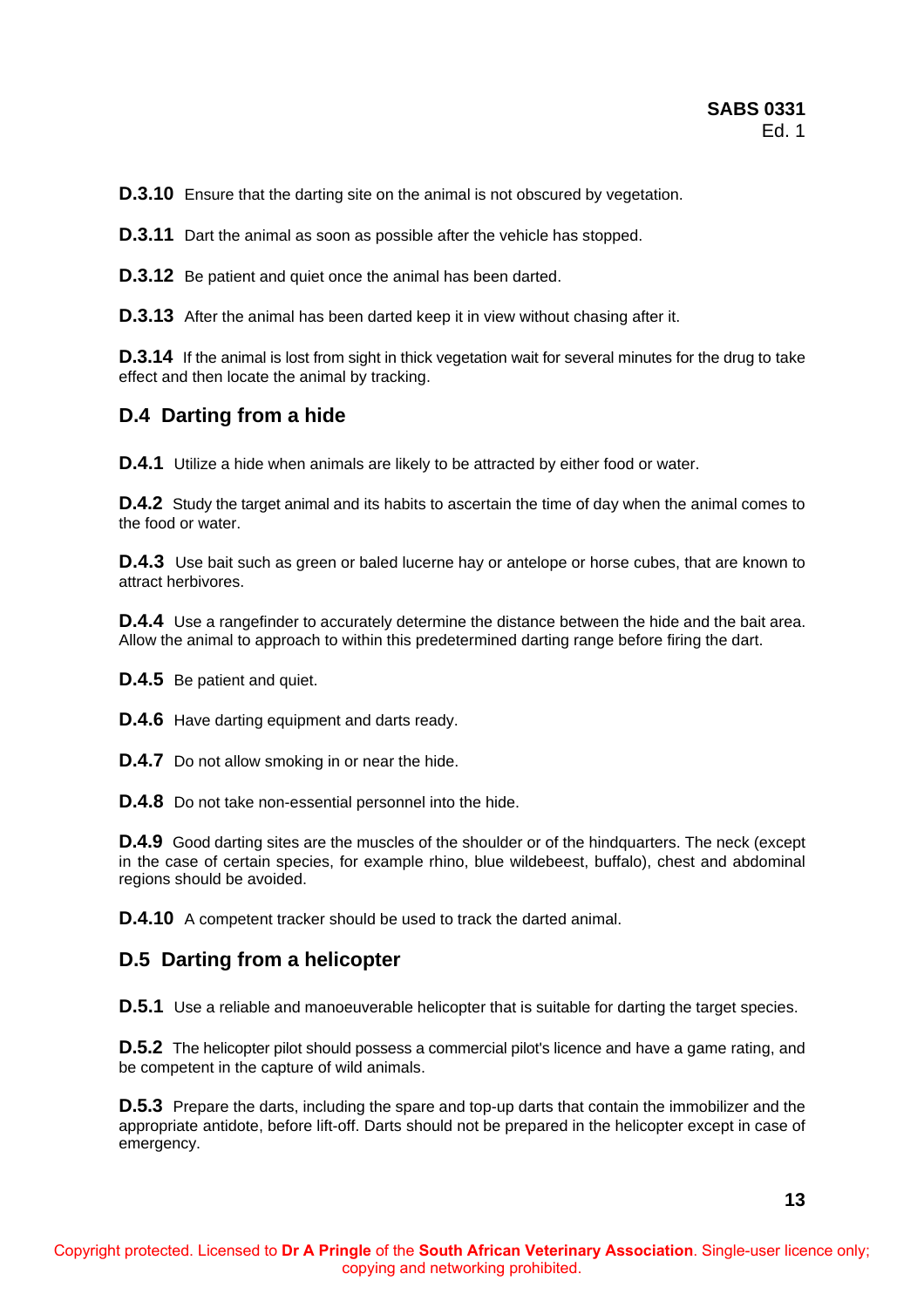Ed. 1

**D.5.4** Use sturdy darting equipment that is not affected by the downdraught of the rotors.

**D.5.5** The darter should establish effective communication with the pilot in the helicopter and should communicate with him using the intercom system of the helicopter.

**D.5.6** The pilot should be in radio contact with the ground crew to notify them of the exact location of the darted animal and to inform them when to move in.

**D.5.7** The pilot should search for clearings or open spaces, and try to herd the target animal(s) towards these areas. Identify rivers, dongas, and other problem areas to be avoided.

**D.5.8** Dart guns with settings should be set to the appropriate range, considering that the height at which darting will take place depends on the terrain, and particularly on the extent of tree and bush cover.

**D.5.9** The pilot should indicate when to get ready to dart the animal, when obstacles are approaching, when the animal is likely to veer off, etc. Use single word commands, for example "ready", "aim", "tree", "obstacle", "break".

**D.5.10** Be prepared to make split-second decisions regarding the firing of the dart. Do not fire until the helicopter is correctly positioned relative to the darting site(s) on the animal.

**D.5.11** Good darting sites are the muscles of the shoulders or of the hindquarters. The neck (except in the case of certain species, for example rhino, blue wildebeest, buffalo) abdominal and chest regions should be avoided.

**D.5.12** Allow the helicopter pilot to come within darting distance above and behind the animal.

**D.5.13** Do not attempt to dart beyond the downdraught of the rotors.

**D.5.14** Fire the dart when the helicopter and the animal are moving at the same speed and in the same direction.

**D.5.15** Once the animal has been darted, the pilot should hang back or gain height to observe the animal.

**D.5.16** If the animal becomes recumbent before the ground crew has it in sight, the pilot should drop the darter off as close to the animal as possible so that he can give assistance to the animal and ensure that it is in sternal recumbency (see 3.14) (in the case of ruminants). Be on the lookout for large predators and other dangerous animals.

**D.5.17** The darter should wear brightly-coloured clothing or overalls (for example yellow, orange, red) in order to be easily visible from the helicopter when he is on the ground.

**D.5.18** If the animal has gone down in a place that is inaccessible to the ground crew and the animal is too large to be lifted by the helicopter used for darting, it might be necessary to have a larger helicopter on standby to airlift the animal. If this is not possible the animal should be revived and released.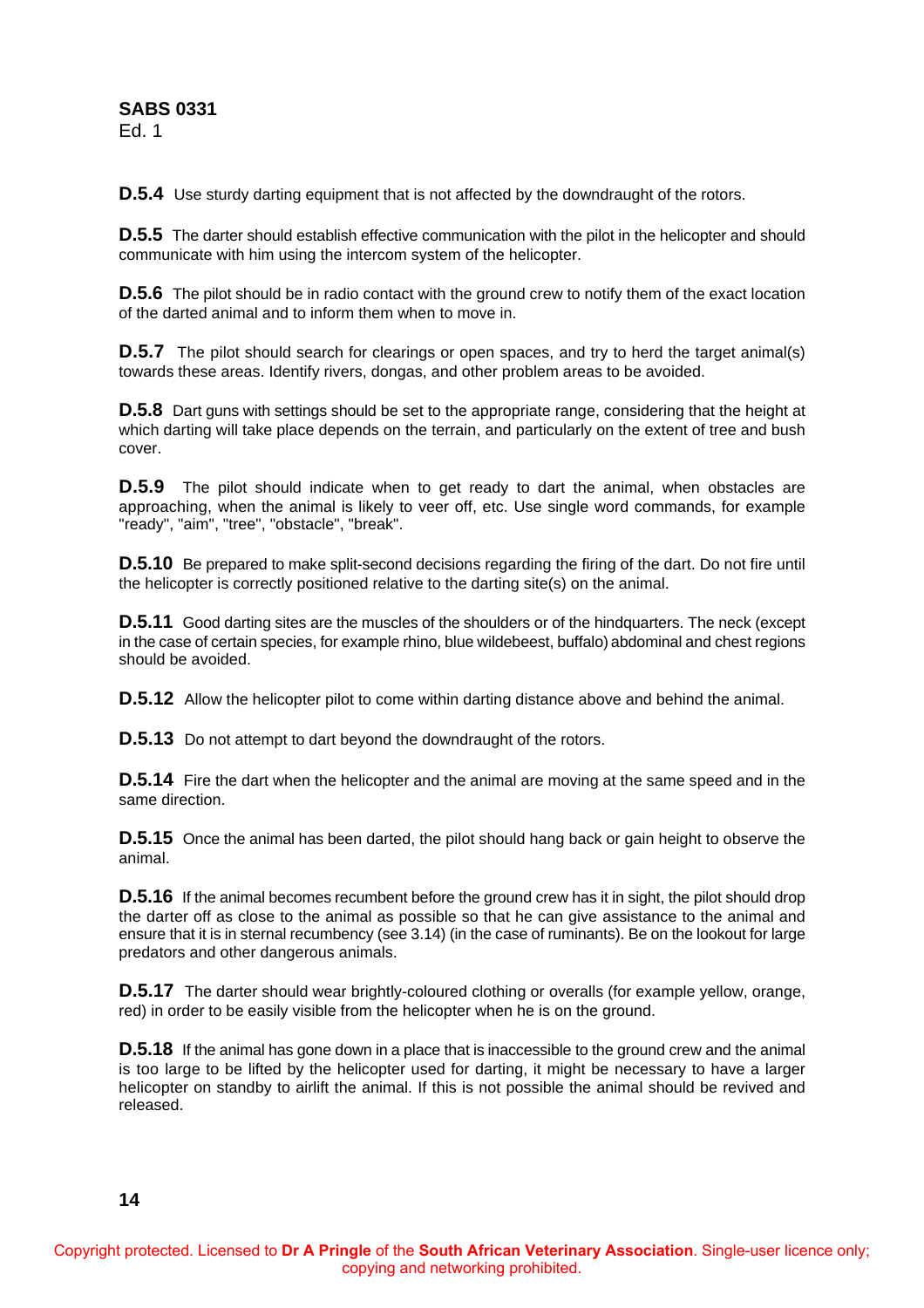# **D.6 Chemical capture of certain species**

### **D.6.1 African elephant**

The capture of elephant is a specialized procedure and should only be undertaken by competent persons equipped with the necessary equipment.

### **D.6.2 White and black rhino**

The capture of both white and black rhino is a specialized procedure and should only be undertaken by competent persons equipped with the necessary equipment. Adaptation in holding pens (see 3.6), before and after relocation to the final destination, is recommended.

### **D.6.3 Hippo**

The capture of hippo is a specialized procedure, and should only be undertaken by competent persons equipped with the necessary equipment.

#### **D.6.4 Cape buffalo**

**D.6.4.1** The normal drinking times of the buffalo should be established, since a buffalo should not be captured shortly after it has drunk water in order to prevent regurgitation while it is immobilized.

**D.6.4.2** Prevent bloat by ensuring that the animal is in sternal recumbency (see 3.14) and the head is raised with the muzzle pointing downwards to ensure the escape of accumulated gas in the rumen. Have a stomach tube and trocar available for emergency treatment of bloat.

**D.6.4.3** In order to prevent the excessive accumulation of saliva while the animal is immobilized the muzzle should point downwards and the tongue should be drawn from the mouth to allow the saliva to escape.

#### **D.6.5 Giraffe**

The capture of giraffe is a specialized procedure, and should only be undertaken by competent persons equipped with the necessary equipment.

# **D.7 Care of immobilized animals**

**D.7.1** When the immobilized, recumbent animal has been located, it should be approached carefully and checked that it is satisfactorily immobilized. Loud noises, talking and shouting close to the animal should be avoided. It might be necessary to supplement the initial dose of narcotic with additional doses to facilitate safe handling of the animal.

**D.7.2** The animal's respiration shall be checked to ascertain that it is breathing regularly and deeply. In case of severe respiratory depression, a respiratory stimulant, such as doxapram hydrochloride or nalorphine, can be given intravenously to stimulate respiration, or the effect of the narcotic shall be reversed by injecting the antidote.

**D.7.3** Apply a regular saline solution to prevent the eyes from drying out, cover the eyes with a blindfold (see 3.3) for protection against light and dirt, and plug the ears with cotton cloth as soon as practically possible. The blindfold and earplugs should be removed before the animal is released.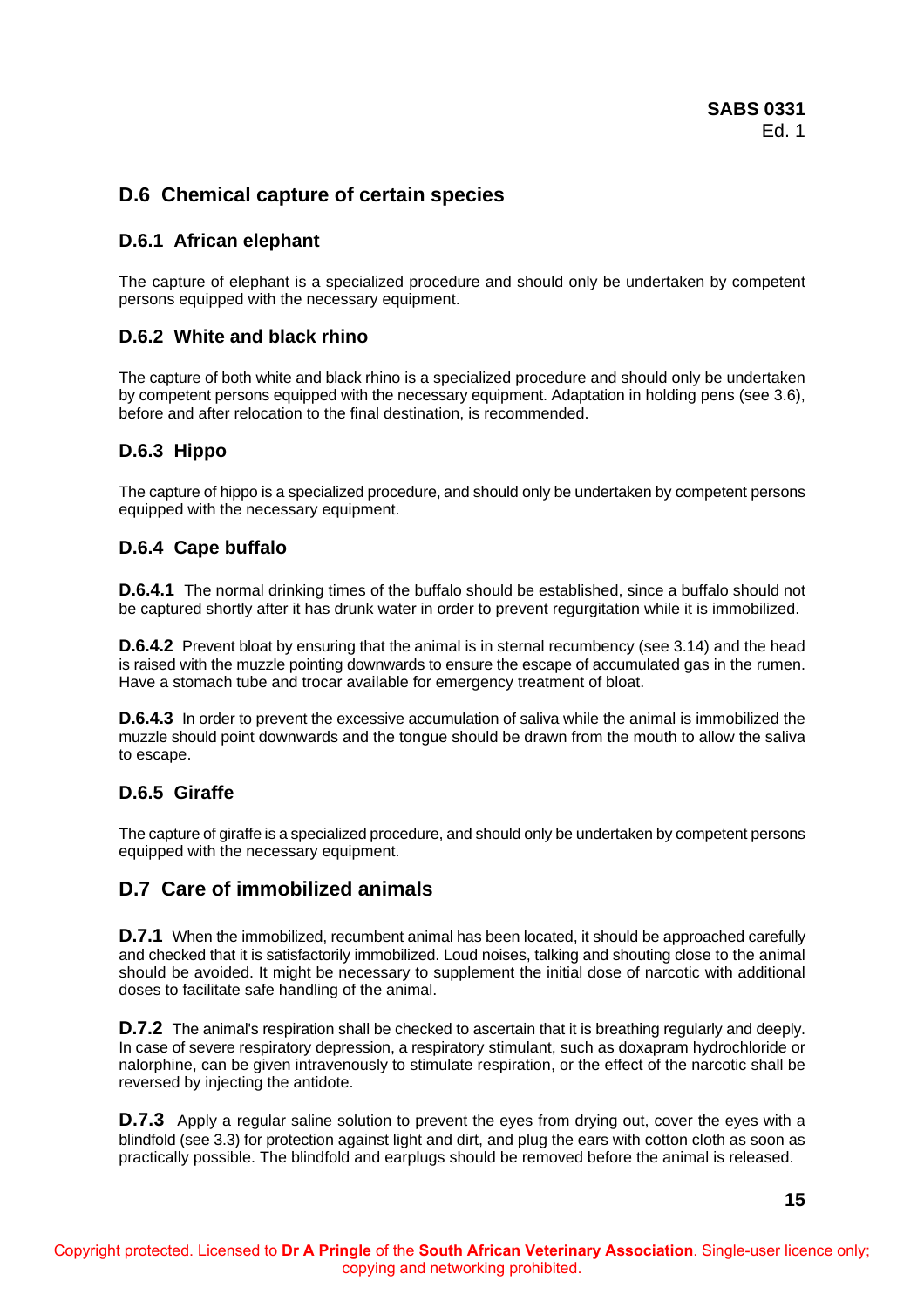**D.7.4** Guard against the effects that inclement weather and extreme temperatures could have on the immobilized animal. On cold, rainy days the animal should be kept warm and dry. On hot, sunny days shade should be provided or the animal moved to a shady area, and cool water should be available to wet the animal. Shade should be provided, for example by using shade cloth, in the case of large animals that cannot be moved to a shady area.

**D.7.5** During immobilization and until recovery, all herbivores except elephants should be kept in sternal recumbency (see 3.14), with the limbs under the body (the natural resting position). The head should be lifted with the muzzle pointing downwards to prevent the inhalation of regurgitated ruminal fluids and to reduce the possibility of bloat. Non-ruminant species can be kept in lateral recumbency (resting on the side). Ensure that the airways are kept open. Black and white rhino may be left in lateral recumbency if loading is delayed and care shall be taken to keep the head higher than the rest of the body.

**D.7.6** A stretcher or sled is recommended for moving the immobilized animal from the capture site to the transport vehicle. The immobilized animal should not be manoeuvered or moved or transported in an unnatural position. Animals should not be carried upside-down by the legs. Never lift the immobilized animal by the appendages, such as the tail or ears or the horns, in the case of small antelope. The head, neck and legs should be protected from injury during handling and transport.

**D.7.7** Persons who immobilize animals should know how to monitor the animal's vital signs. A rectal thermometer and a stethoscope should form part of the field kit.

**D.7.8** The animal's vital signs, such as pulse, respiration, body temperature, colour of the mucous membranes and capillary refill time, should be checked frequently. Any deviation from the normal parameters indicates that supportive treatment should be commenced.

**D.7.9** Cool water should be available to wet an animal that becomes hyperthermic in order to cool it down or if there is a delay in moving an animal that is recumbent in direct sunlight.

**D.7.10** The normal colour of the mucous membranes of the eyelids is pink. White or grey, or a bluish colour suggests a circulatory deficiency. The capillary refill time is checked by pressing a finger against the gum above the teeth. If, when removing the finger, it takes more than two seconds for the normal pink colour to return, circulatory depression and possible shock should be suspected.

**D.7.11** When collared or barbed dart needles are used, the dart should be removed by cutting the skin with a sterile scalpel. The dart wound should be disinfected with an antiseptic solution and filled with antibiotic ointment. A long-acting antibiotic of the recommended type and dosage should be injected to prevent the dart wound from forming an abscess.

**D.7.12** Immobilized ruminants should only be transported in sternal recumbency. Immobilized elephants should be transported on their sides. The animal should be supported so that movement of the vehicle does not cause it to be tossed around or injured or moved into an unnatural position.

**D.7.13** Immobilized animals should be accompanied by trained personnel.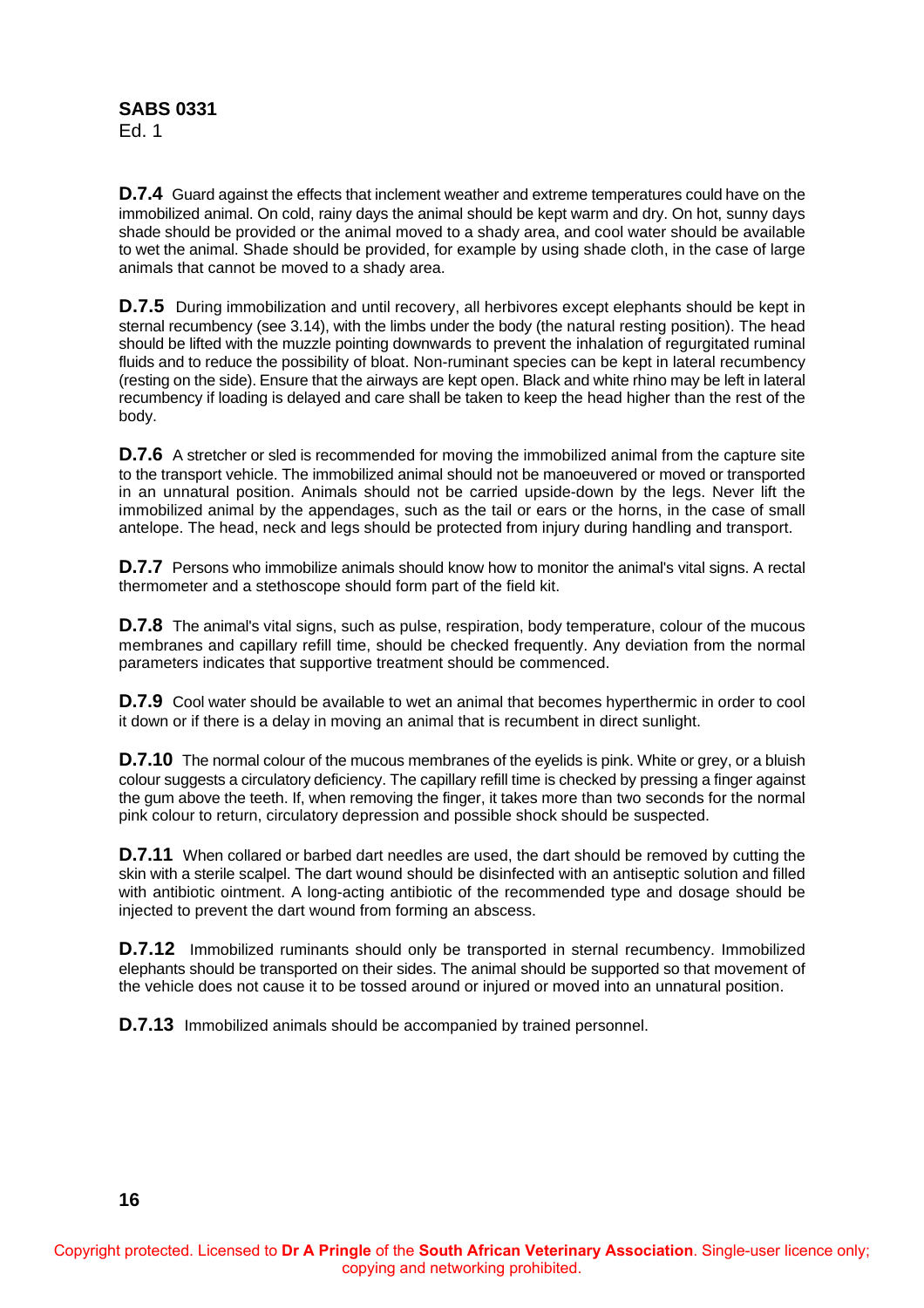# **Annex E**

(informative)

# **Transportation**

# **E.1 General guidelines for mass crates**

NOTE Crate dimensions are given in annex F.

# **E.1.1 Design**

The proper design of crates is vitally important to the successful transportation of wild animals. The crate should be strong enough to contain and prevent the escape of the largest and strongest animal that has to be transported, and should be constructed so as to withstand the normal rigours of transportation. Wooden planks of thickness approximately 30 mm to 50 mm and that are reinforced with flat iron straps on the outside are usually strong enough to contain most wild animals.

# **E.1.2 Interior**

The sides of the interior should be smooth and free of sharp edges and projections, splinters, nails, wires and any other foreign objects which might injure the animal in any way. Thick rubber material (such as conveyor belting) can be used to line the sides of the interior. This will provide insulation and also a smooth surface that will prevent injury when animals chafe against the sides of the crate. The rubber material should be attached so as not to hinder the airflow through the crate.

#### **E.1.3 Size**

Sufficient floor space should be provided to prevent overcrowding. The size of the crate will depend on the area of the floor space of the vehicle. The following guideline can be used: a mass crate of length 4,5 m and of width 2,5 m is large enough to hold 10 adult blue wildebeest, or a family group of 10 zebra, or 20 impala ewes.

#### **E.1.4 Floor**

The floor of the crate should be constructed of or covered with a non-slip material. Woven rubber matting bolted to the floor of the crate and that is maintained in good condition is recommended. The floor should have openings to allow for the drainage of urine. Floors and rubber matting should be washed to remove manure and soiled bedding after each usage of the crate. Good sanitary practice should be maintained at all times.

# **E.1.5 Roof**

The roof should be high enough to allow free movement of the animal(s), including animals with long horns such as kudu bulls, gemsbok and eland. A roof height of 2,5 m is suitable for most antelope and zebra. Roofs can be solid with built-in trapdoors above each compartment. Such trapdoors allow for observation and for easy access in case of emergency if a person has to enter the crate. If the roof is slatted, the spaces between the cross-beams and the planks should be wide enough to facilitate piping (see 3.11) of selected animals and to allow for the administration of tranquillizers or medication. In rainy weather a tarpaulin that is firmly tied down and secured to prevent flapping during the journey should be used to cover a slatted roof. The tarpaulin should not in any way impede the airflow through the crate.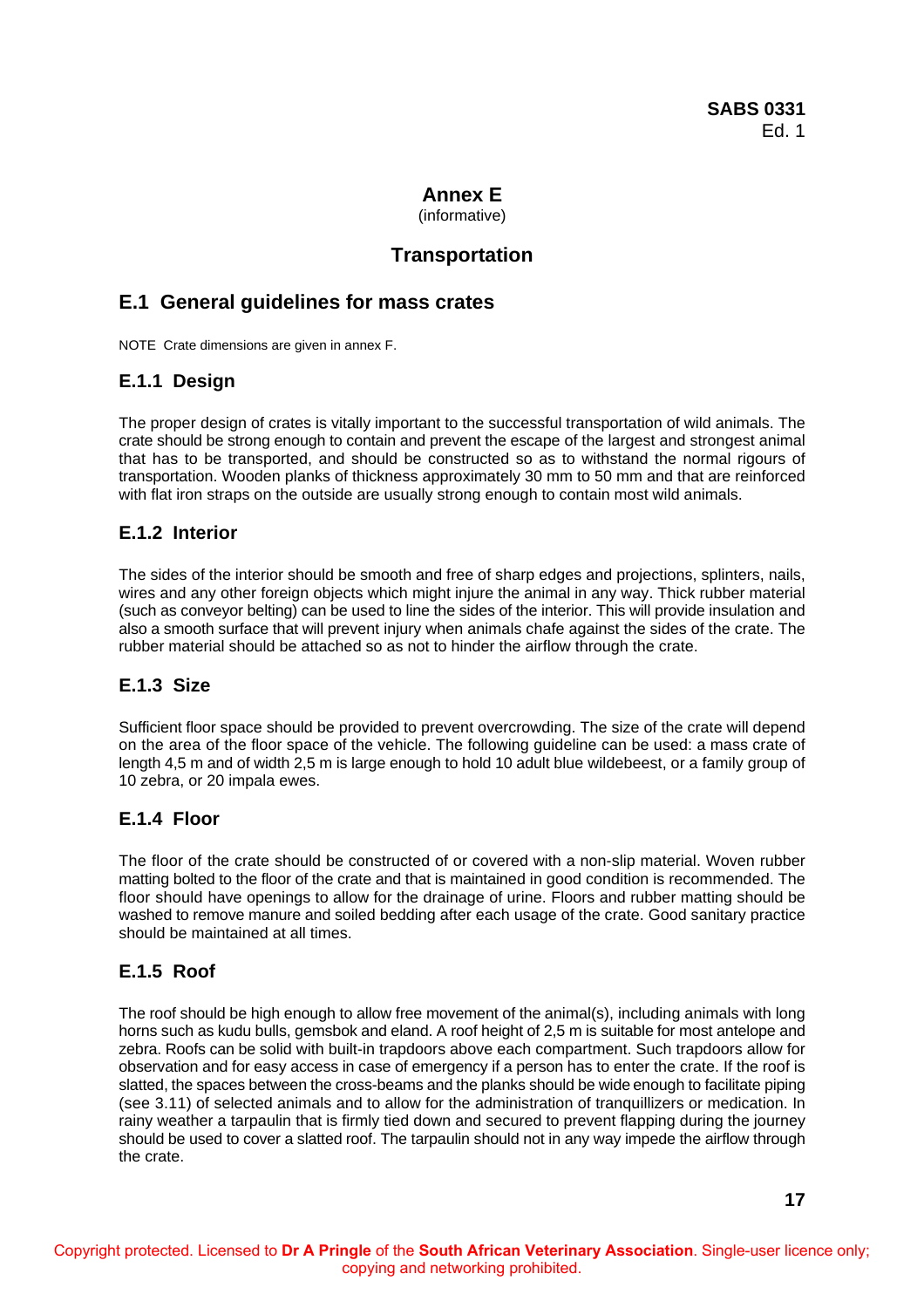Ed. 1

# **E.1.6 Doors**

Crates should preferably have two laterally sliding doors, one on the side near the front of the truck and the other at the back of the truck to facilitate the loading of animals. The doors should move freely and be locked for safety during the journey.

Compartmentalized mass crates should have lockable laterally sliding doors between compartments.

# **E.1.7 Air vents and ventilation**

Ventilation openings in the form of holes, adjustable vents or slits should be provided at low and high levels on the front and sides of the crate to allow free airflow at all times, in other words when the vehicle is travelling and when it is stationary. The lower ventilation openings should be at least 200 mm above the floor level to avoid injury to animals' legs accidentally caught in the openings.

# **E.1.8 Inspection apertures**

Inspection hatches should be conveniently positioned in such a way on the sides of the crate that the animals in each compartment can be inspected from the floor level without being disturbed. If they are conveniently placed, ventilation openings can be used for inspection.

# **E.1.9 Compartments**

Mass crates can be divided into compartments to separate aggressive animals or adult males and to enable the simultaneous transportation of different family groups and species of animal. Interleading doors between the compartments should be of the sliding type, operate on rollers and be controlled from the sides of the mass crate. Crates with adjustable panels are recommended to allow the size of each compartment to be adjusted so as to accommodate comfortably the size of the animal(s) to be transported in that compartment.

# **E.2 General guidelines for individual crates**

#### **E.2.1 Design of crates** (see also annex F)

**E.2.1.1** Crates should be constructed of wooden planks and reinforced with metal straps.

**E.2.1.2** Specialized crates should be used to transport elephant, rhino, hippo and giraffe.

**E.2.1.3** The sizes of standard individual crates should be in accordance with table F.1. In general, the width of the crate should allow the animal to move freely without allowing it to attempt turning around in the crate.

**E.2.1.4** The floor should have appropriately spaced wooden slats to provide a firm foothold and to prevent the animal from slipping, even on rough roads. The floor should have openings to allow for the drainage of urine. The floor should be covered with sand, untreated wood shavings or straw bedding before loading. On journeys longer than 48 h, faeces should be removed twice a day through a hatch at the back of the crate.

**E.2.1.5** Sufficient ventilation openings in the form of round holes or slits should be provided at the lower and the upper front, back and sides of the crate to allow for adequate airflow at all times. The lower ventilation openings should be at least 200 mm above floor level.

**18**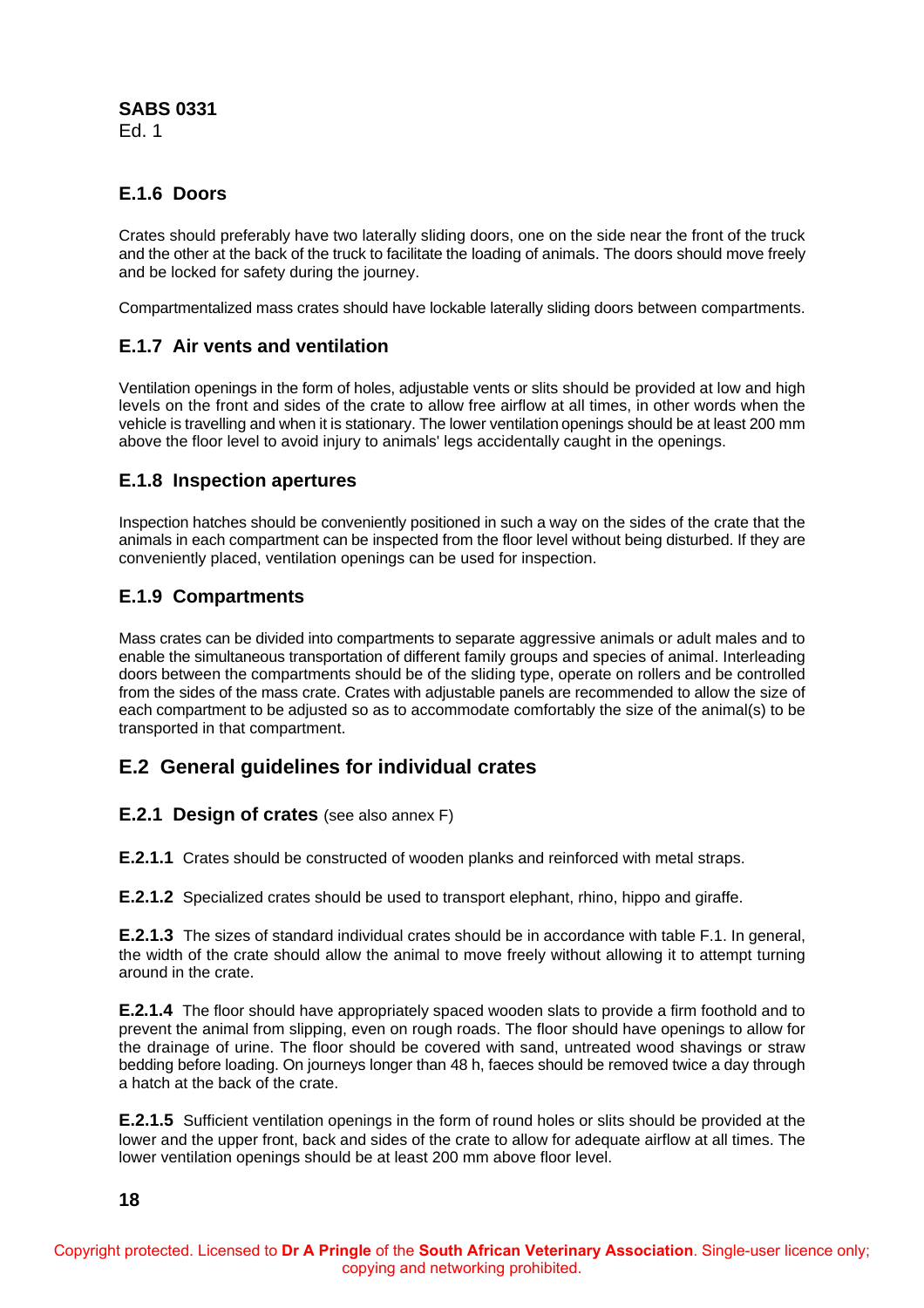**E.2.1.6** Doors should slide vertically and the mechanism should be free sliding to prevent jamming. The crate should have doors at both ends to facilitate loading and release of the animal.

**E.2.1.7** An adequate number of durable handles should be provided on the outsides of the crate for lifting and moving the crate.

**E.2.1.8** Soiled bedding should be removed and the crate should be washed after each usage of the crate.

#### **E.2.2 Transportation of antelope in individual crates**

The crates should be placed transversely on the transport vehicle, so that the heads of the animals face outwards.

#### **E.2.3 Transportation of rhino in individual crates**

In order to prevent injury to and breaking of the horns if the vehicle brakes suddenly or sharply, the crates should be placed on the transport vehicle so that the rhino face backwards.

### **E.3 Transporting different types of wild animal**

The temperament and sex of the animal ultimately determine the most appropriate method of transport. The following information is useful:

- a) The majority of the larger-sized antelope and zebra family groups can be transported in mass crates.
- b) Aggressive animals or adult bulls or rams of the same species should never be loaded together in a mass crate.
- c) Wild animals that live in small herds or in family groups in nature should be kept together and preferably be transported and released as a family group.
- d) The horns of adult animals such as gemsbok, eland, tsessebe, impala rams, blesbok and bontebok should be piped (see 3.11) soon after capture and before the animals are transported. The pipes should be removed before the animals are released at their destination.
- e) Wild animals should not be transported in sacks unless they are tranquillized.
- f) Wild animals should not have their legs tied with ropes or twine or other means that could cause distress or injury.

#### **E.3.1 Transport methods for various types of wild herbivore**

NOTE 1 Tranquillization is recommended to relieve stress and prevent aggression and fighting during the transportation of most animals.

NOTE 2 Tranquillizers should be administered with care and the person administering them should be familiar with the effect(s) of the preparations that are used.

NOTE 3 Tranquillization will not necessarily prevent animals from escaping through or over fences when they are released after transportation.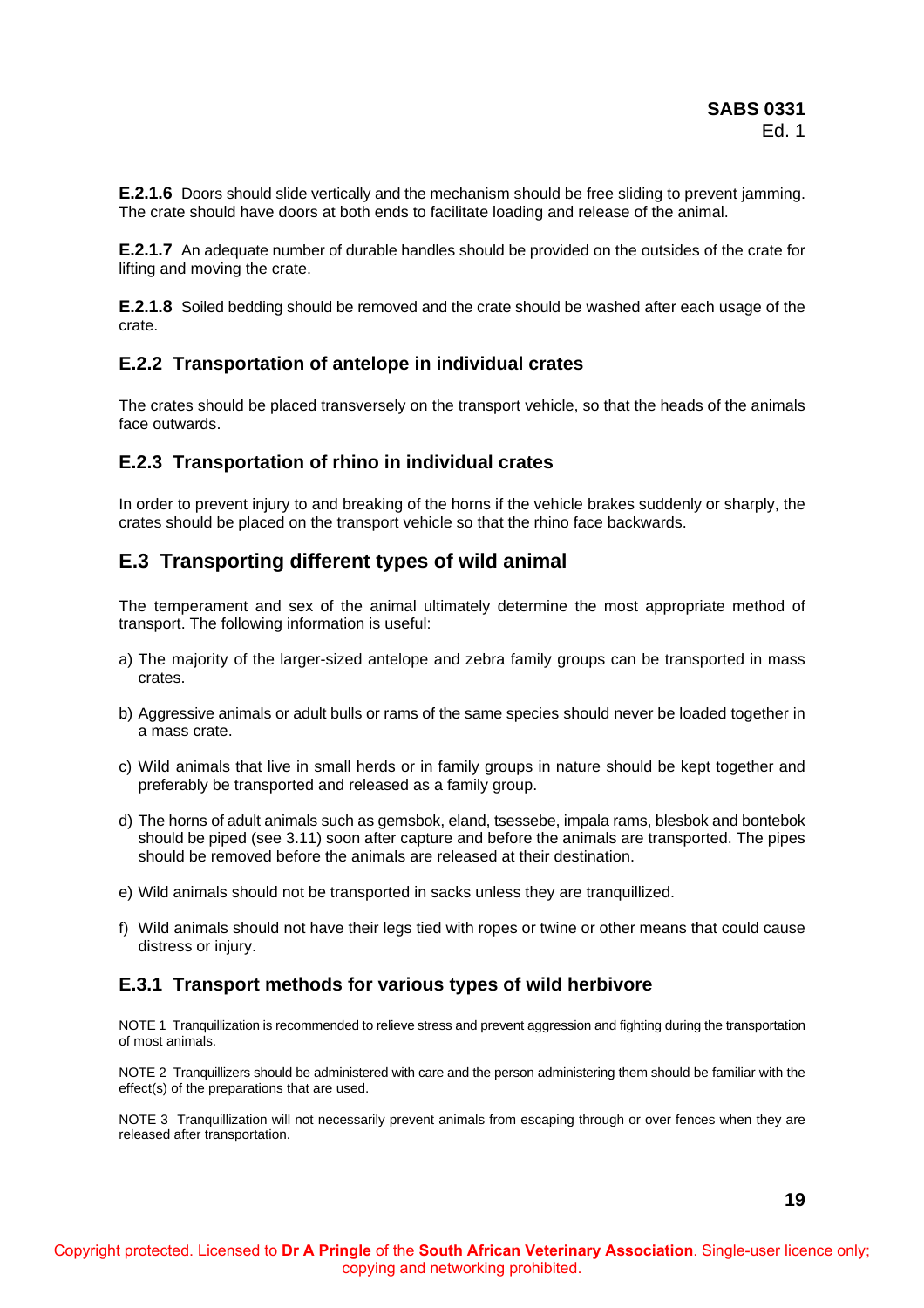Ed. 1

#### **E.3.1.1 Blesbok**

Transport young animals and ewes in a mass crate and adult males in separate compartments in a mass crate. Tranquillized adult males may be transported with tranquillized females in the same compartment, provided that the horns of all the adults are piped (see 3.11).

#### **E.3.1.2 Bontebok**

Transport young animals and ewes in a mass crate and adult males in separate compartments in a mass crate. Tranquillized adult males may be transported with tranquillized females in the same compartment, provided that the horns of all the adults are piped (see 3.11).

#### **E.3.1.3 Bushbuck**

Transport a ewe and her lamb in an individual crate with branches suspended from the roof to provide an environment of security. Pipe the horns of rams and transport them in individual crates.

#### **E.3.1.4 Cape buffalo**

Transport family groups in mass crates. Transport tranquillized adult bulls in separate compartments in a mass crate.

#### **E.3.1.5 Duiker (common)**

Transport singly, or a ewe and her lamb together in an individual crate. Tranquillization is recommended.

#### **E.3.1.6 Duiker (red and blue)**

Transport singly, or a ewe and her lamb together in an individual crate. Tranquillization is recommended.

#### **E.3.1.7 Eland**

Transport young bulls, cows and calves in mass crates. Piping (see 3.11) is recommended for adults even if tranquillizers are used. Transport each adult bull in a separate compartment.

#### **E.3.1.8 Elephant**

Transport in special crates under tranquillization. Special loading facilities are required and expert assistance from experienced nature conservation staff or a capture team is essential.

#### **E.3.1.9 Gemsbok**

The horns of subadult and adult animals should always be piped if animals are to be transported in mass crates. The horns should be piped immediately after capture. Family groups should be transported in a mass crate high enough to allow free movement of the piped horns. Tranquillization is recommended.

#### **E.3.1.10 Giraffe**

Use crates specially designed for the transportation of giraffe. Giraffe should only be transported by competent and experienced capture teams.

#### **20**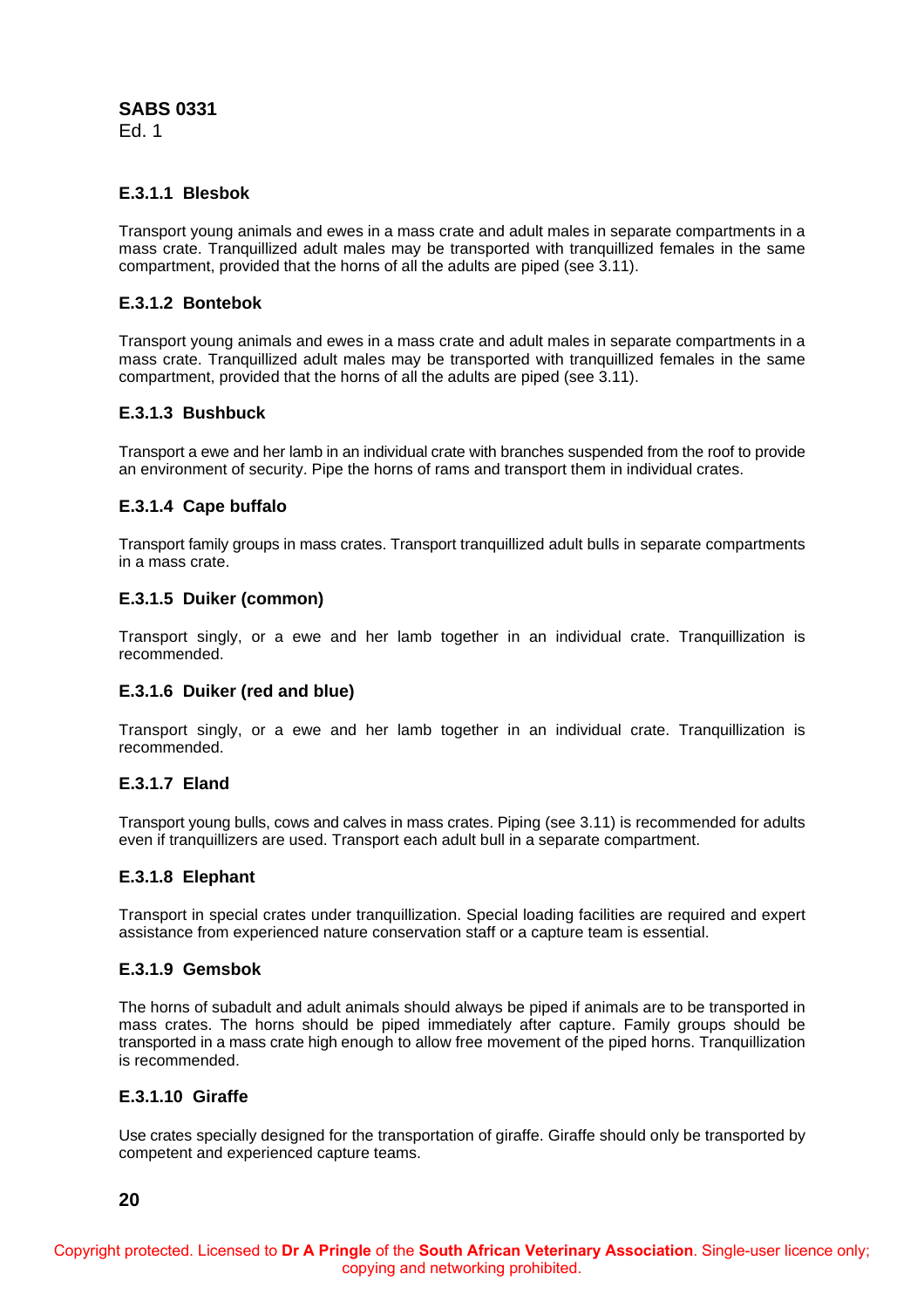#### **E.3.1.11 Grey rhebuck**

Transport adult males in individual crates, and a female and her young in an individual mass crate. Tranquillization is recommended.

#### **E.3.1.12 Grysbok**

Transport singly in individual crates. Tranquillization is recommended.

#### **E.3.1.13 Hartebeest (red and Lichtenstein's)**

Transport cows, young bulls and calves in a mass crate. Adult bulls should have their horns piped and should be tranquillized and transported separately.

#### **E.3.1.14 Hippo**

Tranquillize and transport bulls and aggressive cows separately in individual compartments in a mass crate. Several calves of approximately the same size can be transported in a single compartment under tranquillization. The roof of the crate should be solid and low  $(± 1,6$  m) to prevent the animals from rearing up on their hind legs.

#### **E.3.1.15 Impala**

Transport family groups of females and lambs in mass crates without adult rams. Transport adult rams in individual crates or together in compartments in a mass crate, tranquillized and with the horns piped (see 3.11).

#### **E.3.1.16 Klipspringer**

Transport singly or in known compatible pairs together in individual crates. Tranquillization is recommended.

#### **E.3.1.17 Kudu**

Transport cows, calves and young bulls in mass crates. Transport adult bulls individually in separate compartments in a mass crate. Tranquillization is recommended.

#### **E.3.1.18 Lechwe**

Transport cows and calves in mass crates. Tranquillize adults. Transport bulls separately in compartments in a mass crate under tranquillization.

#### **E.3.1.19 Nyala**

Transport adult bulls separately. Transport cows, calves and young bulls together in mass crates. Branches with leaves can be hung from the top of crates to provide the animals with extra security. Nyala should preferably be placed in bomas (see 3.4) for at least three weeks for habituation before long-distance transportation is undertaken. The administration of a combination of a short- and longacting tranquillizers is recommended during transportation and habituation.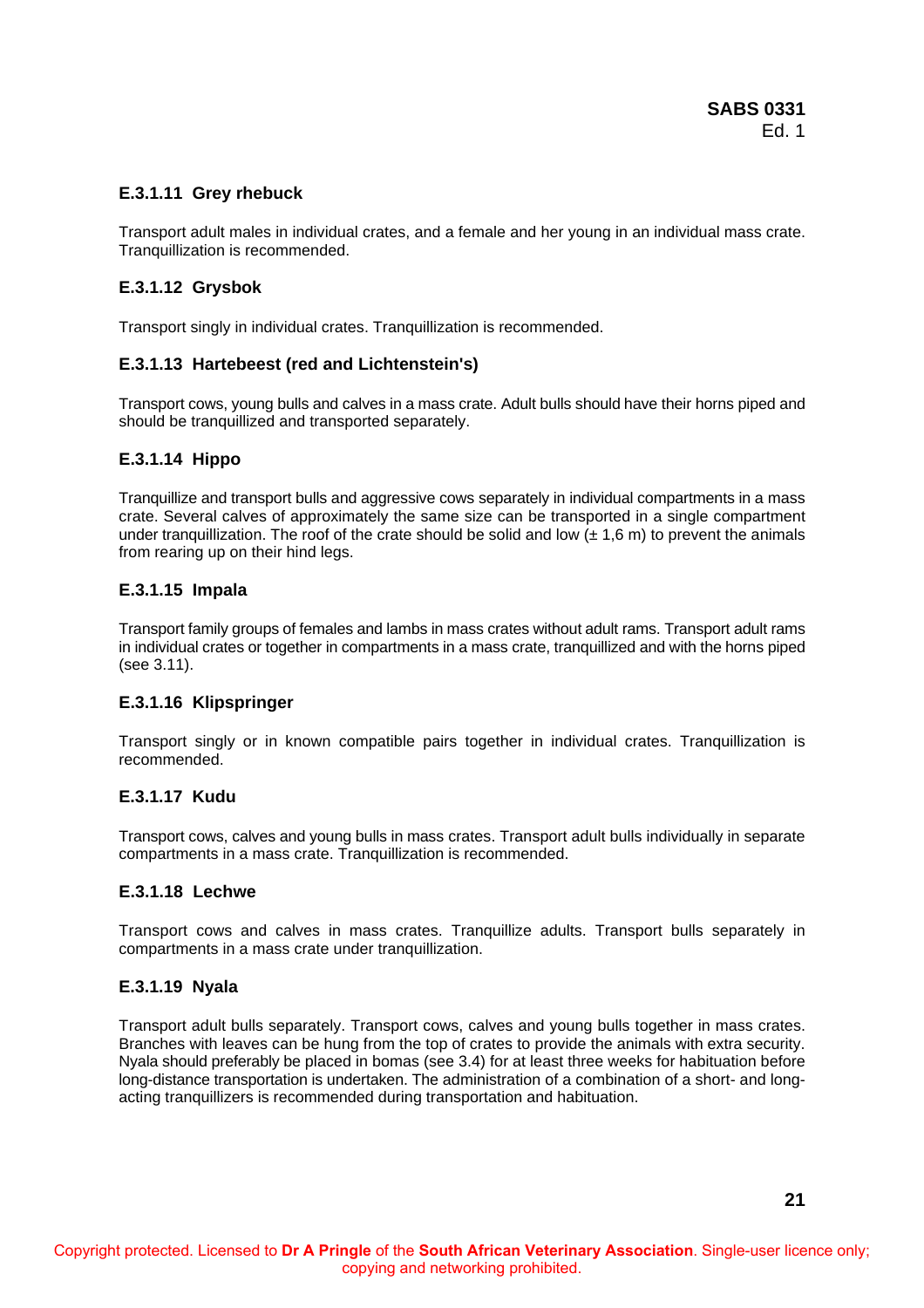Ed. 1

# **E.3.1.20 Oribi**

Transport rams and ewes separately in darkened crates. Tranquillization is essential.

### **E.3.1.21 Reedbuck (common)**

Transport rams and ewes separately in darkened crates. Tranquillization is essential.

### **E.3.1.22 Reedbuck (mountain)**

Transport in mass crates under tranquillization.

#### **E.3.1.23 Rhino (white and black)**

Transport in special rhino crates under tranquillization. Professional assistance from competent nature conservation staff or an experienced capture team is necessary for loading and transportation since special facilities are required.

### **E.3.1.24 Roan antelope**

Adult roan antelope are particularly difficult to transport and should preferably be totally immobilized or anaesthetized for the duration of the journey. A family group can be transported under tranquillization after a few weeks of adaptation in a boma (see 3.4). The horns of the adults should be piped (see 3.11). Transport adult roan antelope in individual crates. The roof of the crate should be of height sufficient to be clear of the height of the piped horns.

#### **E.3.1.25 Sable antelope**

Transport adult bulls separately under tranquillization. Transport cows, calves and subadult bulls in mass crates under tranquillization.

# **E.3.1.26 Springbok**

Transport under the influence of a short-acting tranquillizer in darkened mass crates with a thick layer of sand or bedding on the floor. For long journeys a combination of short- and long-acting tranquillizers is recommended.

#### **E.3.1.27 Steenbok**

Transport individually in individual crates under tranquillization.

#### **E.3.1.28 Suni**

Transport individually in individual crates. Tranquillization is essential.

#### **E.3.1.29 Tsessebe**

Transport tranquillized females with juveniles in family groups in mass crates. Adult males should be tranquillized and transported individually. Pipe (see 3.11) the horns before releasing the animals into enclosures.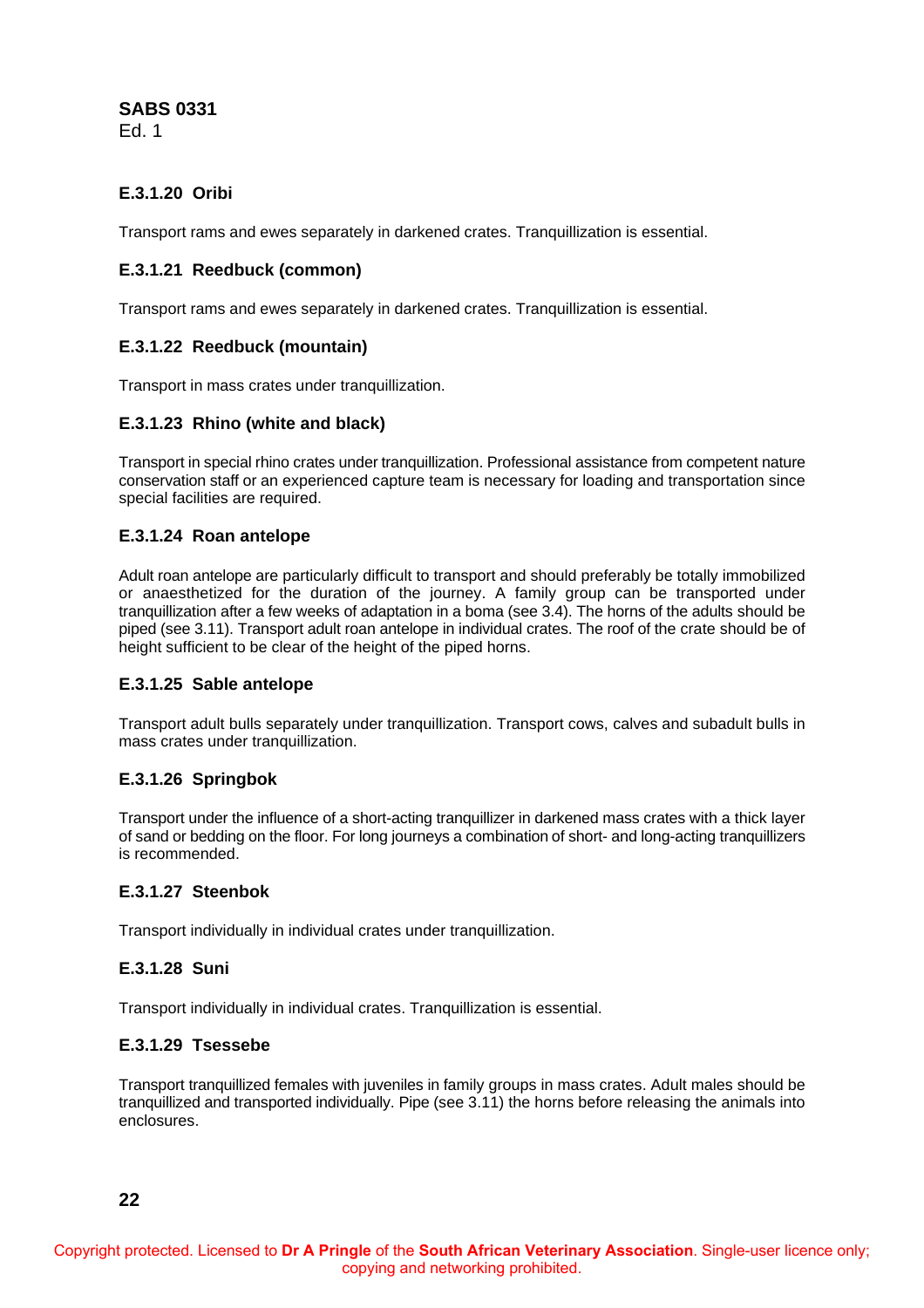### **E.3.1.30 Warthog**

Transport in mass crates with sufficient cut grass. There should be no more than 15 animals per compartment and no juveniles should be transported with adults.

### **E.3.1.31 Waterbuck**

Transport tranquillized cows with their calves in family groups in mass crates. Transport adult bulls individually under tranquillization.

#### **E.3.1.32 Wildebeest (black and blue)**

Transport young bulls, cows and calves together in a mass crate. Transport adult bulls in separate, individual compartments. Tranquillization is recommended.

#### **E.3.1.33 Zebra**

Transport family groups in mass crates. Transport individual stallions in separate, individual compartments in a mass crate. If fighting occurs, separate dominant and aggressive stallions and mares and transport them under tranquillization in individual compartments in mass crates. Since fighting usually begins when different family groups are captured and transported together, this should be avoided at all costs. If a few selected animals are transported over a short distance, transportation under chemical immobilization should be considered.

#### **E.3.2 Recommendations for road transportation**

**E.3.2.1** For all journeys exceeding eight hours, two competent drivers should be used. It is recommended that a competent assistant accompany the drivers to assist in caring for the animals and for opening gates.

**E.3.2.2** The necessary conservation, veterinary, and import/export permits required for each consignment of animals should be available at all times. These aspects are the responsibility of the driver.

**E.3.2.3** The driver should have detailed road maps, instructions about preferred routes and specified locations at the destination for off-loading the animals.

**E.3.2.4** The transport vehicle should depart with a minimum of delay after the animals have been loaded and should follow the shortest practical route to the destination using the best available roads.

**E.3.2.5** The truck should pull away slowly, the gears should be changed smoothly and the driver should exercise caution at all times, especially on bad roads.

**E.3.2.6** Brakes should always be applied gently and smoothly. This will prevent the animals from losing their balance and falling on top of one another. Sudden braking should be avoided at all times, but should this occur, the vehicle should be stopped so that the condition and welfare of the animals can be checked.

**E.3.2.7** When animals are transported for several days over long distances, the first stop should be made within an hour after departure to check the condition of the animals. Stops should be made regularly, at intervals of three to four hours, to ensure that the animals are well and calm. All stops should be made on a level surface.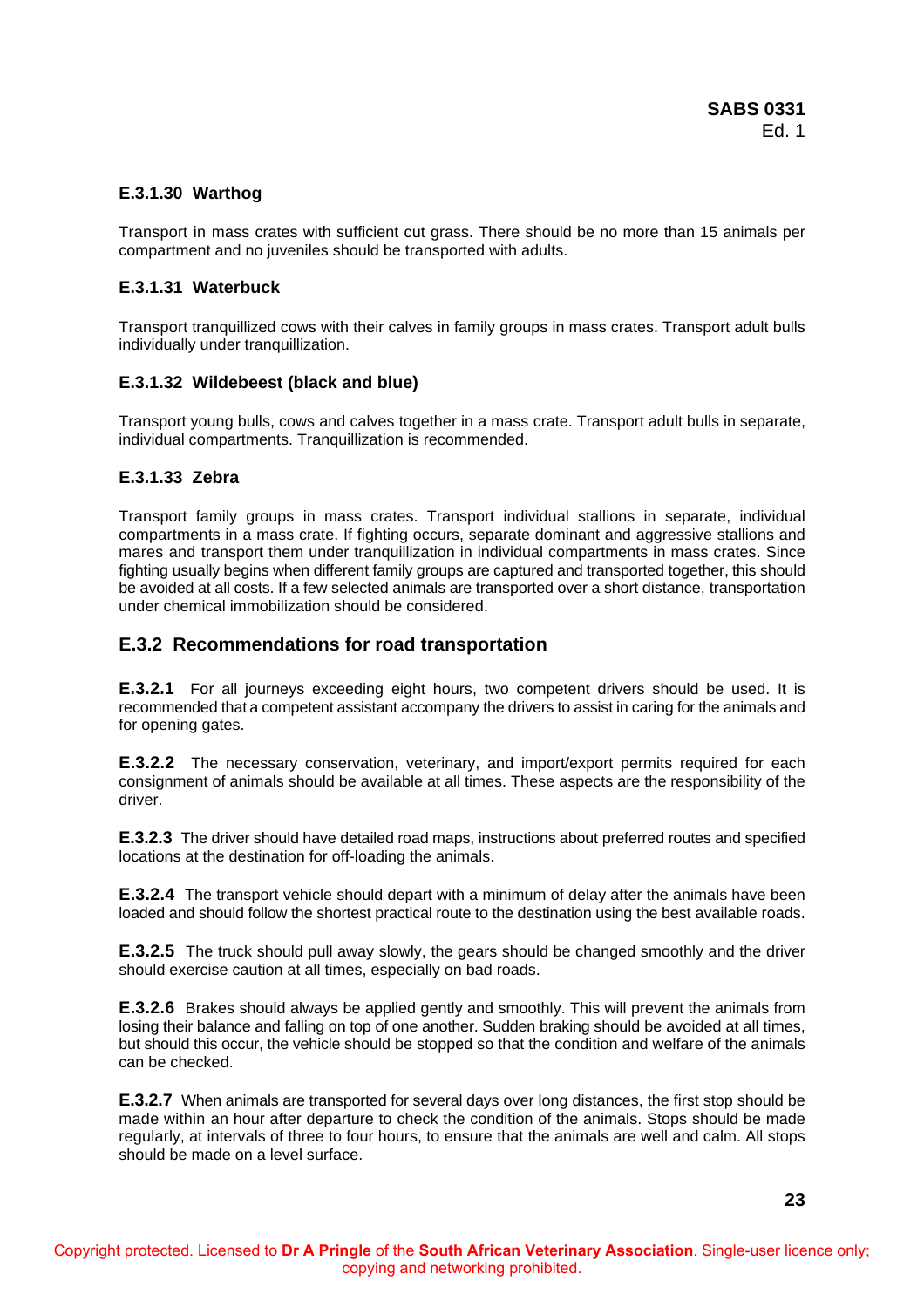**E.3.2.8** All inspections should be done with a minimum of disturbance to the animals, using the inspection windows provided especially for this purpose on the sides of the crates.

**E.3.2.9** On night journeys a flashlight is required to facilitate inspections. The flashlight should be checked before the journey and an extra bulb and set of fresh batteries should be carried.

**E.3.2.10** For journeys of less than 24 h *en route* feeding and watering is not necessary.

Feeding with the appropriate feed is essential during unexpected delays during the journey. Animals that are conditioned to captivity can be fed and given water in the crate. The feed given should be the same as that to which they are accustomed. A rhino accustomed to feeding in its crate can be fed to calm it during the journey.

**E.3.2.11** Fixed water containers are not permitted in crates since they might injure the animals. Water spilt on the floor makes the floor slippery and could result in serious injury to the animals.

**E.3.2.12** If the animals are looking well and calm, fewer stops are necessary, but the driver should never rush, or drive when tired.

**E.3.2.13** Large towns and cities should be avoided as far as possible. Stops for inspection and resting should be made at quiet places away from inquisitive onlookers.

**E.3.2.14** Use a reliable, roadworthy vehicle that has been thoroughly serviced and is adequately ventilated.

**E.3.2.15** Loose items, such as wire, field capture equipment, spare wheels, baggage, tool boxes and fuel containers, should not be loaded in the vehicle together with the animals.

**E.3.2.16** A tarpaulin and sufficient rope should be carried in case the animals have to be protected against cold and rain. Tarpaulins should be tied so as to prevent flapping and interference with airflow.

**E.3.2.17** The driver should have a reliable, functional (fully charged) cellphone and the telephone numbers of the owner of the animals and the person to whom the animals are being delivered. This is required so that the owner can be informed of emergencies or the estimated time of arrival (or both) in order to ensure that the necessary preparations for the arrival, off-loading and release of the animals can be made in good time, and also to keep the owner informed as to the whereabouts of the transport vehicle.

**E.3.2.18** Possible cold fronts and the wind-chill factor (see table I.1) should be taken into consideration. Even at low speeds, hypothermia (see 3.8) can occur and animals can develop pneumonia or freeze to death (or both). Transporting animals in extremely cold weather over long distances should be avoided. The daily weather reports on radio and television should be routinely monitored for information on pending weather conditions, and the information applied to ensure that animals are not transported in inclement weather.

**E.3.2.19** The crates should be thoroughly cleaned after each journey and before re-use.

**E.3.2.20** The accident reporting procedure given in annex J can be used in the event of a traffic accident.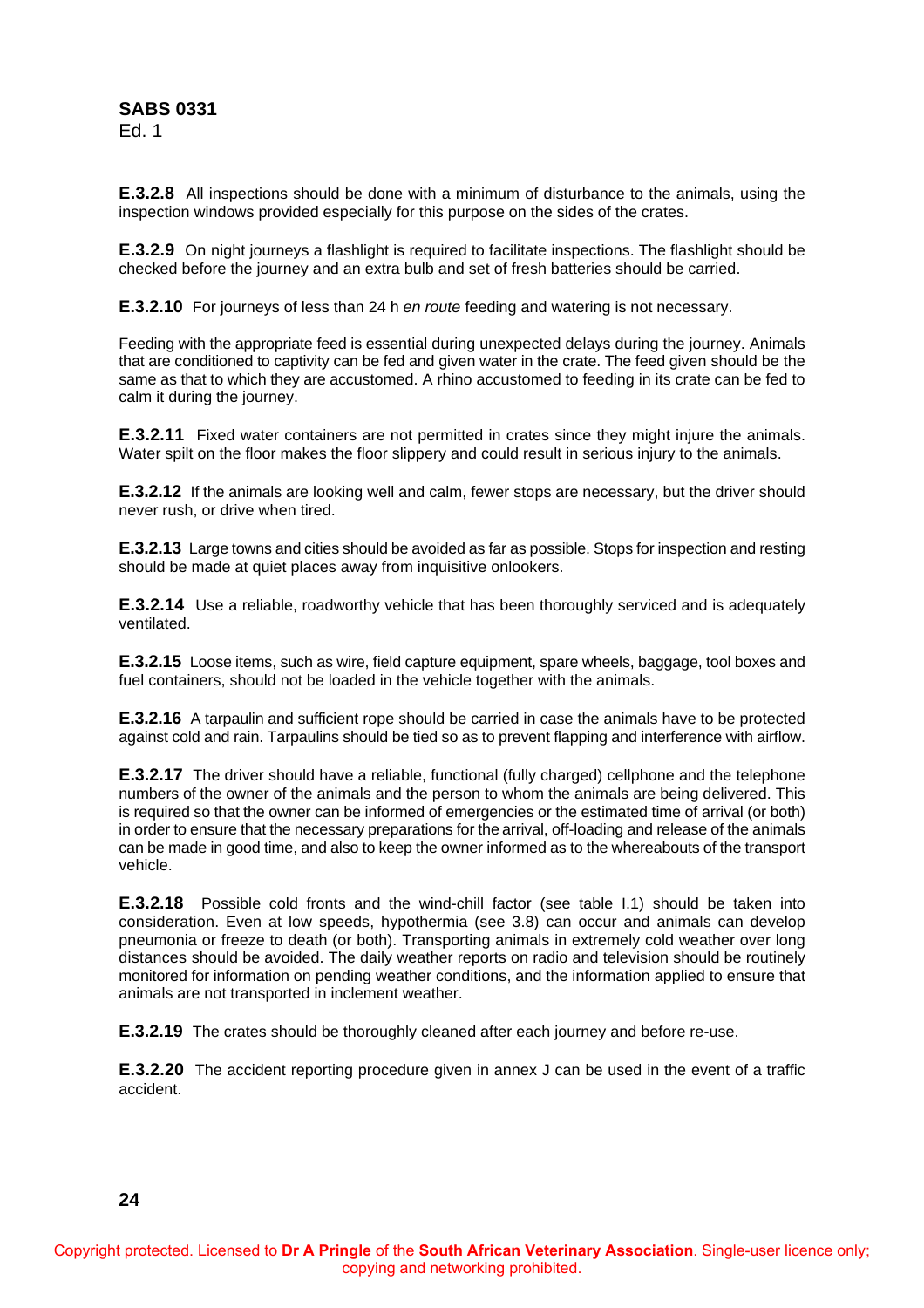### **E.3.3 Transportation of animals by air**

**E.3.3.1** Animals that are imported or exported are often transported by air. Depending on the veterinary health regulations of the importing or exporting country, most wild animals should be placed in quarantine for a specified period of time before being transported to their ultimate destination. Some countries insist on quarantine at the point of origin and at the final destination.

**E.3.3.2** The import and export of all wild animals are strictly controlled by the Directorate of Veterinary Services, National Department of Agriculture, Pretoria, and the relevant provincial conservation or environmental authority.

**E.3.3.3** Leak-proof individual crates, mass crates or modified containers that are used should conform to the size of standard aircraft facilities and should comply with the Live Animals Regulations of the International Air Transport Association (IATA).

**E.3.3.4** In the case of international transportation of animals by air, the following regulations should be observed:

- a) the most recent edition of the Live Animals Regulations of IATA (the information is also available from the cargo section of South African Airways, Johannesburg International Airport, Kempton Park, or the major international airlines that undertake the air transportation of animals);
- b) the regulations of the Convention on International Trade in Endangered Species (CITES) (information can be obtained from provincial conservation authorities (see annex A) and from the Department of Environmental Affairs and Tourism, Private Bag X447, Pretoria, 0001);
- c) the veterinary health requirements of the importing country; and
- d) where practicable, certification by a registered animal welfare inspector (wildlife) should be obtained.

**E.3.3.5** It is essential that the exporter and the airline that transports the animals verify and ensure that suitable off-loading facilities and transport vehicles are available at the destination. The number of *en route* stops should be known beforehand.

**E.3.3.6** The importer and the exporter should be aware of existing and impending weather conditions at the destination so that appropriate precautions can be taken to ensure the wellbeing of the animals at their destination. If a charter aircraft is used, the exporter should ensure that the aircraft has sufficient space for the animals and that the ventilation will be adequate. At airports in many African countries additional portable generators might be required to provide power for forced ventilation in the event of delays in take-off and off-loading.

Delays before loading and after off-loading of the aircraft should be prevented by preplanning of the operation and by prior consultation and co-operation with the airline and airport officials.

**E.3.3.7** The exporter should ensure that all the animals intended for export are healthy and fit for transportation. The animals should be inspected by a competent wildlife veterinarian before loading.

**E.3.3.8** Sick, injured or heavily pregnant animals should not be transported.

**E.3.3.9** Tranquillization is advisable for most species and long-acting tranquillizers should be used for long-distance transportation which, even by air, could take more than 72 h to the final destination.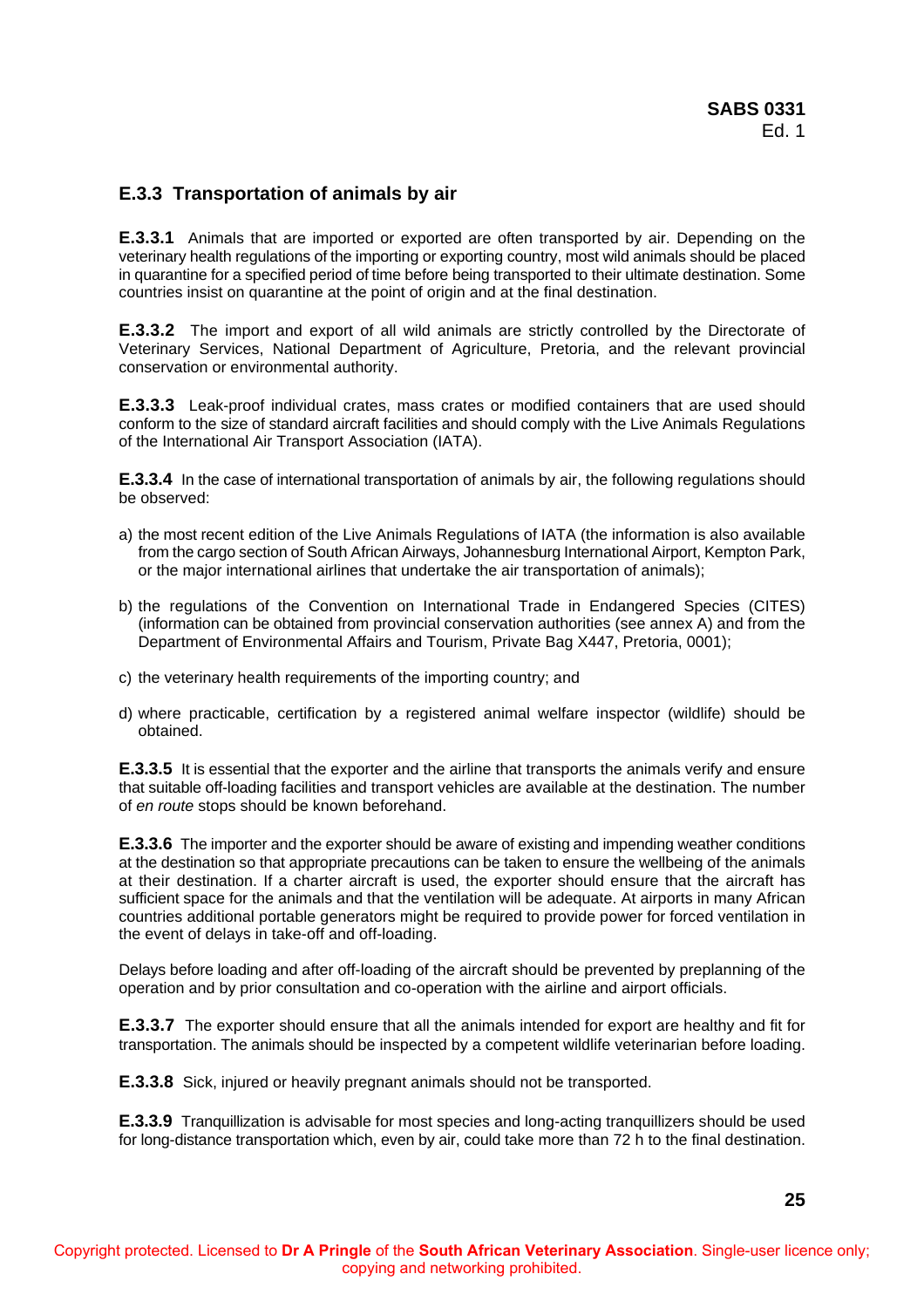**E.3.3.10** Rare and endangered animals and large consignments of animals should, where possible, be accompanied by competent attendants who are suitably equipped for emergency treatment and euthanasia if required.

# **E.3.4 Transport by sea**

**E.3.4.1** Before loading animals for transport by sea, each animal should be inspected for signs of ill health or injury (or both) by competent, trained individuals. Sick, disabled or injured animals should not be transported. All facilities relevant to the welfare of the animals should be inspected and certified suitable by a registered wild animal welfare inspector.

**E.3.4.2** Animals should be habituated to the crate by feeding and watering them in the crate for approximately five days before departure.

**E.3.4.3** Before departure from a holding area to the docks, the exporter should establish that there are appropriate loading and off-loading facilities at both the port of departure and the port of destination.

**E.3.4.4** Suitably ventilated mass crates that allow for the inspection, feeding, watering and cleaning of the animals should be used. These crates should be safely secured to the deck or hatches on which they are positioned to prevent them from capsizing or being washed overboard.

The crates should be subdivided to facilitate cleaning and to enable the isolation and treatment of any sick, disabled or injured animals.

**E.3.4.5** Special care should be taken with regard to the handling, feeding and watering of the animals before and during transportation to the harbour, before loading on the ship, during the voyage and after arrival at the destination.

**E.3.4.6** It should be ensured that feed and fresh water, protected from rain, pollution and sea spray, were loaded and are safely stored in quantities sufficient for the duration of the journey. The feed and water should be available to all animals, as required, throughout the journey. Piping for the filling of drinking troughs should be of sufficient length to reach the troughs. The water pressure in the pipes should be sufficient to enable the filling or replenishing of water troughs in the time available, and also to flush the floors of crates that cannot be otherwise cleaned.

**E.3.4.7** A sufficient supply of absorbent, dry bedding should be available. Manure and soiled bedding should be removed daily to maintain a high level of sanitation.

**E.3.4.8** Eighty per cent shade cloth should be available to cover on-deck containers in hot weather, and provision should also be made to protect the animals from inclement or cold weather and sea spray.

**E.3.4.9** Provision should be made for additional ventilation and shade when ships stand over in conditions of high temperature and humidity at ports *en route* and during loading and off-loading.

**E.3.4.10** Sufficient quantities of the appropriate tranquillizers, immobilizing drugs, medication, sterile syringes, pole syringes, antiseptics, bandages, surgical equipment, and equipment for performing post mortems which might be required during the journey should be taken on board and kept safe by a responsible attendant.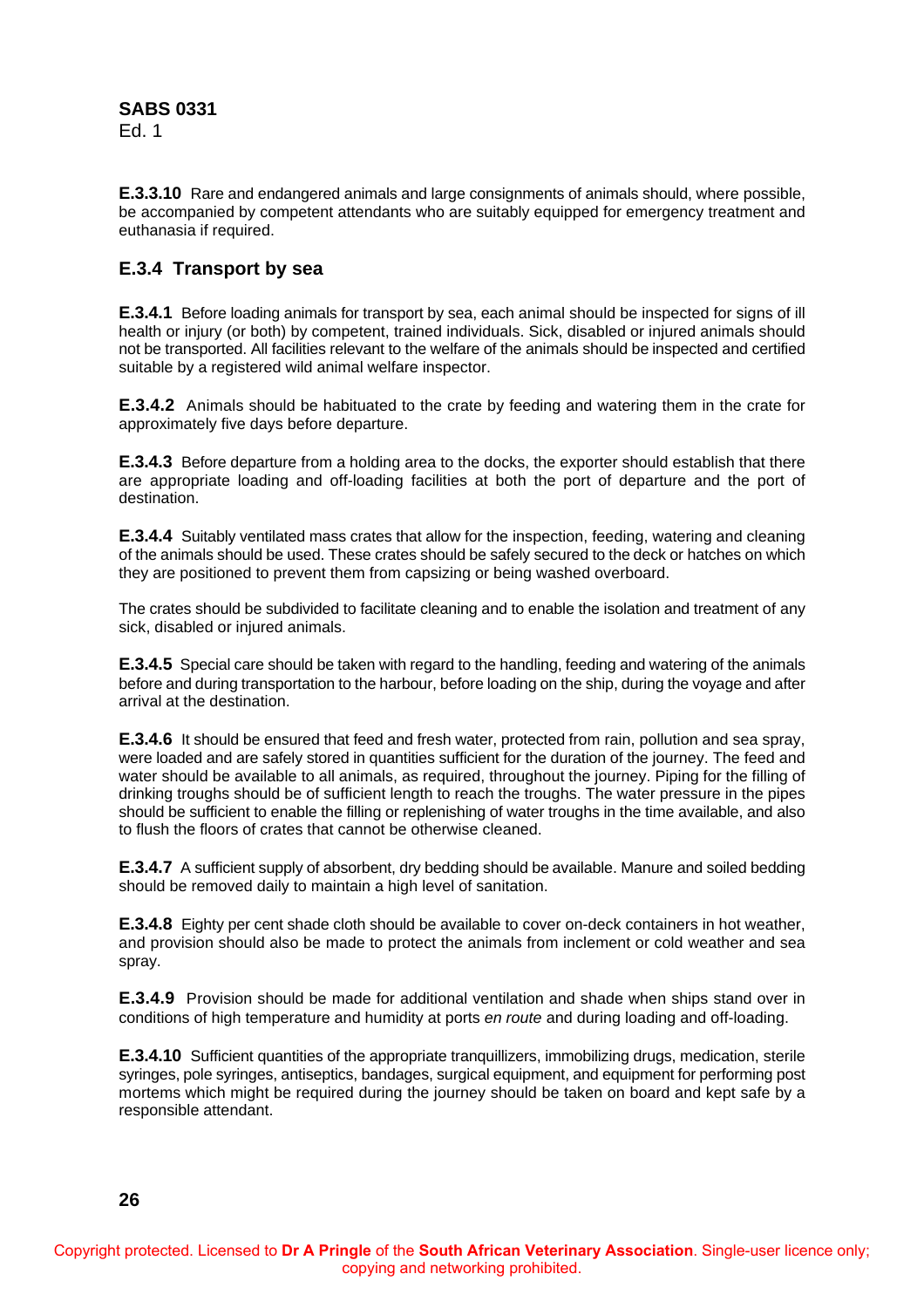**E.3.4.11** Competent attendants who are experienced in the care of captive wild animals should supervise and manage the entire transportation procedure from the start of the journey and accompany the animals to their final destination. They should ensure that sick, injured and disabled animals are treated or, if necessary, euthanased.

**E.3.4.12** Provision should be made for post mortem examination to ascertain the cause of death and to collect organs for histopathological examination. Dead animals should be disposed of appropriately.

**E.3.4.13** An appropriate checklist should be drawn up by the animal welfare authorities to cover all the above requirements and any other points considered to be important for the welfare of the animals.

# **E.4 Tranquillizers used in the transportation of wild animals**

NOTE The correct use of tranquillizers does not guarantee humane translocation procedures, and tranquillizers should not be used in an attempt to cover up sloppy and substandard procedures. The use of tranquillizers facilitates humane translocation and reduces stress and anxiety in the animals.

**E.4.1** It is generally accepted that it is better to tranquillize animals before transportation because this reduces stress, fighting and injury. Tranquillization should however be done with caution, because the injudicious use of tranquillizers can be detrimental. An animal that receives an overdose of tranquillizer, or that is sensitive to the effects of a certain tranquillizer could, for example, lose its balance during transportation and remain lying in an abnormal position and eventually die of suffocation or bloat. It could also be trampled and injured by other animals in the group and might not be able to protect itself. Before administering a tranquillizer, the type, dosage and necessity of using a tranquillizer should be discussed with a competent, trained individual who is experienced in the translocation of wild animals.

**E.4.2** Very young and old animals are often sensitive to the effects of tranquillizers such as haloperidol or acetylpromazine and might show aberrant behaviour. Haloperidol could have unexpected, adverse nervous side-effects in individual animals that might become hyperactive and disturb other animals in the group. Such animals should be treated with the appropriate medication (for example, biperiden) to reverse the side-effects. Animals that are stressed owing to heat or overexertion should not be tranquillized.

**E.4.3** Tranquillizers should not be administered to animals that are overexcited and overheated or were driven for long distances before capture. Such animals should be tranquillized only after they have settled and cooled down.

**E.4.4** Depending on the type of tranquillizer and the dose, the sedative effects of short-acting tranquillizers, such as diazepam, azaperone and haloperidol, can last from 6 h to 14 h.

Long-acting (depot) tranquillizers, such as perphenazine enanthate, reach their maximum effect after 72 h and can have a calming effect lasting from 7 d to 10 d after injection. Long-acting tranquillizers, such as perphenazine enanthate and zuclopenthixol acetate, are in an oil base and should be injected intramuscularly; they should never be administered intravenously.

**E.4.5** Short-acting tranquillizers that are injected intramuscularly take from 5 min to 30 min to have a visible effect. After the animals have been injected, they should not be disturbed unless aggressive behaviour is observed, in which case the aggressive animals should be separated from the other animals.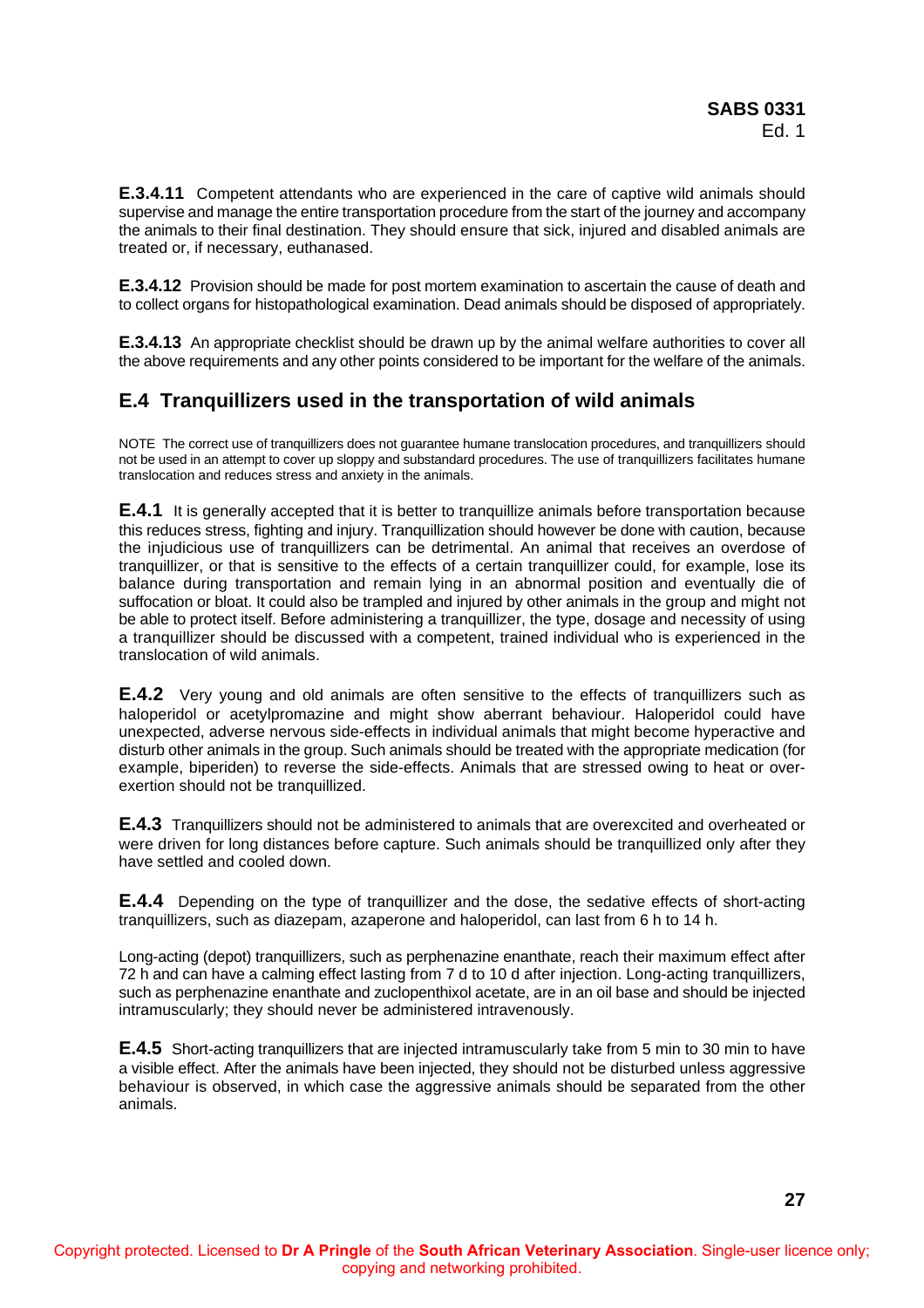Ed. 1

**E.4.6** Animals that have been captured in nets and are easily handled can be injected either intravenously or intramuscularly with tranquillizers by competent, trained individuals before transportation. Sterile syringes and needles should always be used. Multi-dose syringes are recommended for intramuscular injections when many animals are captured in nets.

**E.4.7** Short-acting tranquillizers may be injected intravenously. The following veins can be used for the intravenous injection of tranquillizers:

a) the main vein (jugular vein) on either side of the neck;

- b) the large vein (anterior cephalic vein) on the front upper side of the front leg;
- c) the prominent vein (saphenous vein) which runs laterally immediately above the hock; or

d) one of the ear veins (use a small-gauge 22 g or 23 g needle).

Before the injection is administered all air bubbles should be expressed from the syringe and pressure applied immediately above the injection site to raise and identify the vein. When the vein has been penetrated, the syringe plunger should be drawn back to aspirate blood and ensure that the needle is in the vein. The pressure above the injection site should be released before the injection is administered.

**E.4.8** Pole syringes are used to inject animals in crates.

**E.4.9** Tranquillizers are classified under schedule 5 and are not freely available, but can be obtained either from a registered veterinarian or from a pharmacist on a prescription from a registered veterinarian.

**E.4.10** The leader of the capture team should ensure that all tranquillizers and sterile syringes are stored safely in a cool, dark place and are not exposed to direct sunlight.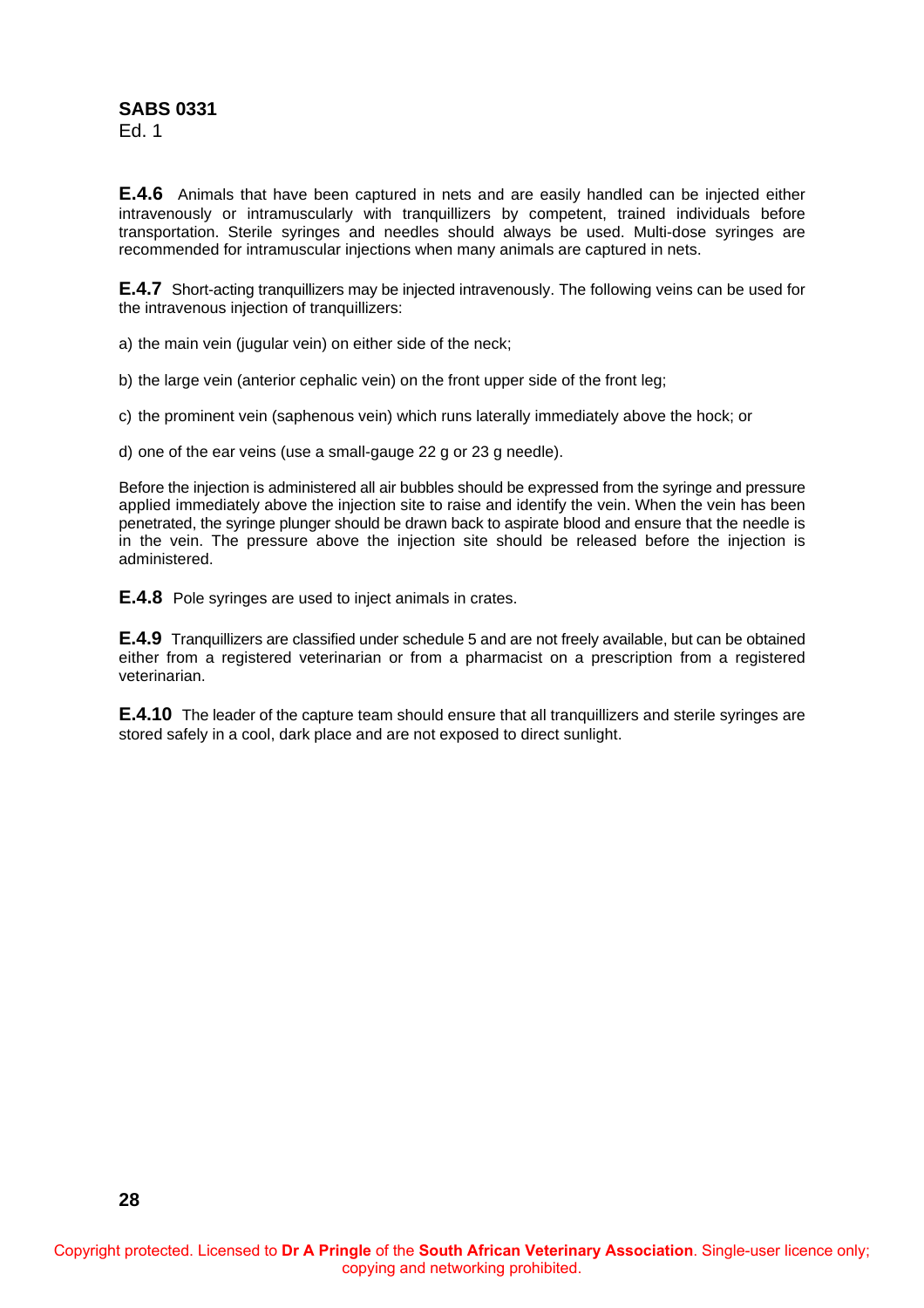#### **Annex F**

(informative)

# **Dimensions of crates**

#### **Table F.1 — Internal measurements of individual crates for transporting antelope** (see E.2)

Dimensions in metres

|                                                                                                                           | 2      | 3     | 4                                                                                         |  |  |
|---------------------------------------------------------------------------------------------------------------------------|--------|-------|-------------------------------------------------------------------------------------------|--|--|
| Animal                                                                                                                    | Length | Width | Height                                                                                    |  |  |
| Blesbok, bontebok, impala, reedbuck and female<br>nyala                                                                   | 1,4    | 0.4   | Sufficient to allow the animal to<br>stand erect with 2-3 cm free<br>space above its head |  |  |
| Black and blue wildebeest bull, waterbuck bull,<br>gemsbok and roan antelope                                              | 1,9    | 0,7   | Sufficient to allow the animal to<br>stand erect with 2-3 cm free<br>space above its head |  |  |
| Eland bull and kudu bull                                                                                                  | 2,3    | 0,8   | Sufficient to allow the animal to<br>stand erect with 2-3 cm free<br>space above its head |  |  |
| Nyala bull, sable antelope, blue and black wildebeest<br>cow, waterbuck cow, tsessebe, red hartebeest cow<br>and kudu cow | 1.8    | 0,6   | Sufficient to allow the animal to<br>stand erect with 2-3 cm free<br>space above its head |  |  |
| Oribi, duiker, steenbok and klipspringer                                                                                  | 1,0    | 0,3   | Sufficient to allow the animal to<br>stand erect with 2-3 cm free<br>space above its head |  |  |

#### **Table F.2 — Internal measurements of individual crates for transporting white and black rhinos**

Dimensions in metres

|                | 2             | 3      | 4      | 5     |
|----------------|---------------|--------|--------|-------|
| Crate No.      | Age of animal | Height | Length | Width |
| 1              | Yearling      | 1,4    | 2,6    | 0,9   |
| $\overline{2}$ | Subadult      | 1,6    | 3,0    | 1,1   |
| 3              | Adult         | 1,8    | 3,3    | 1,3   |
| 4              | Large bull    | 2,2    | 4,0    | 1,5   |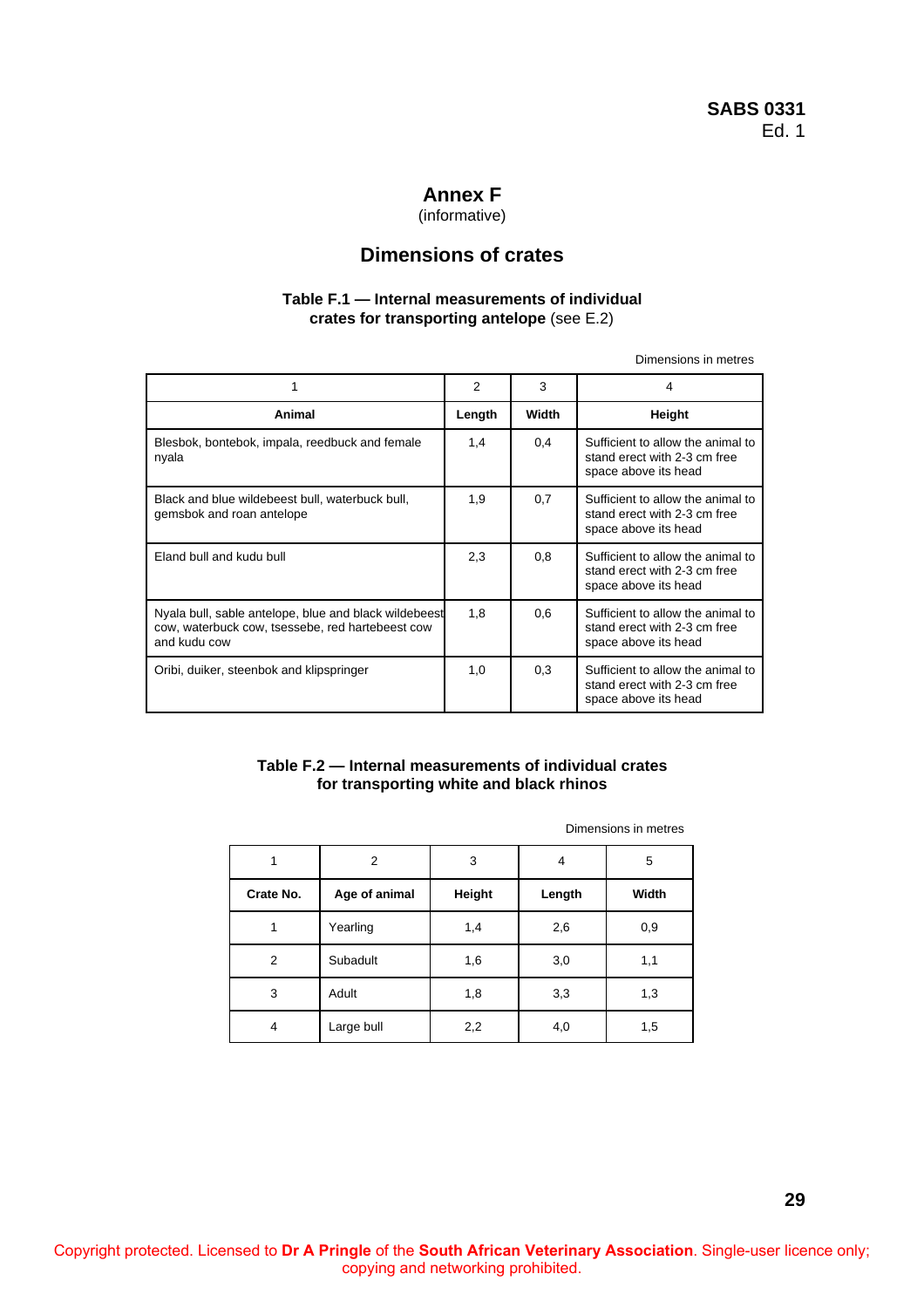### **Annex G**

(informative)

# **Temporary accommodation of wild animals**

# **G.1 Holding pens**

### **G.1.1 Shelter**

Animals should be protected from sun, rain, hail and snow by a roof that covers not less than one third of the holding pen (see 3.6). The roof should be high enough for the animals to move and stand comfortably under it. A weatherproof roof slanted to the outside and provided with gutters for drainage of rainwater away from the pen and passageways is recommended. Where possible, so-called safe or flight zones should be provided in the pens to protect the animals from undue disturbance by people.

### **G.1.2 Locality**

Holding pens for live auctions should be constructed in a quiet area, away from human activity, buildings, domestic animals, main roads and railways. The pens should be so situated and orientated that the animals are protected from strong prevailing winds, to allow for drainage and runoff of rainwater, and to provide sun and shade for the animals, as required.

### **G.1.3 Construction**

The wooden planks and poles used to construct the walls and gates of the pens should be sufficiently sturdy to contain each species of animal. Specially reinforced pens are required for elephant, rhino and hippo.

# **G.1.4 Floor area of holding pens**

Holding pens for most antelope and zebra should provide an area of at least 2 m<sup>2</sup> per 50 kg live mass.

#### **G.1.5 Height of holding pens**

The recommended height for the walls is at least 3 m. Pens for giraffe should be of height at least 4 m.

#### **G.1.6 Spare pens**

A number of spare pens should be available for holding animals while the other pens are being cleaned or for accommodating sick, disabled, injured or irritable animals.

# **G.1.7 Passageways**

All pens should be connected by passageways to expedite the movement of animals within the facility and for loading and off-loading. The passageways should be connected with the terminal loading bay and with the loading platform. The passageways should be of width at least 1 m. Wooden ladders should be placed at strategic places against the walls of the passageways to provide escape routes for the personnel involved in moving the animals. The loading of animals is facilitated if the passageways that lead to the loading ramp are curved.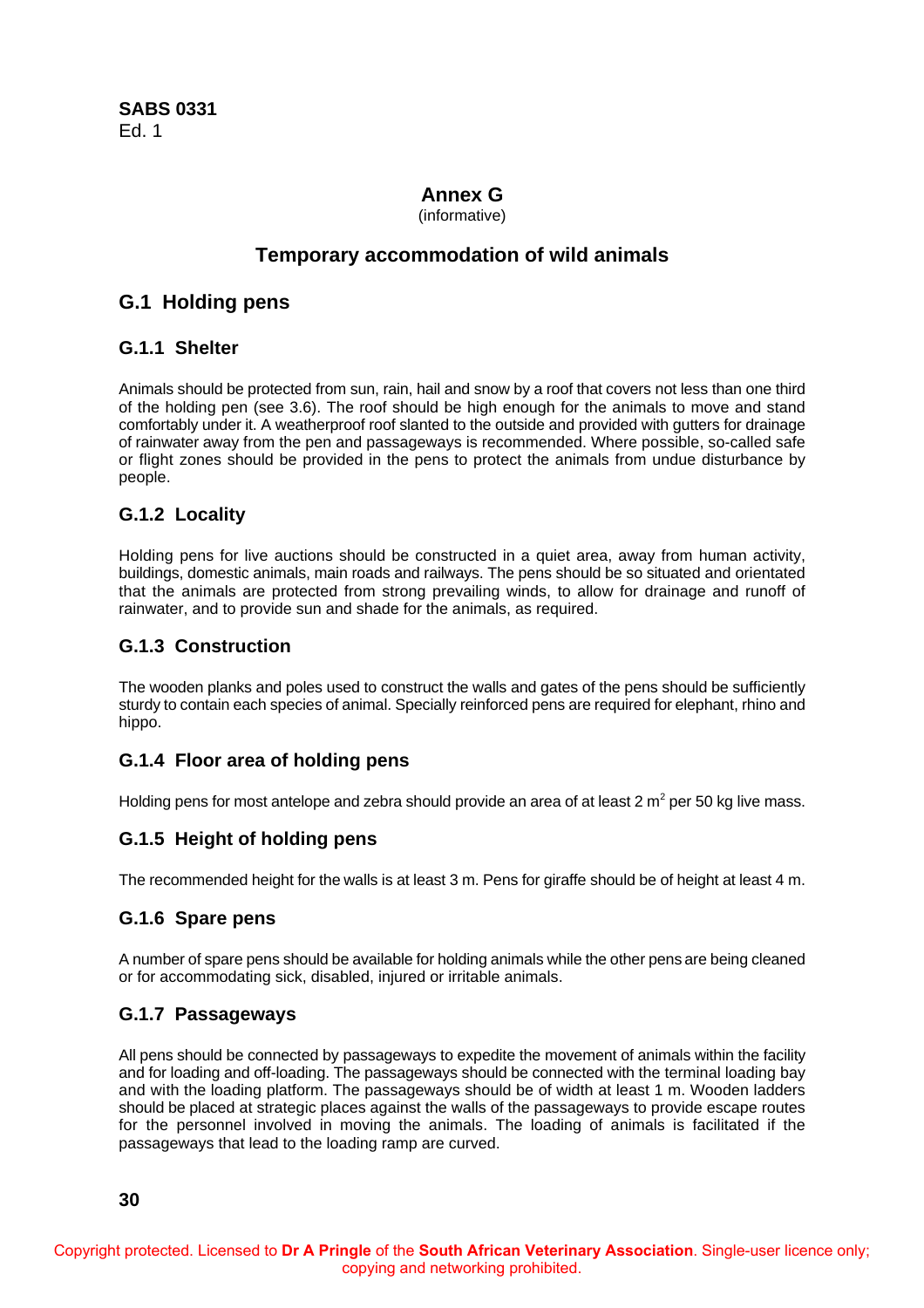### **G.1.8 Ventilation**

Free airflow through the pens is essential. In pens constructed from wooden poles or planks this can be achieved by having openings of approximately 20 mm between the planks or poles of the walls of the pens.

### **G.1.9 Gates of holding pens**

The gates should have the following features:

- a) they should be at least as strong as the walls of the pens;
- b) they should be wider than the passageways; and
- c) they should be hung on metal hinges on each end in such a way that they can be used as barriers to animal movement in the passageways and to form a funnel to guide animals into and from pens.

### **G.1.10 Ramps for loading animals**

**G.1.10.1** Loading ramps should be sturdy and fully height-adjustable for loading animals into and from any transport vehicle of suitable type and height.

**G.1.10.2** The floor of the ramp should be strong enough to carry the weight of the animals being loaded.

**G.1.10.3** The surface of the ramp should be of a non-slip material.

**G.1.10.4** A thick strip of rubber or a wooden plank should be secured between the edge of the vehicle and the ramp floor to prevent the animals' feet from slipping in between the gap between the side of the vehicle and the ramp.

**G.1.10.5** The sides of the ramp should be strong and sturdy to prevent animals from falling off, or being injured, or escaping.

**G.1.10.6** The slope of the ramp should not exceed 30**E**.

#### **G.1.11 Water provision**

**G.1.11.1** Each pen should be provided with a water trough that is of capacity approximately 50 R and manufactured from material that cannot injure the animals. The trough should preferably be rectangular in shape to allow horned animals access to the water. It should be positioned so that it can easily be cleaned and refilled, preferably from outside the pen.

**G.1.11.2** If permanent water troughs are built, they should be elevated about 100 mm above the ground. One third of the trough should be outside the pen to facilitate cleaning and filling from the outside. The troughs should have rounded edges to prevent animals from being injured and a round bottom to facilitate cleaning.

**G.1.11.3** Troughs should be kept filled with clean, fresh water at all times when in use and emptied when not in use.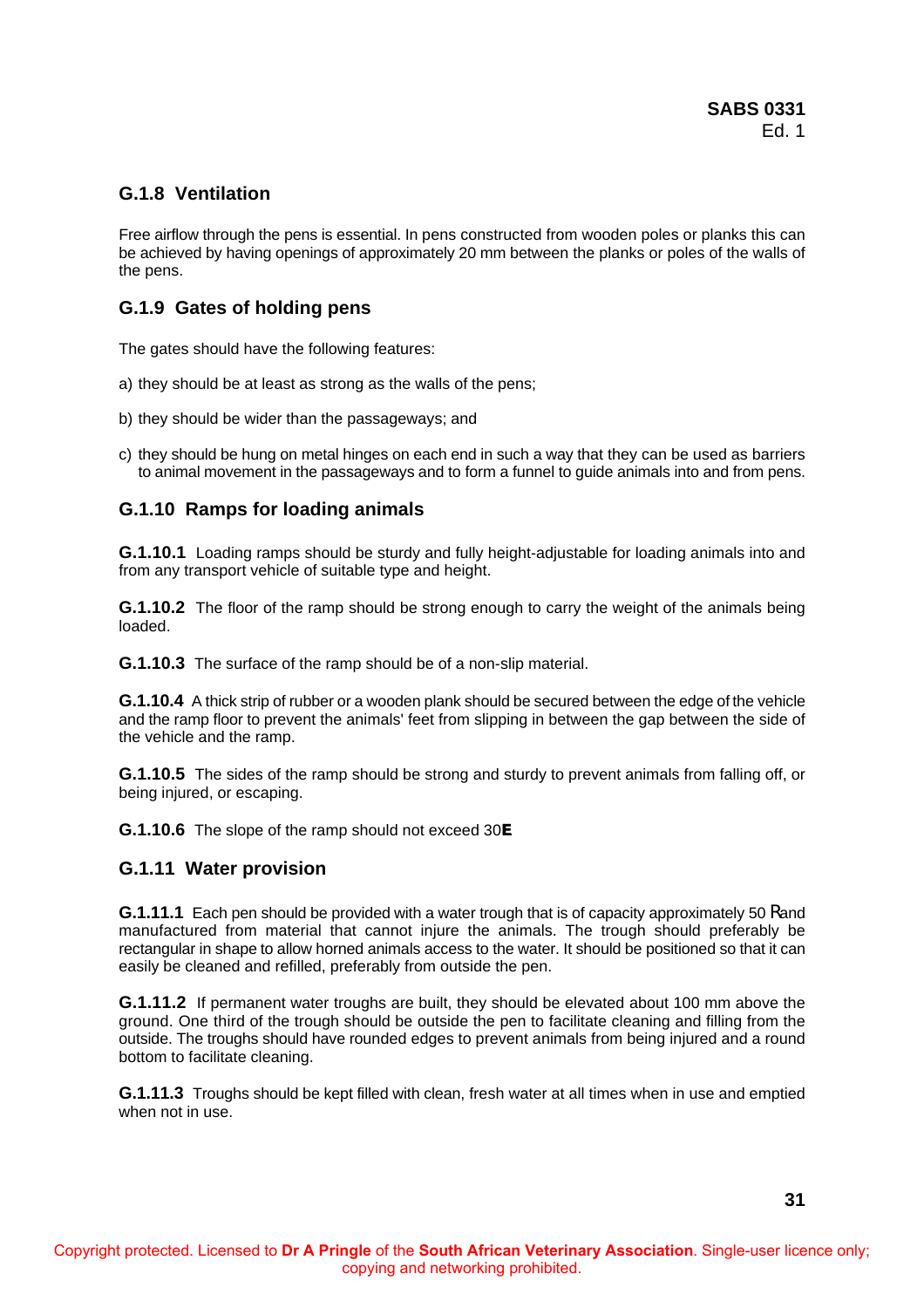**G.1.11.4** A water supply that runs on a reliable ball-valve system, that supplies water to all the troughs and that is controlled from outside the pens, is recommended.

**G.1.11.5** The water trough should be situated away from feeding areas to prevent contamination of the water with feed.

**G.1.11.6** Rubber water containers of capacity 20 R to 50 R, that are regularly and easily cleanable and that are kept full of clean water at all times can be used instead of fixed troughs for most species, except elephant, rhino and hippo.

#### **G.1.12 Feeding areas**

**G.1.12.1** Feeding areas should preferably be under a weatherproof roof and should be separate from the watering troughs. Feed should be introduced at the ground level and should not be thrown into the pen from the catwalk.

**G.1.12.2** Feeding racks inside the pens are not recommended (except in the case of giraffe) because of the possibility of injury to the animals. The height of feeding racks for giraffe should be adjustable to accommodate all sizes and ages of giraffe.

**G.1.12.3** Feeding hatches that allow feeding from outside the pen are recommended to minimize disturbance of the animals.

**G.1.12.4** The space provided for feed should allow for all the animals to feed with minimum difficulty at any time.

**G.1.12.5** In large pens feed should be placed in different parts of the feeding area to prevent animals from competing for feed. Uneaten and soiled feed should be removed daily.

#### **G.1.13 Feed**

**G.1.13.1** Feed that is of the best quality and suitable for the different species should be available. Sufficient feed for at least two weeks for the number of animals to be held should be obtained well before the auction.

**G.1.13.2** Feed should be placed in the pens before the animals are introduced into the pens for the first time. For browsers, such as nyala, kudu and impala, natural vegetation should be provided. Black rhino should be fed natural vegetation for the full duration of confinement.

**G.1.13.3** All the feed should be stored on pallets off the ground in a roofed, dry area and should be protected from rain and pollution.

**G.1.13.4** Each bale of hay or lucerne should be inspected and be free of mould, noxious weeds and other potential sources of contamination before being put into pens. Baling wire or twine should be removed from the bales before feeding.

#### **G.1.14 Drainage**

Efficient drainage of runoff water should be considered before pens are erected. Pens should, where possible, be constructed on the highest possible elevation on a slope so that water drains out and away from the pens and not into the adjacent pens or the passageways.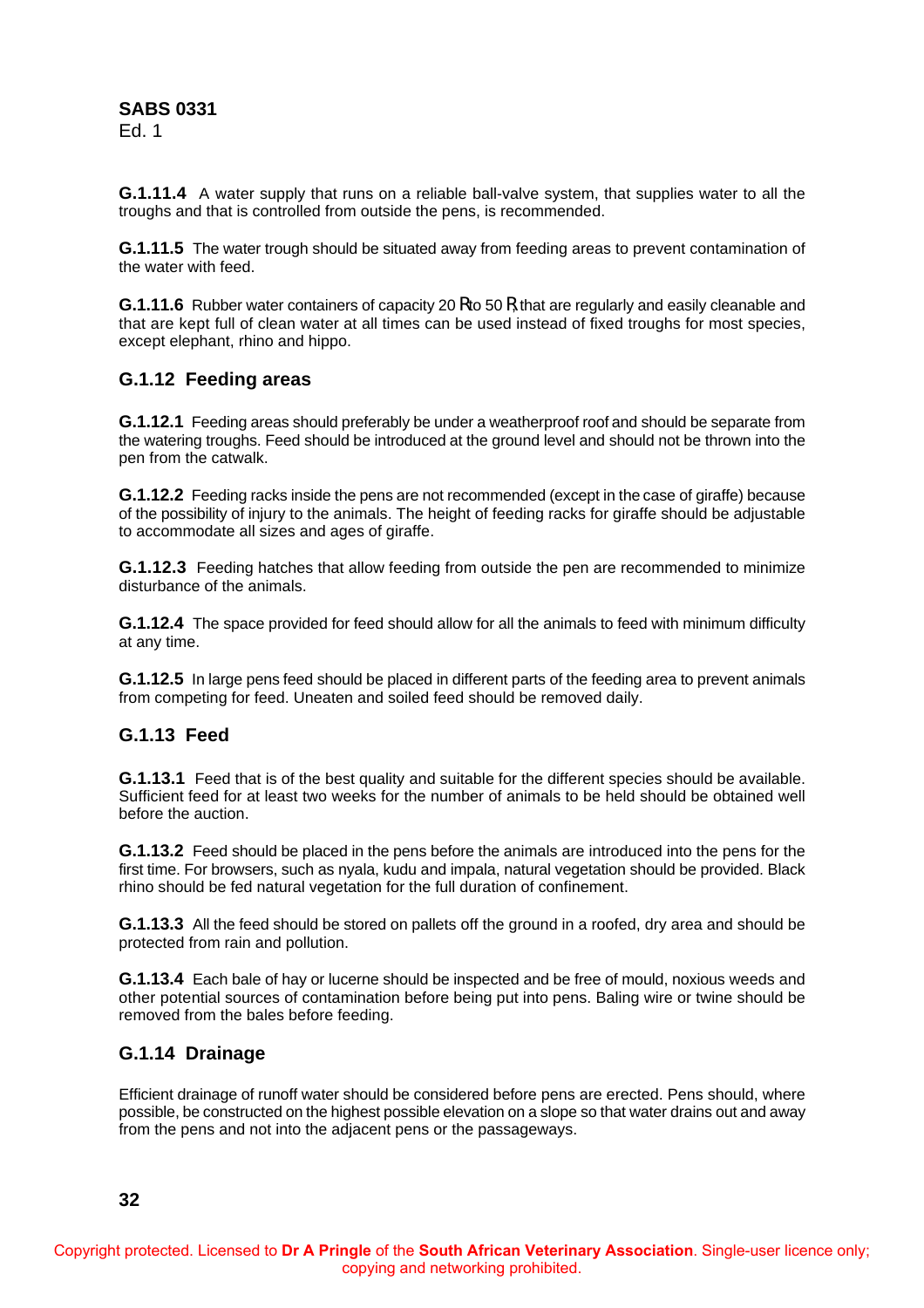### **G.1.15 Parasite control**

The spread of internal parasites and ectoparasites, such as ticks, lice and mange, should be prevented and all the animals should be treated on arrival at the auction site against internal and external parasites with appropriate anthelmintics and acaricides.

### **G.1.16 Sanitation and bedding**

Straw should be provided as bedding for the animals and the pens should be cleaned daily and all soiled bedding and unused feed removed. Animals that are likely to be stressed should be moved into spare pens or passages while their pens are cleaned.

### **G.1.17 Overhead catwalks**

Catwalks above the passageways are useful for handling, moving and sorting animals, but are not recommended for viewing of the animals by the public unless the animals have been suitably tranquillized. The viewing of animals should ideally be done from the ground level through observation windows. Feed should not be thrown into the pens from the catwalk.

### **G.1.18 Handling and sorting of animals**

A crush with sliding doors to control the movement of animals, and a platform at a convenient height outside the crush for the handlers to stand on, are necessary for the safe handling and treatment of animals.

#### **G.1.19 Observation apertures**

Apertures should be included in the walls of pens to facilitate convenient viewing of animals. They should be so designed and placed as to cause minimum stress or disturbance to the animals.

#### **G.1.20 Supervision of animals**

The supervision, management, proper feeding and watering of the animals in the pens and the cleaning of the pens should be undertaken by reliable, trained attendants. The custodianship of animals at auctions is legally delegated to the persons who are in charge of and care for the animals.

#### **G.1.21 Viewing of animals**

Only prospective buyers should be allowed to view the animals. Rapid movement, loud talking and smoking should be strictly prohibited around bomas, and the buyers should be subject to adequate supervision.

# **G.2 Game auctions**

#### **G.2.1 Information on animals offered for sale at auctions**

The following information should be provided, either on the wall of each pen or in the sale catalogue:

a) the number, species, age group and sex of the animals;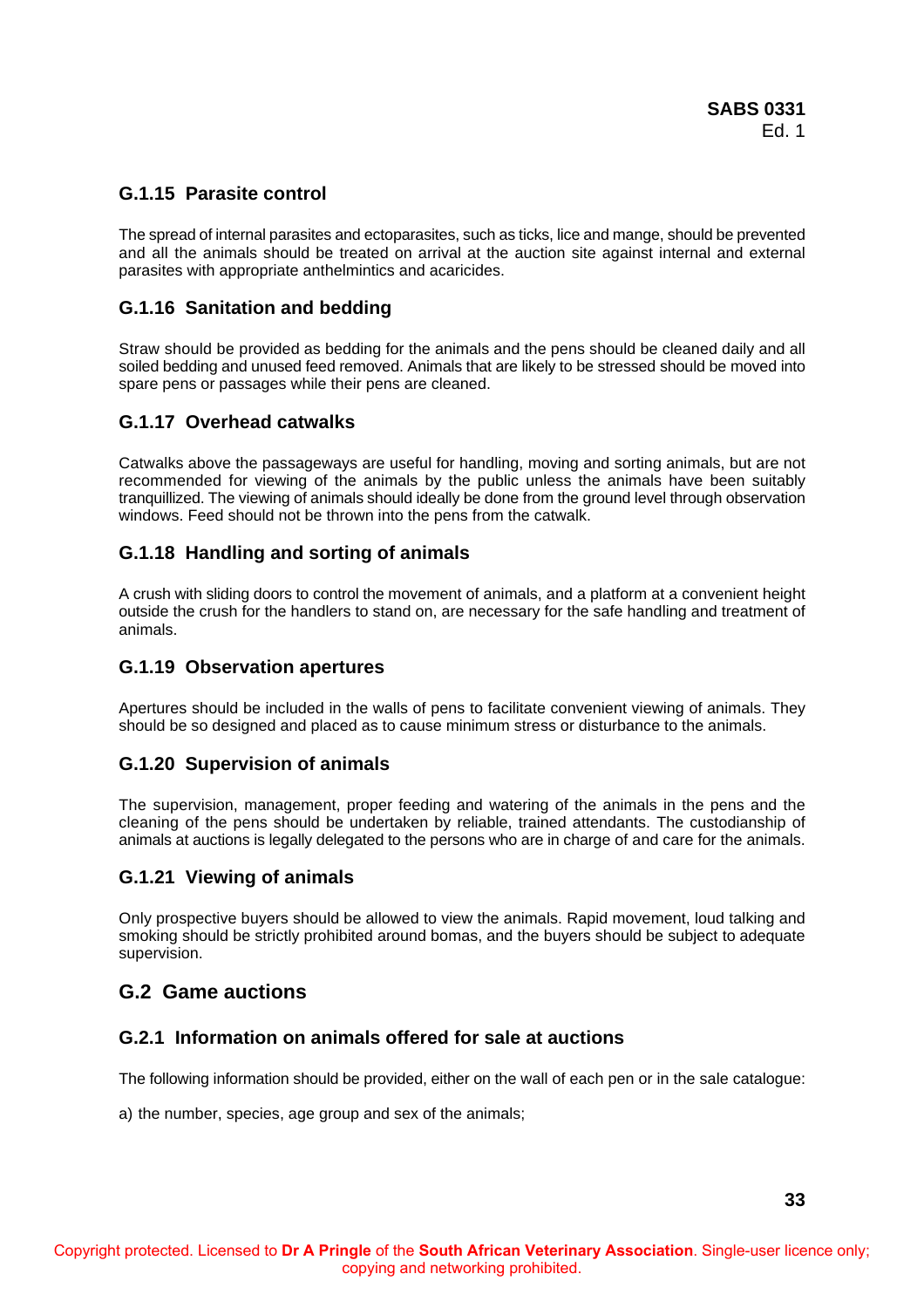Ed. 1

- b) the date of capture and the date of arrival at the auction facility;
- c) the name(s) of the seller or of the capture team (or both);
- d) the origin of the animals (nearest town and province); and
- e) details on tranquillization (type and date administered).

# **G.2.2 Inspection of animals at game auctions**

NOTE At live auctions animals are sold without guarantee ("voetstoots"). At the drop of the auctioneer's hammer the ownership of the animals is immediately transferred from the previous owner or seller to the buyer. Buyers can insure their animals against mortality during transportation but have no guarantee as to the health of the animal. The *"caveat emptor"* principle prevails at auctions. This is translated as "let the purchaser beware", in other words, the buyer must be certain that he knows what he is buying. The bid and the purchase are legally binding. Sick, injured and unfit animals should not be offered for sale.

To safeguard the buyers and ensure that only fit and healthy animals are sold at auctions, a wildlife veterinarian should visually inspect the animals in the holding pens a day or two before the auction.

The veterinarian should check the following:

- a) the general condition, state of health, and level of apparent stress of the animals;
- b) signs of listlessness and weakness;
- c) skin wounds caused by fighting, which could indicate internal injuries;
- d) signs of diarrhoea:
- e) sick, disabled or injured animals;
- f) tick or mite infestation so that the appropriate acaricidal treatment can be prescribed; and
- g) lameness and stiffness caused by foot rot, capture myopathy or injury to the hooves or the legs.

A checklist (see table G.1) for each pen and that deals with the above should be filled in and signed by the wildlife veterinarian who conducted the inspection and presented to the auctioneers and organizers before the auction.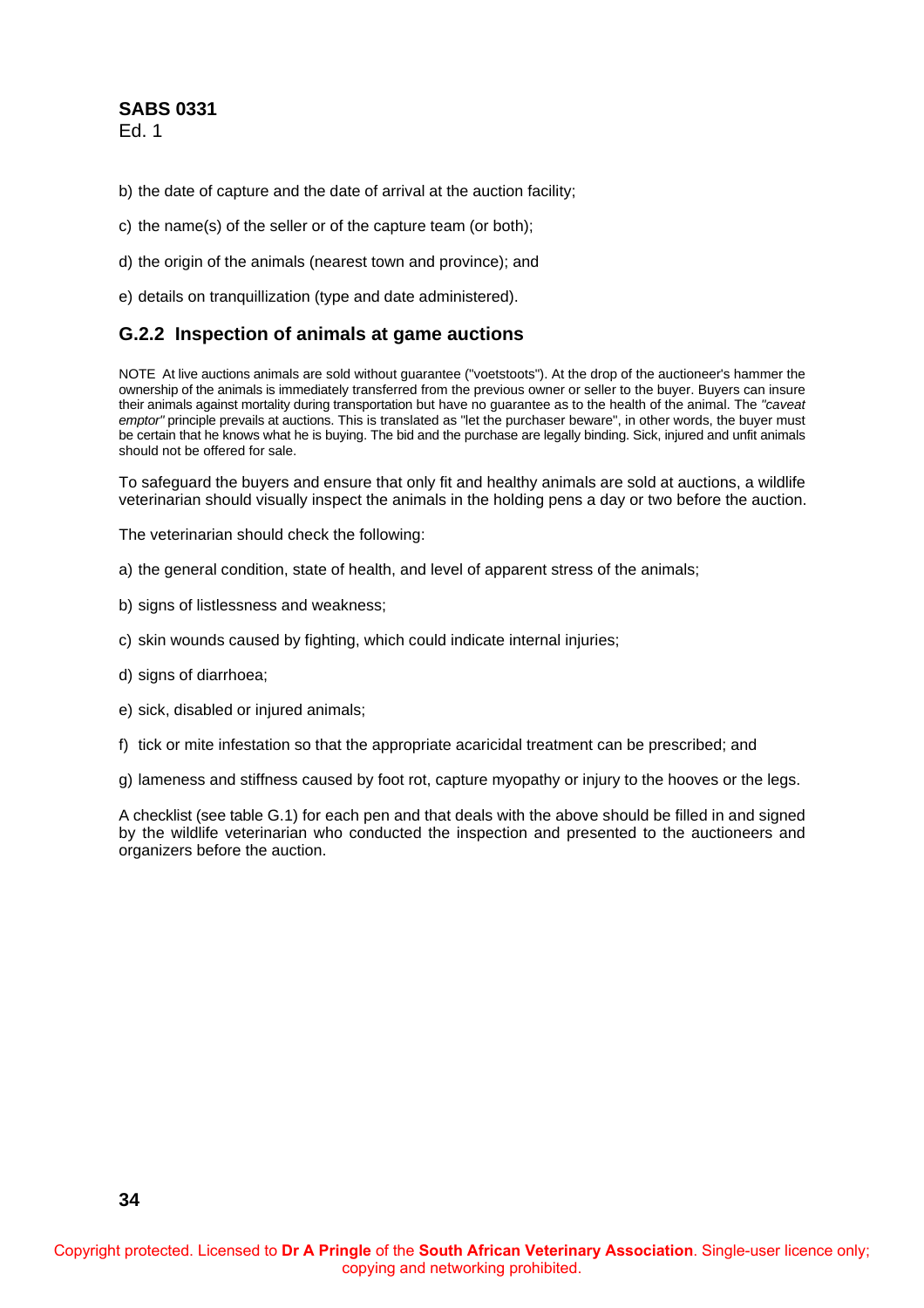| 1<br><b>Supervision of animals</b>                                  |            |    | <b>Details</b> |  |
|---------------------------------------------------------------------|------------|----|----------------|--|
| Who is supervising and managing the animals in the pens?            |            |    |                |  |
|                                                                     |            |    |                |  |
| Name of veterinarian who attends to the animals                     |            |    |                |  |
| $\mathbf{2}$<br>Locality                                            | <b>Yes</b> | No | <b>Details</b> |  |
|                                                                     |            |    |                |  |
| Are the pens situated away from human activity?                     |            |    |                |  |
|                                                                     |            |    |                |  |
| Specify distance from domestic animals (barking dogs)               |            |    |                |  |
|                                                                     |            |    |                |  |
|                                                                     |            |    |                |  |
| <b>Shelter</b><br>3                                                 |            |    |                |  |
|                                                                     |            |    |                |  |
|                                                                     |            |    |                |  |
|                                                                     |            |    |                |  |
| Is the roof of sufficient height (for example for giraffe)?         |            |    |                |  |
| <b>Construction</b><br>4                                            |            |    |                |  |
| Specify the materials used in the construction                      |            |    |                |  |
| Are the pens sufficiently robust to contain each species of animal? |            |    |                |  |
| 5<br>Size of pens                                                   |            |    |                |  |
| Is the area at least 2 $m^2$ per 50 kg live mass?                   |            |    |                |  |
| Are special pens available for elephant, giraffe, rhino and hippo?  |            |    |                |  |
| <b>Height of holding pens</b><br>6                                  |            |    |                |  |
| (recommended height for the walls is 3 m)                           |            |    |                |  |
|                                                                     |            |    |                |  |
| 7<br>Spare pens                                                     |            |    |                |  |
| Are there spare pens for sick or injured animals?                   |            |    |                |  |

# **Table G.1 – Checklist for inspection of holding facilities**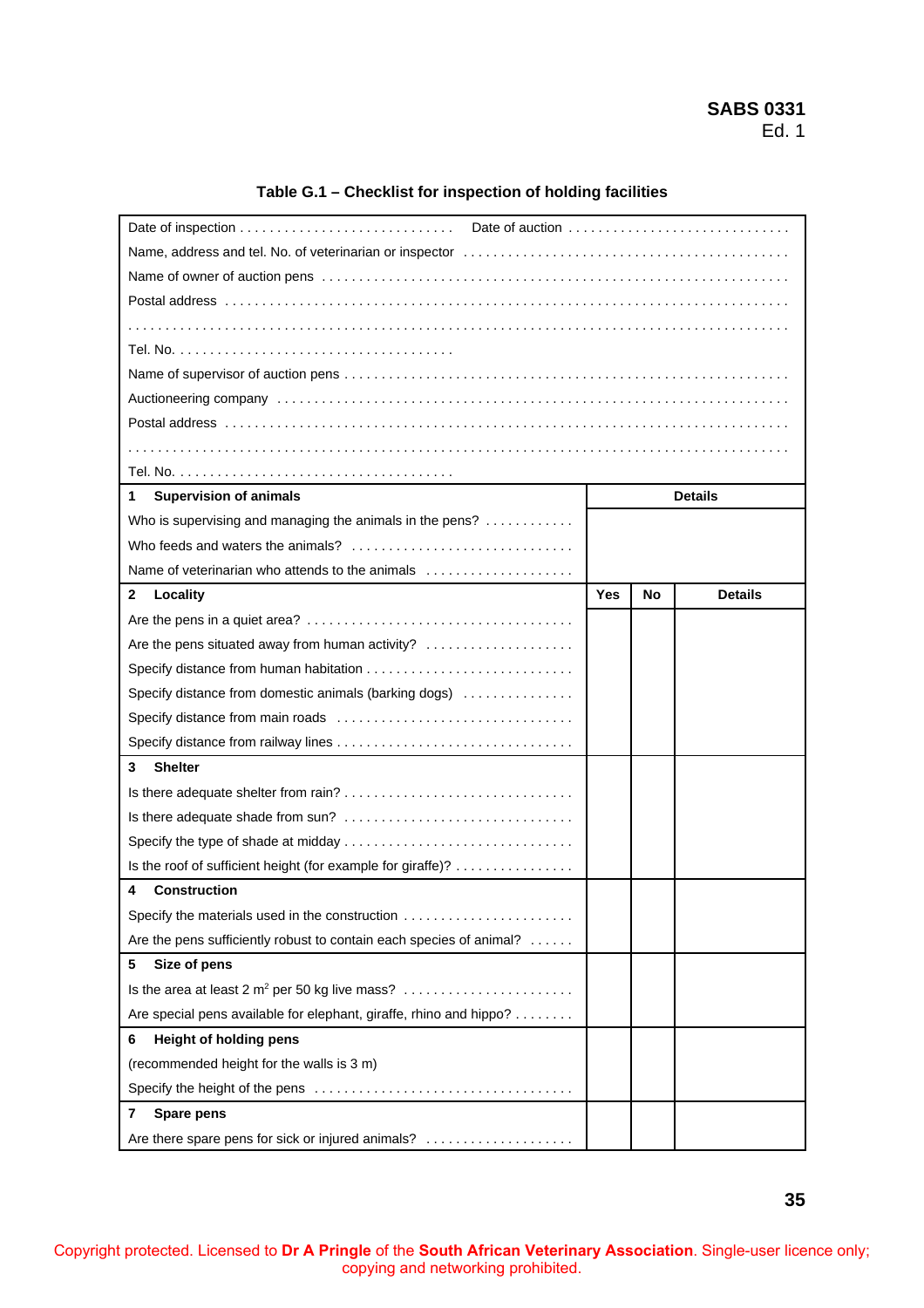Ed. 1

# **Table G.1** *(continued)*

| 8<br>Passageways                                                                                                                              | Yes | No | <b>Details</b> |
|-----------------------------------------------------------------------------------------------------------------------------------------------|-----|----|----------------|
| Are passageways connected to the terminal loading bays and ramps ?                                                                            |     |    |                |
| Are passageways easily accessible for removing injured or sick animals? .                                                                     |     |    |                |
| <b>Ventilation</b><br>9                                                                                                                       |     |    |                |
| Is the airflow through the pens sufficient?                                                                                                   |     |    |                |
| 10 Gates of holding pens                                                                                                                      |     |    |                |
|                                                                                                                                               |     |    |                |
| Are the gates wider than the passageways?                                                                                                     |     |    |                |
| 11 Loading ramps                                                                                                                              |     |    |                |
| Are the loading ramps sturdy and fully adjustable for loading animals from                                                                    |     |    |                |
| Is the surface of the ramps made of non-slip material?                                                                                        |     |    |                |
| Is the ramp strong enough to carry the weight of the animals being                                                                            |     |    |                |
| Are the sides of the ramp strong and sturdy enough to prevent animals from<br>escaping, falling off the ramp or being injured during loading? |     |    |                |
| 12 Water provision                                                                                                                            |     |    |                |
| Does each pen have a permanent (fixed) or a loose water trough?                                                                               |     |    |                |
| Specify the capacity of the drinking trough                                                                                                   |     |    |                |
|                                                                                                                                               |     |    |                |
|                                                                                                                                               |     |    |                |
| Can the trough be refilled with clean water easily?                                                                                           |     |    |                |
|                                                                                                                                               |     |    |                |
|                                                                                                                                               |     |    |                |
|                                                                                                                                               |     |    |                |
| 13 Feeding areas                                                                                                                              |     |    |                |
|                                                                                                                                               |     |    |                |
|                                                                                                                                               |     |    |                |
|                                                                                                                                               |     |    |                |
|                                                                                                                                               |     |    |                |
| Is there provision for special feeding (for example, are areas for giraffe at                                                                 |     |    |                |
|                                                                                                                                               |     |    |                |
| Are the animals disturbed when feed is provided?                                                                                              |     |    |                |
| Is there sufficient feeding space for the number of animals?                                                                                  |     |    |                |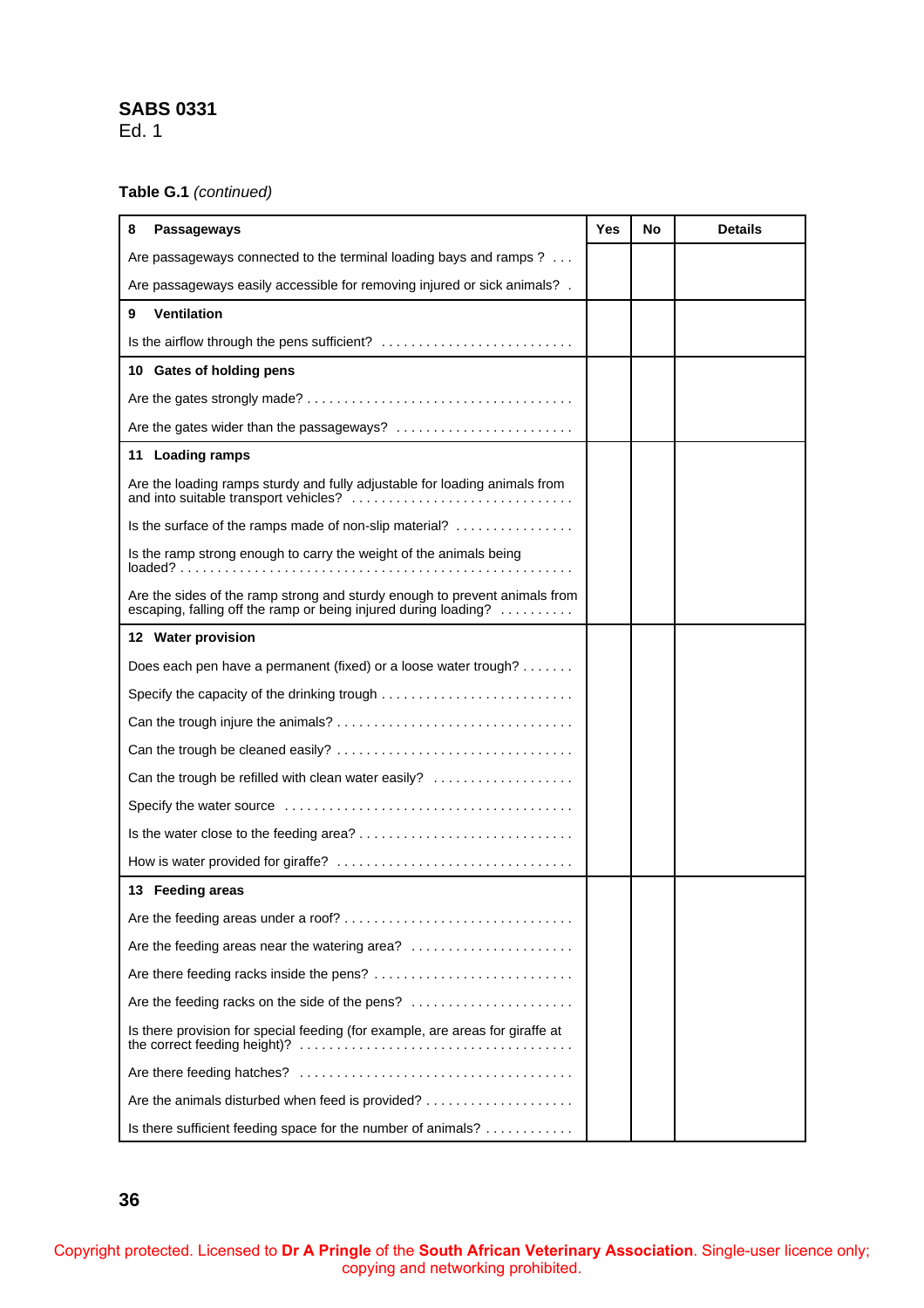# **Table G.1** *(continued)*

|                                                                                                                                       | Yes | No | <b>Details</b> |
|---------------------------------------------------------------------------------------------------------------------------------------|-----|----|----------------|
| 14 Feed                                                                                                                               |     |    |                |
|                                                                                                                                       |     |    |                |
|                                                                                                                                       |     |    |                |
| Is the feed provided correct for the specific animals fed?                                                                            |     |    |                |
| Where is the feed stored? $\ldots$ , $\ldots$ , $\ldots$ , $\ldots$ , $\ldots$ , $\ldots$ , $\ldots$ , $\ldots$ , $\ldots$ , $\ldots$ |     |    |                |
| Is the feed protected from rain and dampness?                                                                                         |     |    |                |
|                                                                                                                                       |     |    |                |
| 15 Drainage                                                                                                                           |     |    |                |
| Does the water drain out and away from the pens and not into adjacent                                                                 |     |    |                |
|                                                                                                                                       |     |    |                |
| 16 Parasite control                                                                                                                   |     |    |                |
| Have the animals been treated for ticks and mites? $\dots$ , , , ,                                                                    |     |    |                |
| Have the animals been treated for internal parasites?                                                                                 |     |    |                |
|                                                                                                                                       |     |    |                |
| Which acaricide/anthelmintic was used? $\ldots$ , $\ldots$ , $\ldots$ , $\ldots$ , $\ldots$ , $\ldots$                                |     |    |                |
| Have the animals been physically inspected for ticks (neck, ears, anal                                                                |     |    |                |
| 17 Sanitation and bedding                                                                                                             |     |    |                |
| Has straw or hay been provided as bedding?                                                                                            |     |    |                |
|                                                                                                                                       |     |    |                |
| 18 Overhead catwalks                                                                                                                  |     |    |                |
| Are there catwalks above the passageways?                                                                                             |     |    |                |
|                                                                                                                                       |     |    |                |
| 19 Handling and sorting of animals                                                                                                    |     |    |                |
| Is there a crush with sliding doors for handling and restraining animals?                                                             |     |    |                |
| Can sick or injured animals be removed with minimum disturbance?                                                                      |     |    |                |
| 20 Observation windows                                                                                                                |     |    |                |
| Are there observation windows to facilitate viewing of the animals?                                                                   |     |    |                |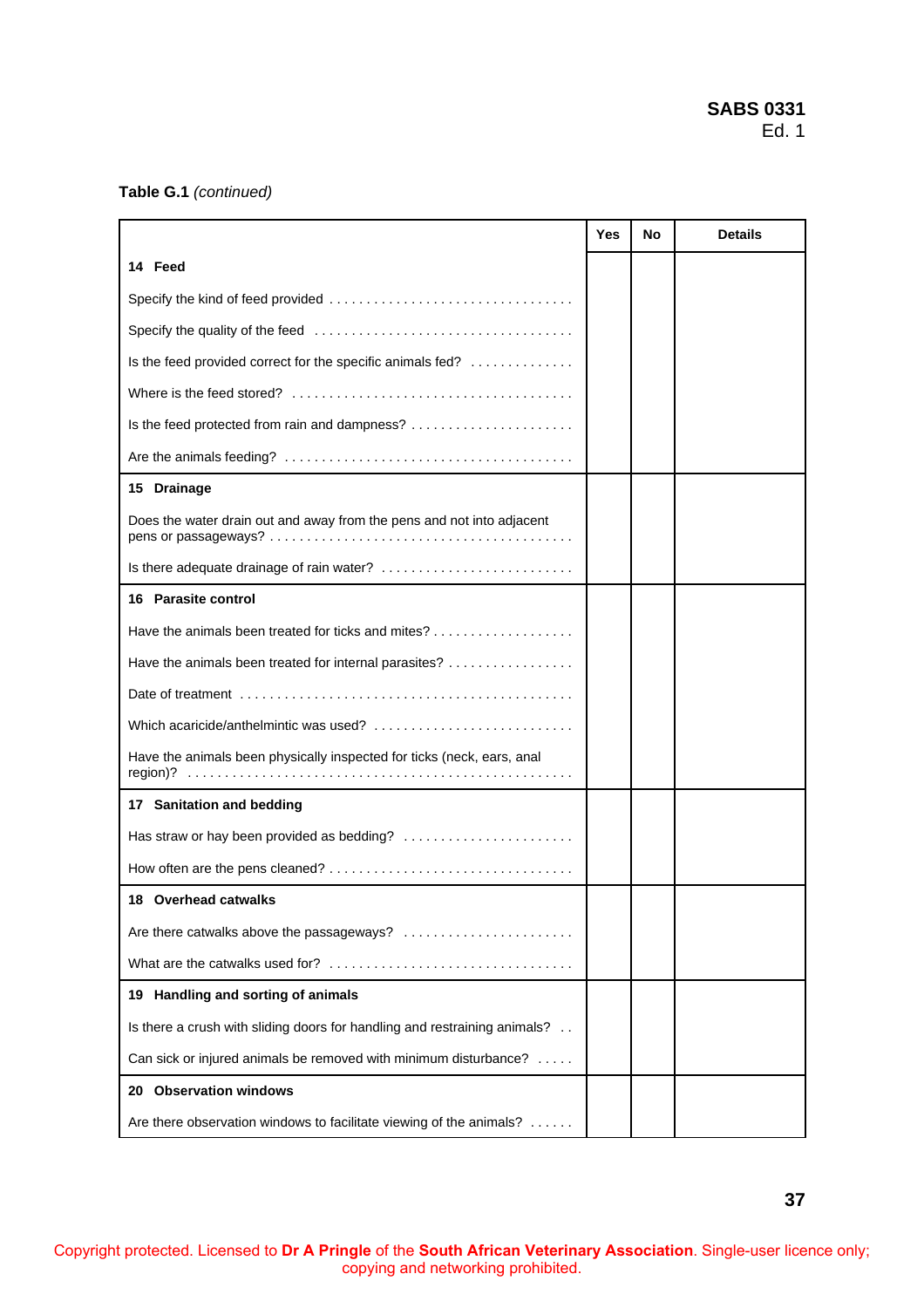Ed. 1

#### **Table G.1** *(concluded)*

|                                                                                        | Yes | No | <b>Details</b> |
|----------------------------------------------------------------------------------------|-----|----|----------------|
| Information on animals to be auctioned<br>21                                           |     |    |                |
| Is the following information provided on pens or in the auction catalogue:             |     |    |                |
| the number and sex of animals (No. of juveniles) $\dots\dots\dots\dots\dots$<br>a)     |     |    |                |
| b)                                                                                     |     |    |                |
| the name of the seller or the capture team (or both) $\dots\dots\dots\dots\dots$<br>C) |     |    |                |
| the origin of the animals (nearest town and province) $\dots\dots\dots\dots$<br>d)     |     |    |                |
| details on tranguillization (type, dose and date administered) $\dots\dots\dots$<br>e) |     |    |                |
|                                                                                        |     |    |                |
|                                                                                        |     |    |                |

# **G.3 Quarantine pens**

NOTE 1 Permission to quarantine animals for import and export can be obtained from the Directorate of Animal Health, National Department of Agriculture, Pretoria.

NOTE 2 All animals in quarantine fall under the jurisdiction and control of the nearest state veterinarian.

Pens similar to the holding pens described for auctions (see G.1) can be used for the quarantine of wild animals intended for export or import, with the following additional conditions:

- a) The quarantine area should be enclosed by a 3 m high security perimeter fence at least 10 m from the nearest pens. This is to prevent any direct contact between the animals in quarantine and other animals and to restrict the possible escape of quarantined animals from the pens and the quarantine area.
- b) Stables might be required for accommodating animals in areas with cold winters.
- c) Spare pens should be available for the isolation of animals that are sick or disabled or injured (or any combination of these).
- d) Adequate veterinary facilities should be provided for the isolation and treatment of sick animals, and for the collection of blood samples if this is required to comply with import and export regulations.

# **G.4 Temporary field holding pens**

# **G.4.1 Size of the pens**

The size and strength of the pens depends on the type and number of animals to be accommodated. A minimum of 2,0  $\text{m}^2$  per 50 kg of body mass is recommended. A number of separate enclosures of 3 m × 3 m should be available to accommodate aggressive, dominant, disabled, sick or injured animals.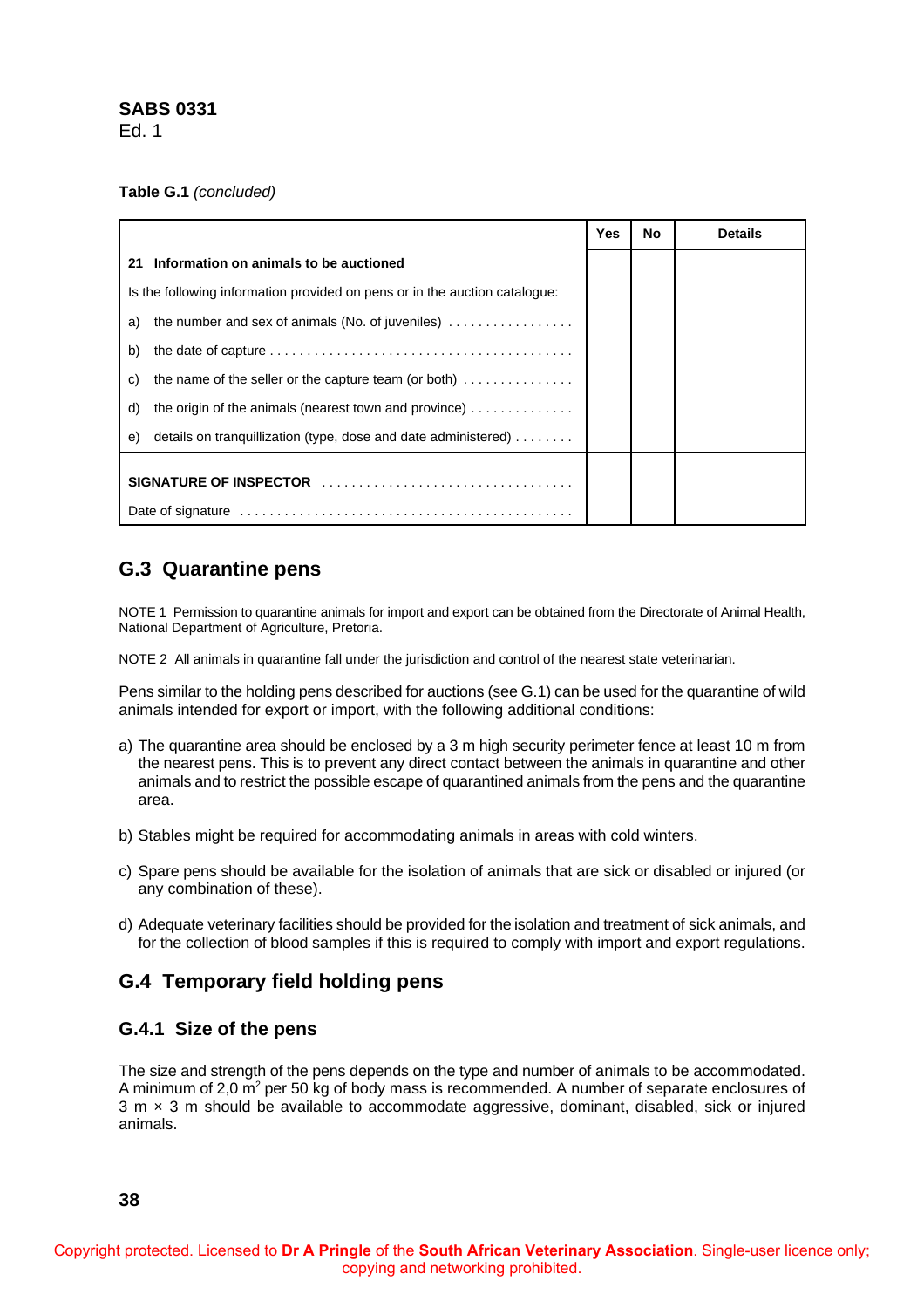# **G.4.2 Materials**

The materials used for the walls should allow for adequate ventilation, provide protection from strong prevailing winds, and prevent the escape of animals.

# **G.4.3 Location**

The pens should be situated away from human activity, buildings, domestic animals, main roads and railways.

### **G.4.4 Shelter**

Artificial shelters with weatherproof roofing should be provided for shade and for protection from the sun, rain and hail.

#### **G.4.5 Ramp**

The ramp used for loading and unloading the animals should have a non-slip surface, a maximum gradient of 30**E** from the height of the transport vehicle to the ground level, and sides that prevent the animals from escaping and protect them against injury. Any gap between the vehicle and the ramp should be closed to protect the animals from injury. The ramp should be adjustable to the height of the transport vehicle.

#### **G.4.6 Provision of feed and water**

#### **G.4.6.1 Feed**

Feed that is suitable for the particular species of animal should be provided and available at all times.

#### **G.4.6.2 Water**

Rubber or plastics containers of capacity 20 R to 50 R and that are cleaned daily and kept filled with clean water at all times can be used for most species, except elephant, rhino and hippo, in which case concrete troughs must be used.

#### **Annex H**

(informative)

# **Release of wild animals**

# **H.1 Release of wild animals into a new habitat**

**H.1.1** Before any rare and endangered animals, and large animals such as rhino, hippo and elephant are relocated and released on any property, the suitability of the habitat and the strength of the perimeter fence should be determined in consultation with wildlife specialists and ecologists.

Cognizance should be taken of the translocation regulations and adequate enclosure specifications of the respective provinces.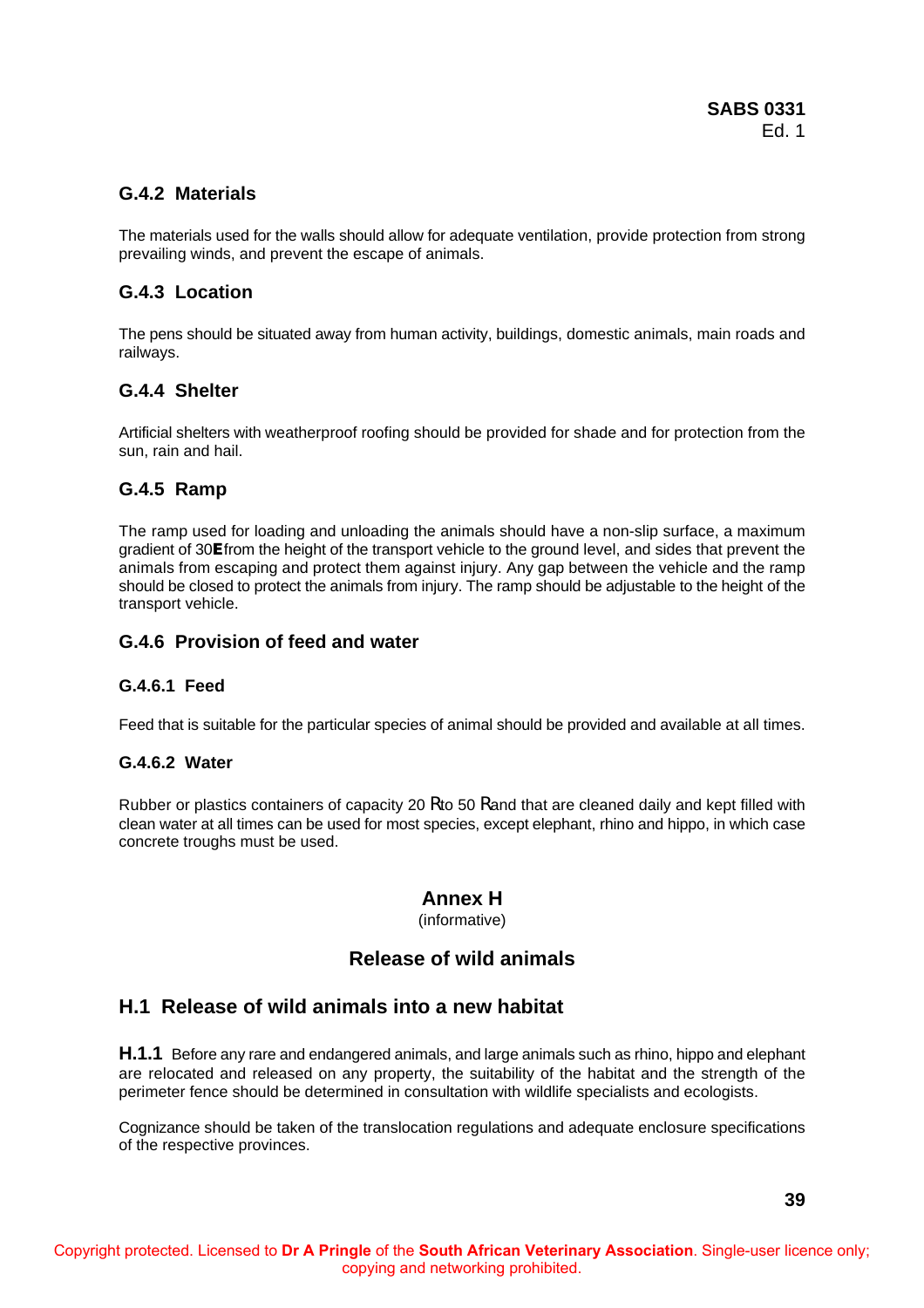Ed. 1

**H.1.2** Special care should be taken not to introduce and release animals that are known to be susceptible to tick infestation and tick-borne diseases into areas and habitats known to be potential risk areas. Animals such as springbok, gemsbok, roan antelope, sable antelope and Cape eland from arid and semi-arid habitats and areas with low tick density should not be released in bushveld areas.

Animals captured in the veld and transported immediately may generally be released immediately in the veld at their destination, with the proviso that the habitat is suitable for the particular species.

**H.1.3** Animals bought at an auction, or held in quarantine or in a pen for any reason, can be kept in a pen at the final destination for a suitable period before release (see clause 6 for guidelines on temporary captivity). When these animals are finally released, they should be allowed to leave the pen at their own pace. Within and near the pen, food and water should be provided for several weeks, since some animals might return periodically to the vicinity and security of the pen until they have become accustomed to their new habitat.

# **H.2 Off-loading at the new habitat or location**

The off-loading of animals should always be supervised by a competent and responsible person.

### **H.2.1 The off-loading area**

Animals should never be off-loaded near the outer perimeter fences, internal cattle fences, dongas, dams, river banks, rivers or streams, electrical pylons or any other obstructions which might injure the animals.

# **H.2.2 Off-loading ramp**

Each property where wild animals are destined to be off-loaded should have a permanent, safe, wellconstructed, suitable off-loading ramp or off-loading platform. A raised ground platform of height equal to that of the floor of the off-loading vehicle, of gradient not exceeding 30**E** and to which the vehicle can safely back up is sufficient for the off-loading of most species of antelope and zebra. Depending on the type of transport crate, special off-loading facilities might be required for elephant, rhino and giraffe.

**H.2.2.1** A well-constructed off-loading ramp is necessary to prevent injury to the animals off-loaded at a new habitat.

**H.2.2.2** The ramp should have a non-slip surface.

**H.2.2.3** Any openings or gaps between the vehicle and the ramp should be closed up to prevent accidental injury to the animals that leave the vehicle or the crate.

# **H.3 Off-loading**

**H.3.1** Any pipes that protect the horns of any animals should be removed before the animals are released at the final destination.

**H.3.2** Animals should be released from the crates as quietly and as calmly as possible.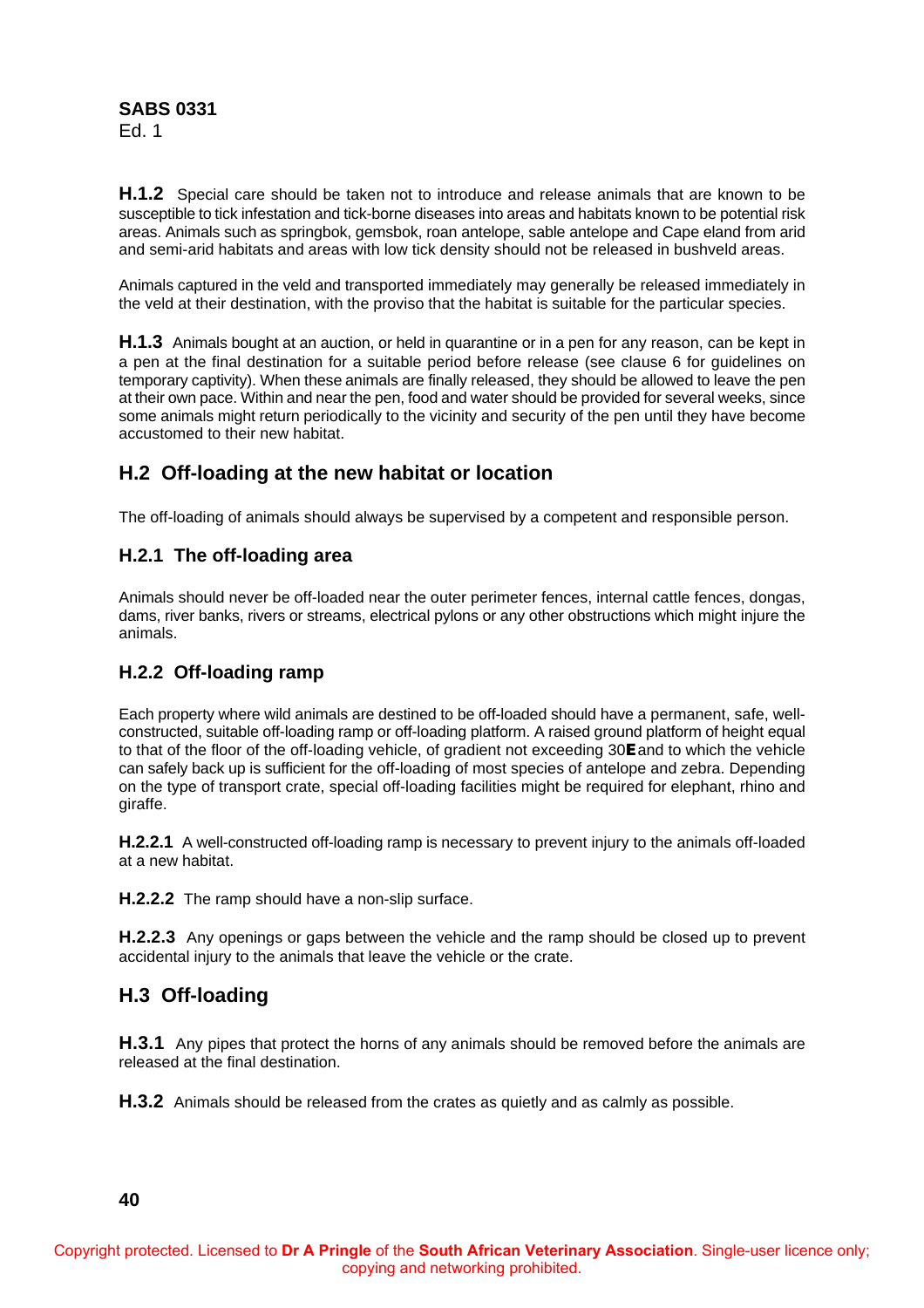**H.3.3** Electric prodders should only be used as a last resort with stubborn animals. Prodders should never be used on the face, genitalia or anus.

**H.3.4** When they are released in areas where predators are present, animals that are tranquilized should be kept in a boma (see 3.4) until the effect of the tranquilizer has worn off.

# **H.4 Off-loading at night**

**H.4.1** Off-loading should, unless considered expedient, never take place at night. Off-loading at night is disadvantageous to the animals since they are disoriented in new and strange surroundings, and also to the person who receives the animals since he cannot see or inspect them properly. Animals might also have to be treated for injuries sustained during the journey, and this cannot be done at night.

**H.4.2** Exceptions to this rule include the following:

a) when the animals have travelled for several days, are exhausted and it would obviously be to their advantage to release them immediately from the crates or the vehicle;

b) if the animals are particularly restless or the effects of tranquillizers have worn off; and

c) if the animals are to be kept in a holding pen (see 3.6) under adequate tranquillization.

#### **Annex I**

(informative)

**Wind-chill factor**

### **Table I.1 — Wind-chill factor at various speeds and ambient temperatures** 1 2 3 4 5 6 7 8 9 10 **Speed** km/h **Ambient air temperature E**C **25 20 15 10 5 0 -5 -10 -15** 8 | 25 | 19 | 14 | 9 | 4 | -2 | -7 | -12 | -17 16 | 23 | 17 | 11 | 3 | -2 | -7 | -13 | -18 | -24 24 | 21 | 15 | 8 | 2 | -5 | -11 | -17 | -24 | -30 32 20 13 7 0 -7 -13 -20 -26 -33 40 | 19 | 12 | 6 | -1 | -8 | -15 | -22 | -29 | -35 48 | 18 | 11 | 4 | -3 | -10 | -17 | -24 | -31 | -38 56 | 17 | 10 | 3 | -4 | -12 | -19 | -26 | -33 | -40 64 | 16 | 9 | 2 | -5 | -13 | -20 | -28 | -35 | -42 72 16 8 1 -6 -14 -21 -29 -36 -44 80 | 15 | 8 | 0 | -8 | -15 | -23 | -30 | -38 | -45 1) These parameters are applicable to dry animals only. The wind-chill factor is exacerbated when animals are wet. The danger of pneumonia and death is greatly increased where the animals are transported in wet conditions while insufficiently protected.

Copyright protected. Licensed to **Dr A Pringle** of the **South African Veterinary Association**. Single-user licence only; copying and networking prohibited.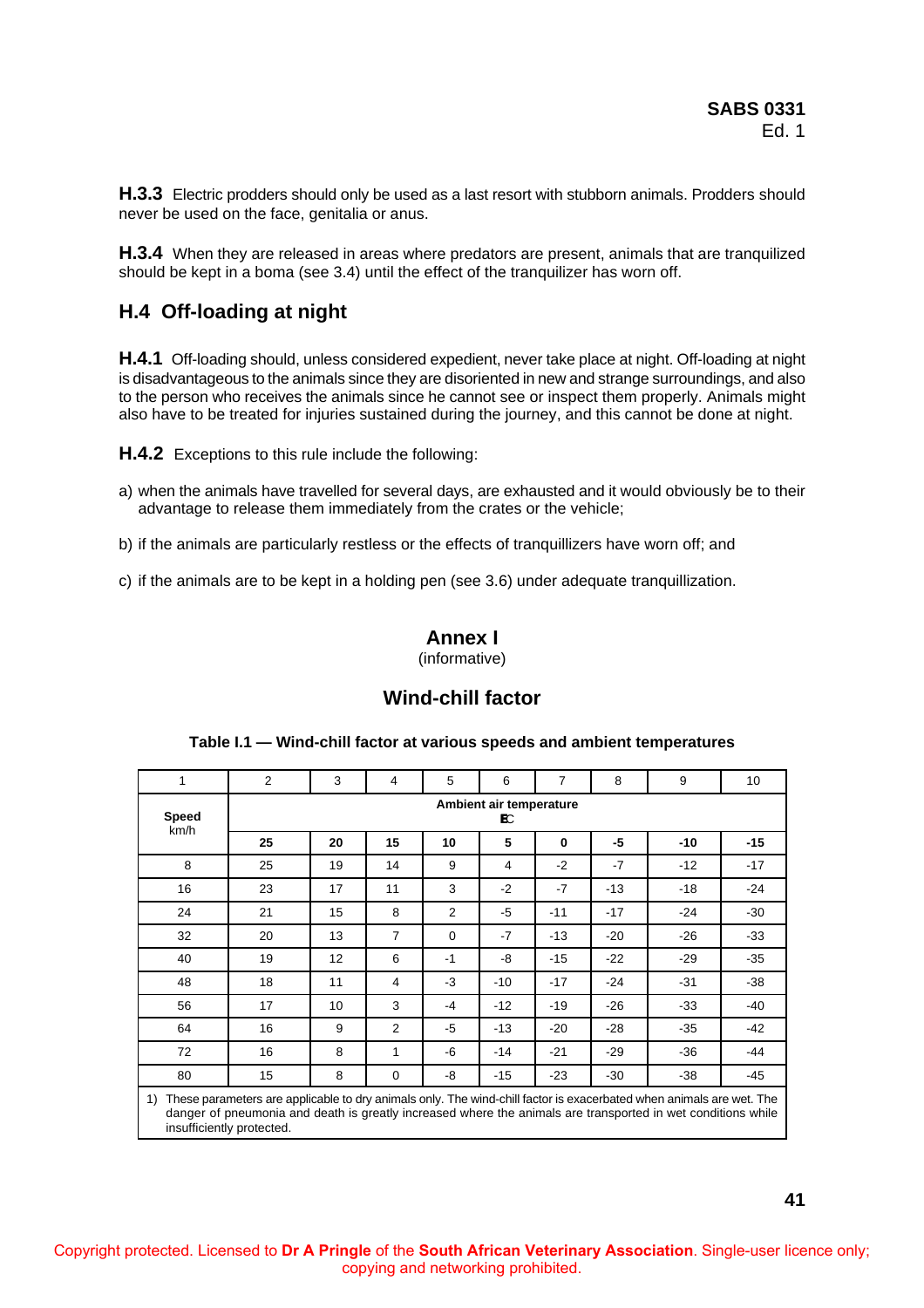### **Annex J**

(informative)

# **Driver's accident reporting kit**

# **J.1 What to do in case of an accident**

#### **IMPORTANT**

#### **1: PREVENT THE ACCIDENT FROM BECOMING WORSE**

- a) STOP immediately STAY calm TURN off your engine.
- b) Place emergency warning signs (see below).
- c) Call an ambulance or a doctor, if necessary.
- d) Notify police in case of injury, death or property damage to the other party. If none, and the vehicle(s) is(are) obstructing traffic, you may move the vehicle(s) without permission, but first mark the position(s) of the vehicle(s) so that you can take measurements later on.
- e) Telephone your employer.
- f) Do not take any liquor to treat shock.

#### **2: OBTAIN AND RECORD ALL FACTS** (see J.2)

- a) Draw a diagram of the accident scene and secure all the information requested (see J.2).
- b) Do not argue about the facts. Be courteous, but do not sign anything or discuss the accident with anyone except the police or your employer.
- c) Make no settlements or offers of settlements to anyone at any time.
- d) Report the accident to the nearest police station within 24 h if no such report has been made at the scene of the accident. Provide a copy sketch of the scene, indicating the measurements obtained on the scene.

#### **3: SPECIAL COMPANY REGULATIONS**

If the other vehicle involved in the accident was parked and you cannot find the owner, leave your name and address and the name and telephone number of your employer on the windscreen of the other vehicle.

#### **4: PLACING OF WARNING SIGNS**

Red triangular warning signs must be placed not less than 40 m behind and in front of the vehicle(s) involved in the accident.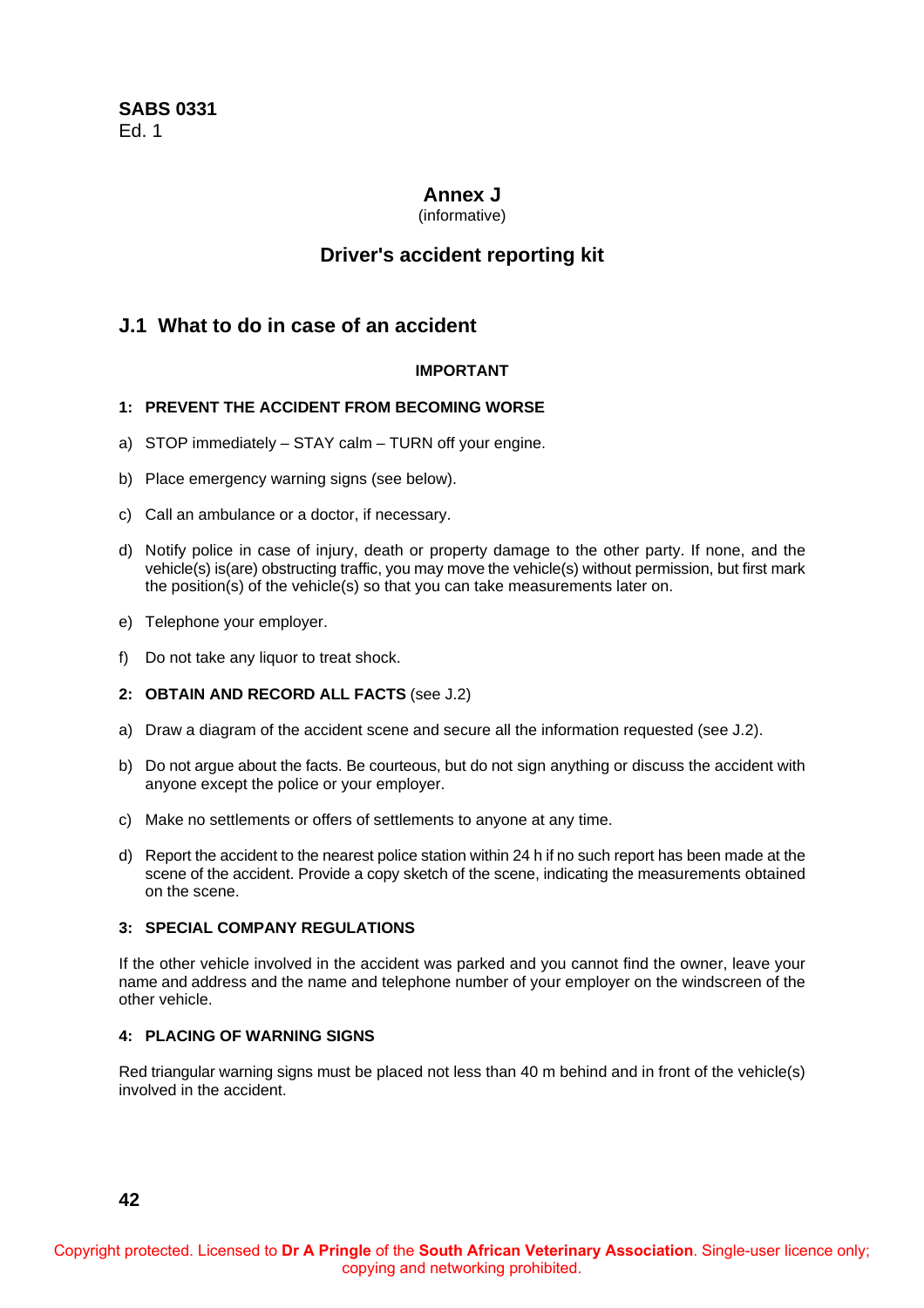# **J.2 Sketch details and on-the-scene accident report**

#### **DIAGRAM OF ACCIDENT SCENE**

(Sketch the scene of the accident here.)

#### **DAMAGE** (explain type and extent):

................................................................................ ................................................................................ ................................................................................

**PROPERTY DAMAGE** (other than to vehicle):

................................................................................ ................................................................................ ................................................................................

#### **DRIVER'S ON-THE-SCENE ACCIDENT REPORT**

NOTE This report is to be completed in detail at the scene of the accident. The driver should submit this form when he makes his written report upon completion of the journey.

#### **EMPLOYER'S VEHICLE**

| Injuries: |  |
|-----------|--|
|           |  |
|           |  |
|           |  |
|           |  |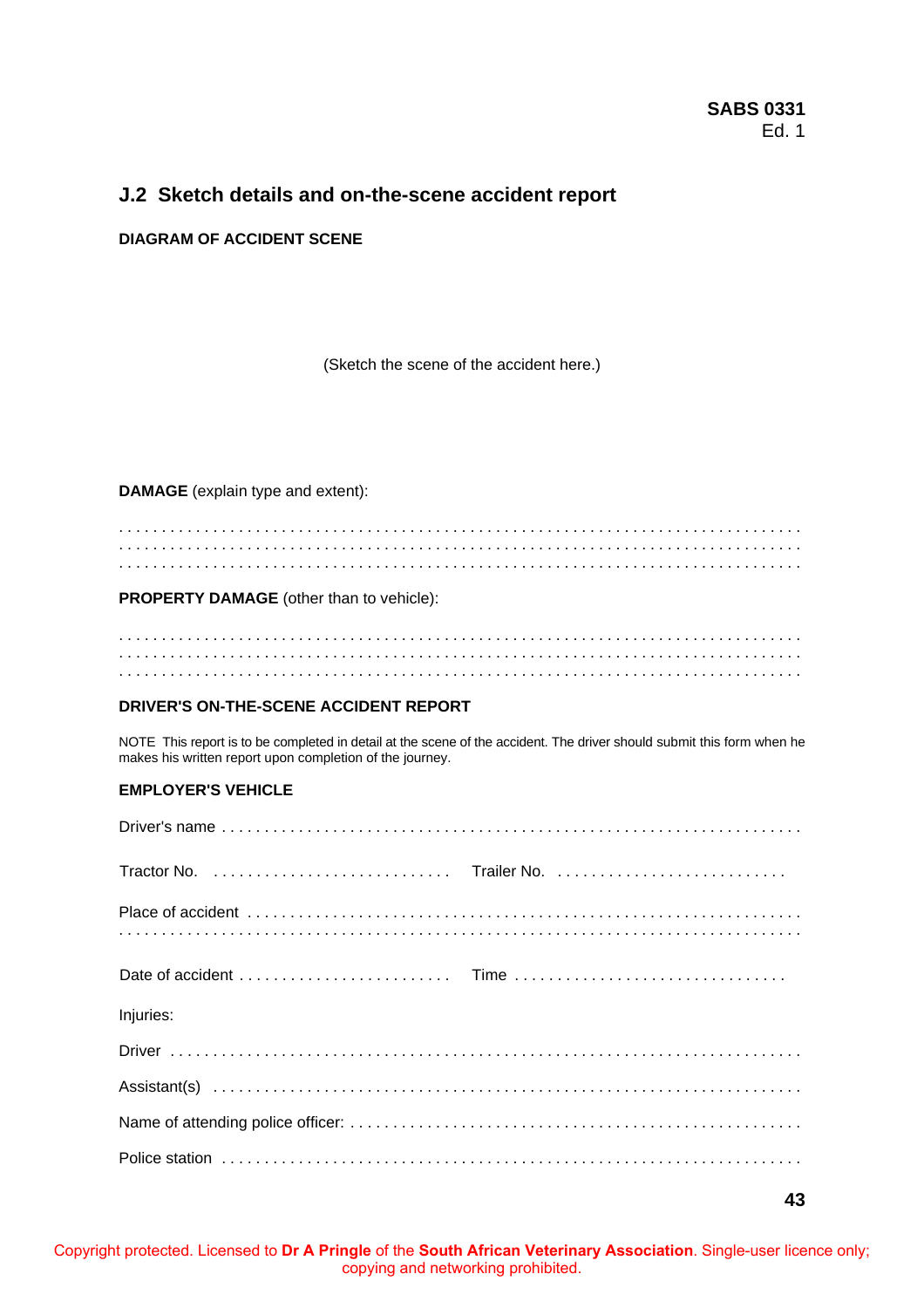Ed.  $1$ 

#### **WITNESSES:**

| Names and addresses of all witnesses                                                                                                                                                                                           |
|--------------------------------------------------------------------------------------------------------------------------------------------------------------------------------------------------------------------------------|
|                                                                                                                                                                                                                                |
| <b>SECOND PARTY</b>                                                                                                                                                                                                            |
| Owner of vehicle entertainment contains the control of the control of the control of the control of the control of the control of the control of the control of the control of the control of the control of the control of th |
|                                                                                                                                                                                                                                |
|                                                                                                                                                                                                                                |
|                                                                                                                                                                                                                                |
|                                                                                                                                                                                                                                |
|                                                                                                                                                                                                                                |
|                                                                                                                                                                                                                                |
| <b>INJURIES</b> (name(s) of victim(s) and nature of injuries)                                                                                                                                                                  |
|                                                                                                                                                                                                                                |
|                                                                                                                                                                                                                                |
| <b>VEHICLE</b>                                                                                                                                                                                                                 |
| Make  Model  Licence No.  Year                                                                                                                                                                                                 |
|                                                                                                                                                                                                                                |
|                                                                                                                                                                                                                                |
|                                                                                                                                                                                                                                |

If additional vehicles are involved, obtain the information above for each vehicle, using a separate sheet of paper.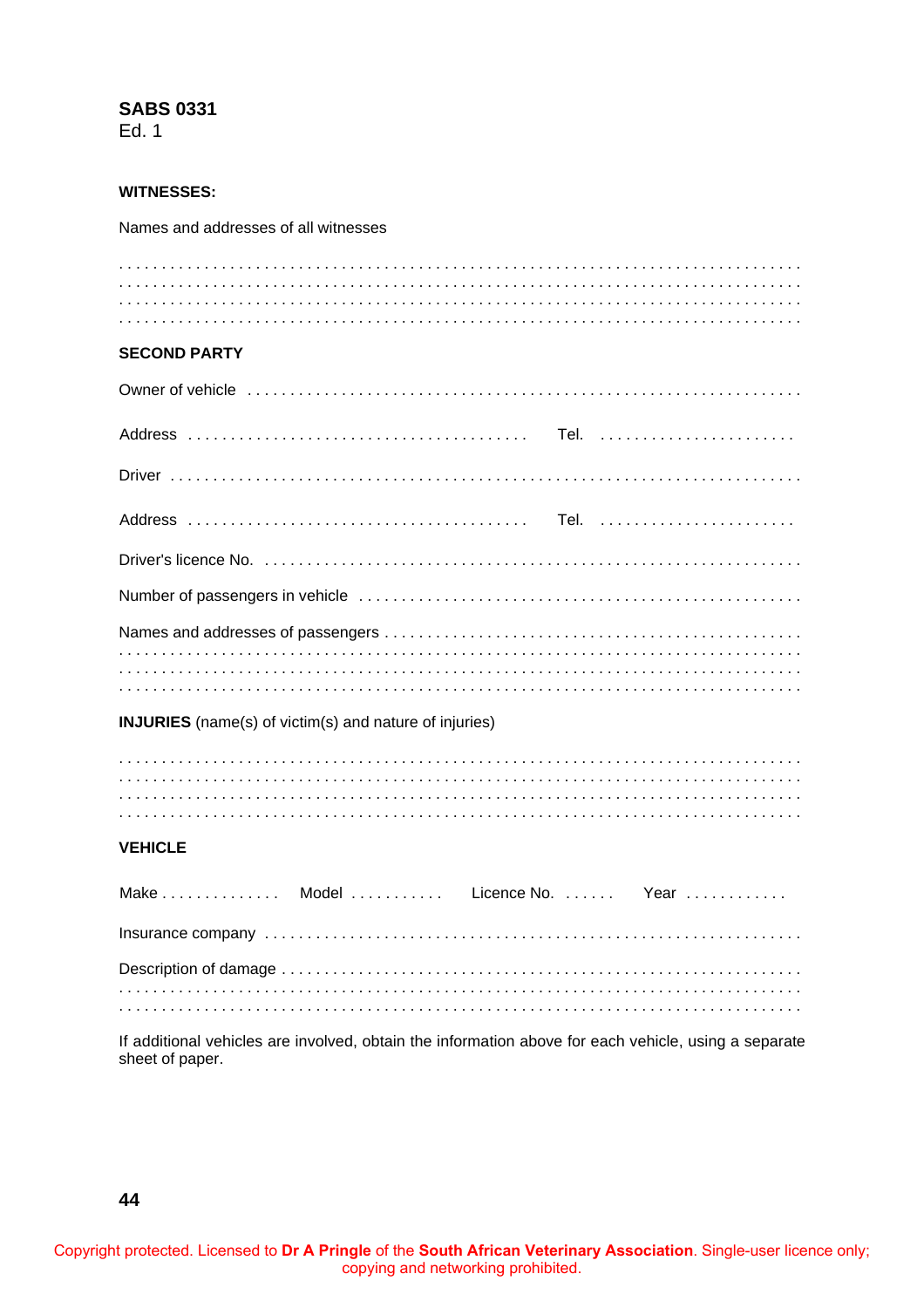#### **DESCRIBE HOW ACCIDENT OCCURRED**

. . . . . . . . . . . . . . . . . . . . . . . . . . . . . . . . . . . . (Driver's signature)

# **J.3 Exchange of identification information**

(This form is provided for you to furnish identification to other driver(s) involved in an accident. Have other parties complete the same form for you.)

#### **J.4 Emergency request** (to be filled in by driver)

(This is to be filled in and given to a passing motorist in case of an accident or breakdown when you cannot leave your vehicle or get to a telephone.)

Your cooperation will be appreciated in relaying the information indicated below:

| Obtain medical aid. Ask the police to send a doctor to the scene of the accident |
|----------------------------------------------------------------------------------|
|                                                                                  |
| of the following:                                                                |
|                                                                                  |
|                                                                                  |
|                                                                                  |
|                                                                                  |